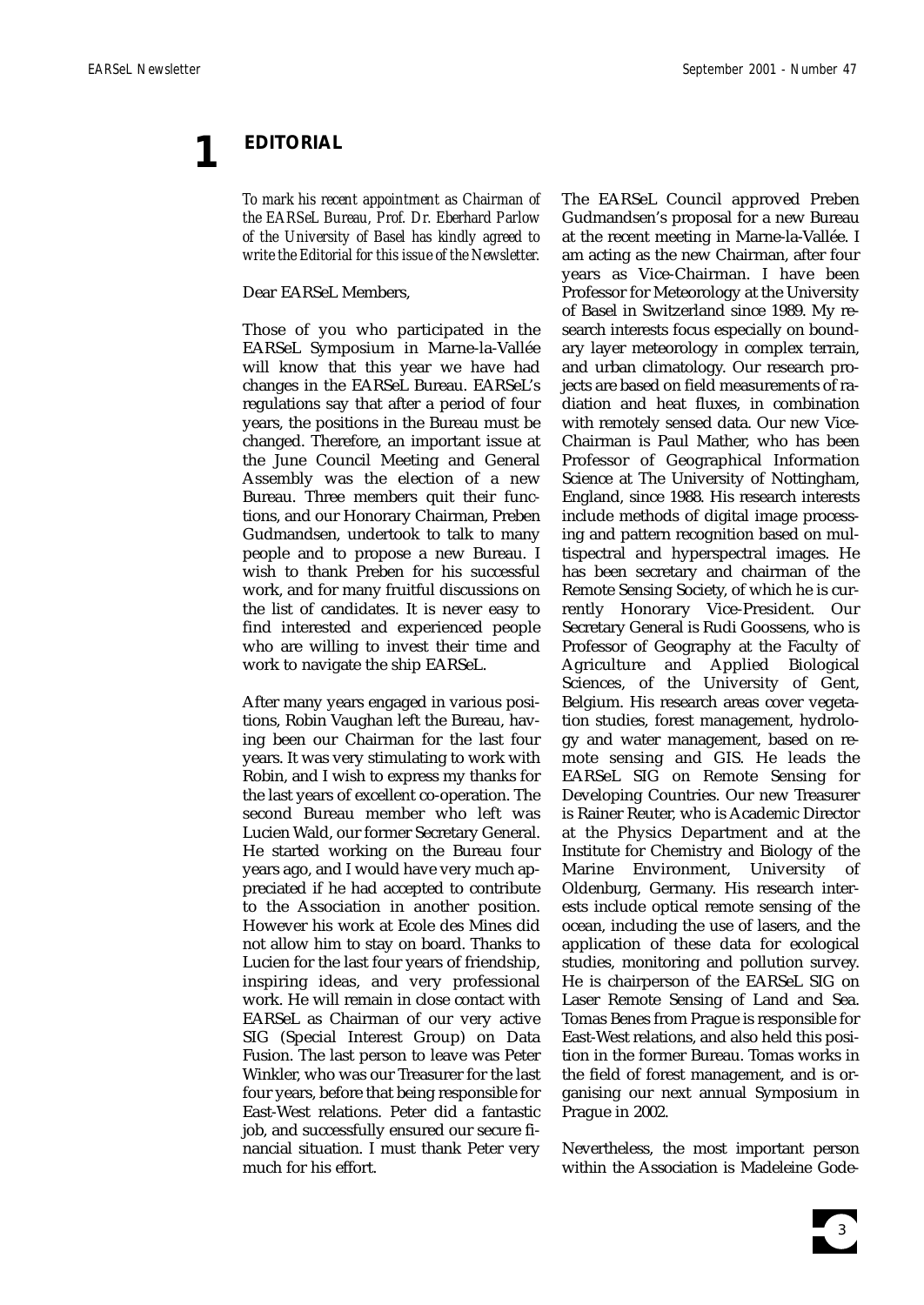froy. She keeps the system running – she is the heart of EARSeL. It is very important for me to thank Madeleine for her work in recent years, and it is a pleasure to know that she will be active in the years to come.

The new Bureau had its first meeting in Paris at ESA Headquarters, and we discussed a long list of items concerning our future work. In recent years we recognised a slight decline in member laboratories. We must take note of this, and try to improve the situation in the future. Other tasks are to improve further the quality of our Symposia, and to make them even more attractive to the remote sensing community. EARSeL must become more visible, and must sharpen its profile within the European research field. One item which also was heavily discussed is electronic publishing. There are many pros and cons: downloading the proceeding of our Symposia and Workshops, as well as the Newsletter, is a very convenient technique.

On the other hand we must consider that our member laboratories must get something in return for the membership fees. Free access to our proceedings and newsletters using the internet will automatically result in a sharp reduction of member laboratories. We need a certain financial income to keep EARSeL alive as a pan-European and trans-disciplinary association. The former Bureau developed some first actions plans towards this direction, and we are intending to follow the same path.

Last but not least, I wish to express my personal thanks to Gérard Bégni, who took over the burden to organise our recent Symposium in Marne-la-Vallée. I think it was a well organised meeting with many interesting papers, and I hope that all those who participated will not forget these days.

Eberhard Parlow, EARSeL Chairman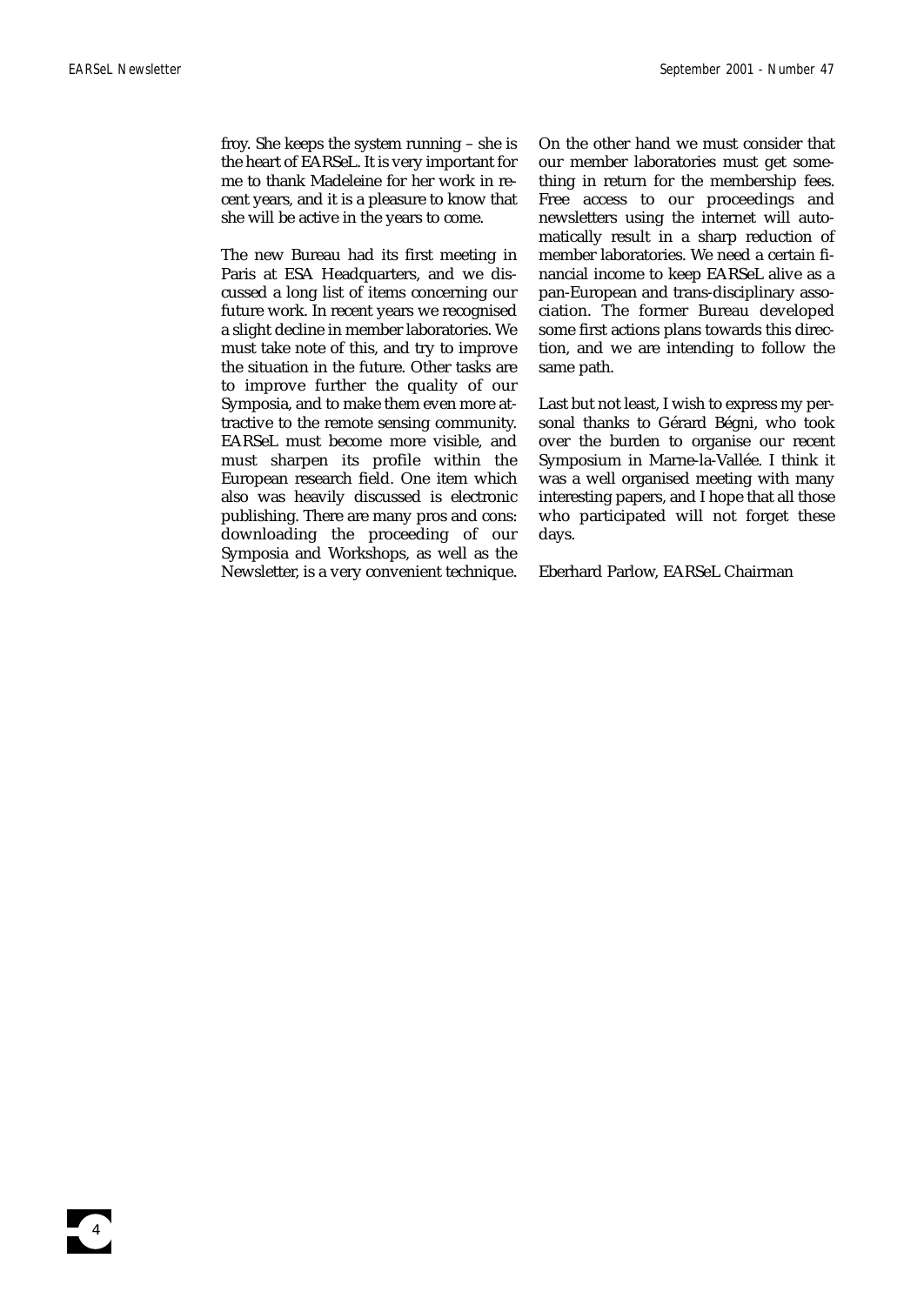# **2 NEWS FROM THE ASSOCIATION AND ITS MEMBERS**

# **2.1 Closing Session of 21st EARSeL Symposium**

*Report on the closing session of the 21st EARSeL Symposium, in Marne-laVallée, France, on 16 May 2001*

# *Rudi Goossens, University Gent, Belgium*

At the closing session of the 21st EARSeL Symposium, after the final scientific presentations of the Symposium, the Conference Chairman, Prof. Dr. Robin Vaughan, summed up the proceedings and commended the organisers for an interesting and smoothly run meeting, with many excellent papers. Regarding EARSeL in general, he commented that, on stepping down from the EARSeL Bureau, he was leaving the association in good shape: the financial situation is stable, many SIGs are very active, and EARSeL has a full scientific programme over the coming years. He made a final plea to ask members to encourage other laboratories to join EARSeL.

This year, for the first time, EARSeL instituted a prize for best poster presented at the Symposium. A selection committee had scrutinised all posters during the preceding three days. The committee nominated two outstanding poster presentations: (a) "Seismotectonic Activity in the Dinaric Alps based on Satellite Data and Geophysical Survey", by M. Oluic, D. Cvijanovic and S. Romandic, GEOSAT, Zagreb, Croatia; (b) "Evaluation of Linear Mixture Modelling of Urban Areas in Landsat TM imagery, by A. Hofmann, Institute of Photogrammetry and Remote Sensing, University of Dresden, Germany. After much deliberation, the jury awarded the prize for best poster presentation to Alexandra Hofmann from the Dresden University, who was presented with a certificate and a cash prize by the Founder and first Chairman of EARSeL, Prof. Preben Gudmandsen.

After this small ceremony, Robin Vaughan handed over responsibilities to Prof. Dr. Eberhard Parlow, the newly elected Chairman of EARSeL. In his conclusion, Eberhard Parlow thanked the former EARSeL Bureau for all the work and effort they had contributed over the last four years. Dr. Gerard Begni was thanked for hosting the



*Best poster competition at the EARSeL Symposium, 2001: the winner (Ms. Alexandra Hoffman) and runner-up (Prof. Dr. Marinko Oluic)*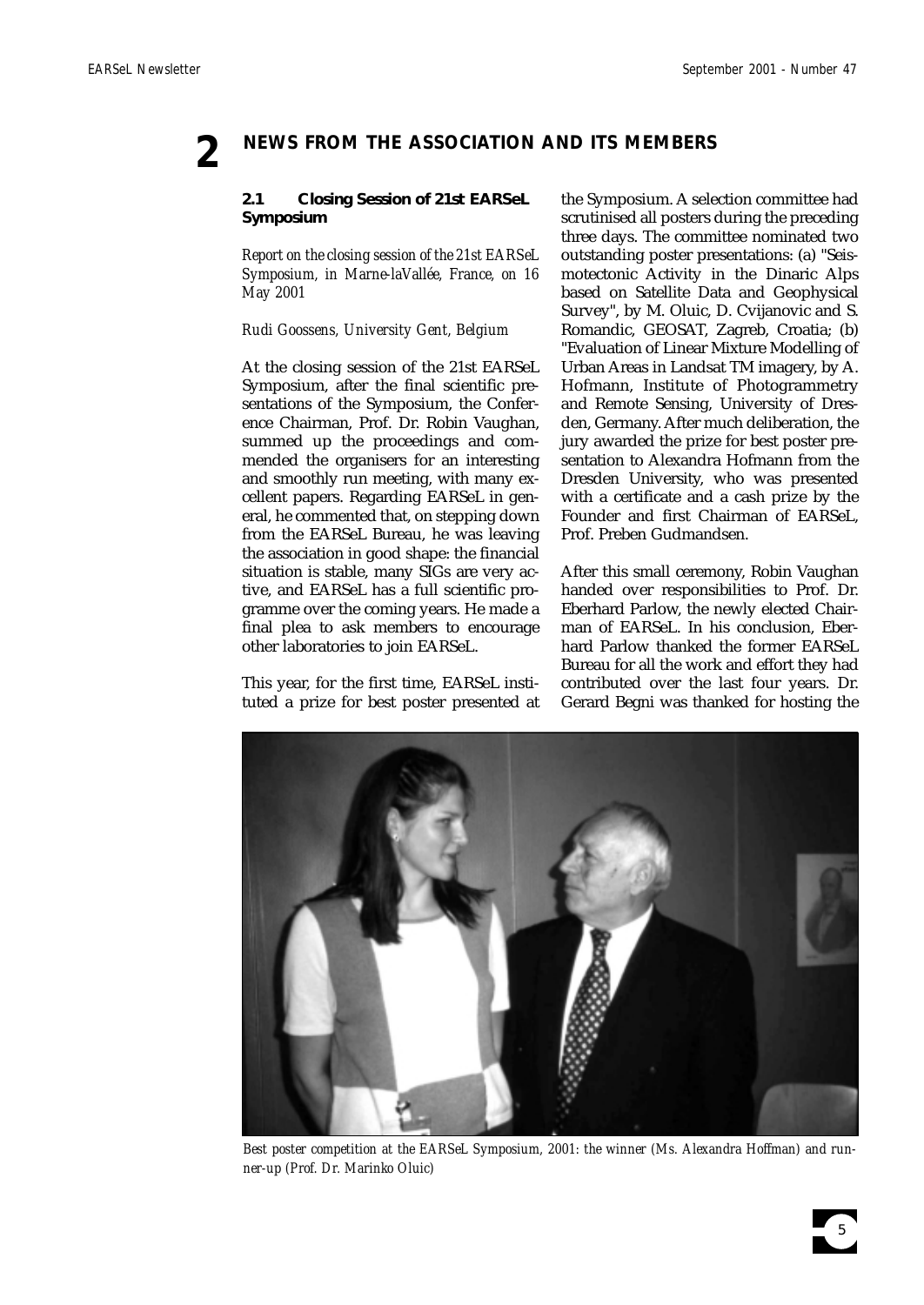21st EARSeL symposium in Paris (Marnela-Vallée), which was especially difficult since he had to co-ordinate the work from Toulouse. Special thanks were accorded to Madeleine Godefroy, the EARSeL secretary and Isabelle Grujard of the SFPT, for all their work in organising the Symposium.

The 22nd EARSeL Symposium and General Assembly will be held in Prague, Czech Republic, on 4-6 June 2002. The First Announcement – Call for Papers has been distributed, and is on EARSeL's web-site (www.earsel.org). The Symposium will be followed on 7 June by a specialist Workshop, Remote Sensing for Environmental Modelling, organised by Dr. Jan Kolar (kolar@fsv.cvut.cz).

**2.2 News from the Special Interest Groups**

# **2.2.1 DLR's Imaging Spectrometers: DAIS, ROSIS**

The following is an activity report of SIG Imaging Spectroscopy. It describes the imaging spectrometers DAIS (Digital Airborne Imaging Spectrometer) 7915 and ROSIS (Reflective Optics System Imaging Spectrometer) of DLR.

*The 2001 DAIS / ROSIS Imaging Spectrometer Campaign: a Successful Joint European Research Project to Collect Airborne Hyperspectral Imagery for Environmental Applications*

*Andreas Mueller, DLR, Wessling, Germany*

Airborne imaging spectroscopy has undergone rapid development over the last decade. The number of research groups making use of this technology has increased by an order of magnitude. Starting from the late 1980s at the DLR research centre at Oberpfaffenhofen, spectroscopic Earth Observation has been further developed in order to provide reliable imaging spectrometer data to the scientific community. Currently, the integrated hyperspectral facilities at the DLR Cluster for Applied Remote Sensing, consists of the two imaging spectrometers (DAIS 7915 and ROSIS), a laboratory calibration facility, and the respective processing and archiving facilities. As an additional important factor in airborne remote sensing, access is granted to a DLR-owned fleet of research aircraft (Dornier Do228, Cessna 208B Grand-Caravan, FALCON 20 E5 Jet).

Numerous imaging spectrometer campaigns have been carried out during the last years, with flight activities all over Europe. Currently, the DAIS 7915 and ROSIS airborne imaging sensors are identified by the European Commission as a major research infrastructure and supported by a three-year project (see below: Call for Proposals on HySens). In the frame of this project, hyperspectral data sets are acquired over different test areas proposed by international research teams. From May to July 2001, an airborne campaign has been carried out combining DLR's two imaging spectrometers in one aircraft. The main system specifications of DAIS 7915 (four spectrometers) and ROSIS (imaging and spectral modes) are given in below.

Due to their different system configurations, both instruments are used for different applications. DAIS, with its broad spectral coverage is dedicated for land applications (geology, soil sciences, vegetation studies). ROSIS was designed as a water

| Instrument | <b>Bands</b> | Range $(\mu m)$ | Width $(\mu m)$ | FOV(deg) | IFOV(mrad) |
|------------|--------------|-----------------|-----------------|----------|------------|
| DAIS $(1)$ | 32           | $0.50 - 1.05$   | $0.015 - 0.030$ | $\pm 26$ | 3.30       |
| DAIS $(2)$ | 8            | $1.50 - 1.80$   | 0.045           | $\pm 26$ | 3.30       |
| DAIS $(2)$ | 32           | $1.90 - 2.50$   | 0.035           | $\pm 26$ | 3.30       |
| DAIS $(3)$ |              | $3.00 - 5.00$   | 2.000           | $\pm 26$ | 3.30       |
| DAIS $(4)$ | 6            | $8.70 - 12.50$  | 0.900           | $\pm 28$ | 3.30       |
| ROSIS (im) | 32           | $0.43 - 0.86$   | $\ast$          | $\pm 8$  | 0.56       |
| ROSIS (sp) | 84           | $0.43 - 0.86$   | $\ast$          | $\pm 8$  | 0.56       |

\* Spectral half-width: minimum 7.6 nm (depends on spectral binning) *DAIS 7915, ROSIS – system specifications*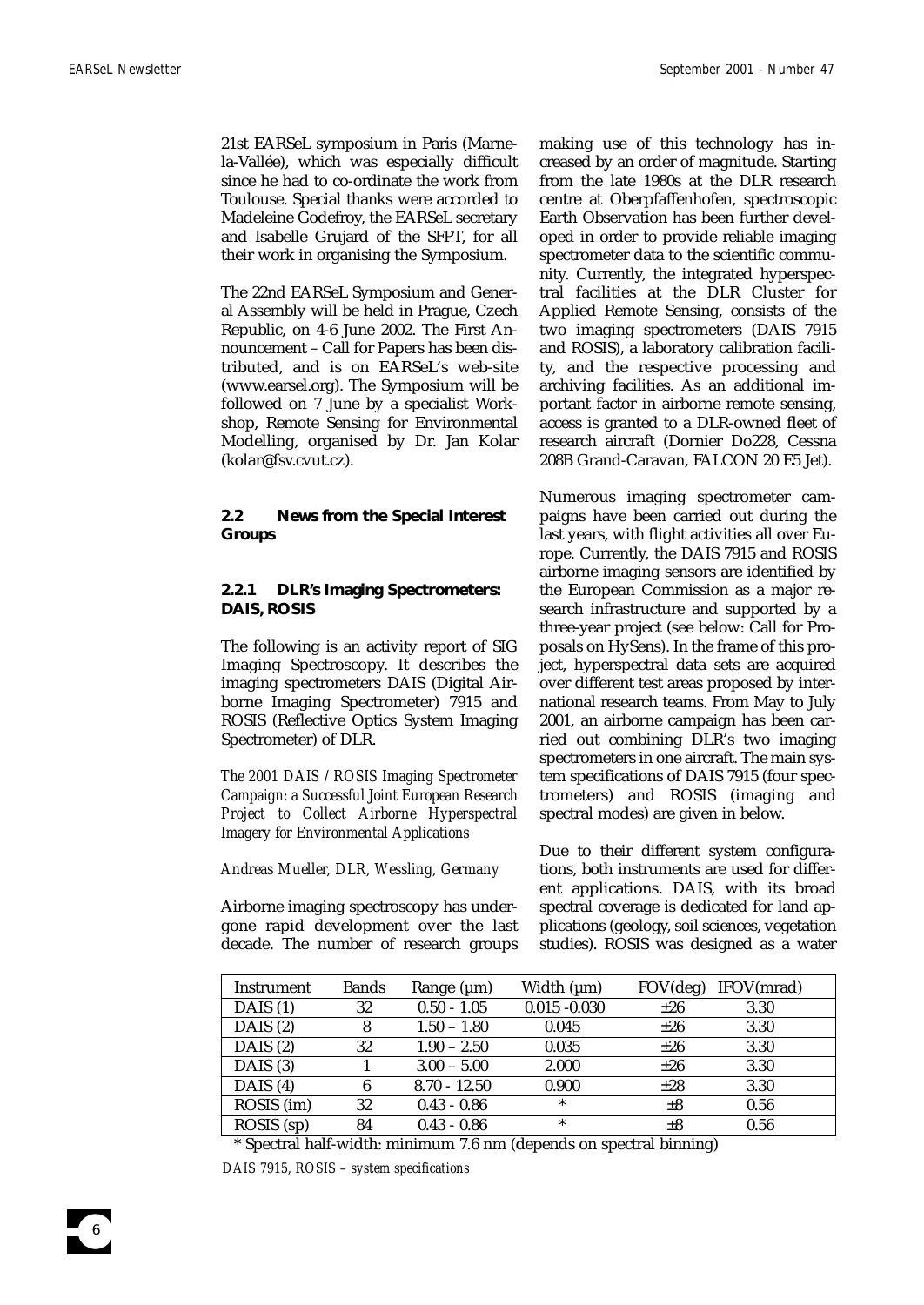sensor, with some specific further application possibilities such as fluorescence analyses in vegetation. This wide range of applications is also reflected in the requests DLR has received for imaging spectrometer flights in 2001. Information on the different user groups involved in the 2001 campaign, including the research topic and contacts of the principle investigators, is on the website www.op.dlr.de/dais/hysens/hysens\_ users2001.htm.

In preparation for the flight campaign, a workshop was held at DLR, Oberpfaffenhofen, to co-ordinate the thematic needs of the research teams, the necessary ground activities, and the technical requirements of both the airborne sensors and the aircraft. The geographic distribution of the test areas can be seen in Figure 1. Despite the difficult weather situation in some of the test areas during this year's summer, all planned data acquisitions were carried out mostly under good to perfect atmospheric conditions. This success could only be achieved thanks to the flexibility and fighting spirit of all participating researchers, in the field or at the coordinating points, as well as the air crew (Figure 2), who showed outstanding motivation to be always over the desired spot on time.

Because of this, we expect the highest level of scientific evaluation based on the recorded data, and many contributions to the next International Workshop on Imaging Spectroscopy, in Spring 2002. Further information can be found at the web-site



*The European test areas for the 2001 DAIS / ROSIS campaign*

www.op.dlr.de/dais/, or by contacting Andreas Mueller, DLR (German Aerospace Centre), German Remote Sensing Data Centre, D-82234 Wessling, Germany (email: Andreas.Mueller@dlr.de).



*The aircraft crew preparing for the DAIS / ROSIS data acquisitions in Northern France*

# **2.2.2 Imaging Spectrometry Opportunity: HySens/DLR**

Dear Colleagues,

DLR's imaging spectrometers DAIS 7915 and ROSIS, and their hyperspectral processing facilities, have been selected by the European Community to be supported in the period 2000-2002, within the framework of the "Access to Research Infrastructures" action of the EC Programme "Improving Human Potential and the Socio-Economic Knowledge-Base" (contract no. HPRI-CT-1999-00075).

Access to the two airborne imaging spectrometers of DLR (i.e. DAIS 7915 and ROSIS), operated on board DLR's Do228 research aircraft, will be offered to the European remote sensing community free of charge. Imaging spectrometer data sets acquired over test areas proposed by the individual user groups, will be system corrected and calibrated to at-sensor radiance. For radiometric and spectral calibration of the instruments, a Laboratory Calibration Facility is available. It is intended to operate the sensors over five target areas in Europe, during each year of the project.

Upon request, part of the data may also be geo-coded and atmospherically corrected using DLR's hyperspectral processing facil-

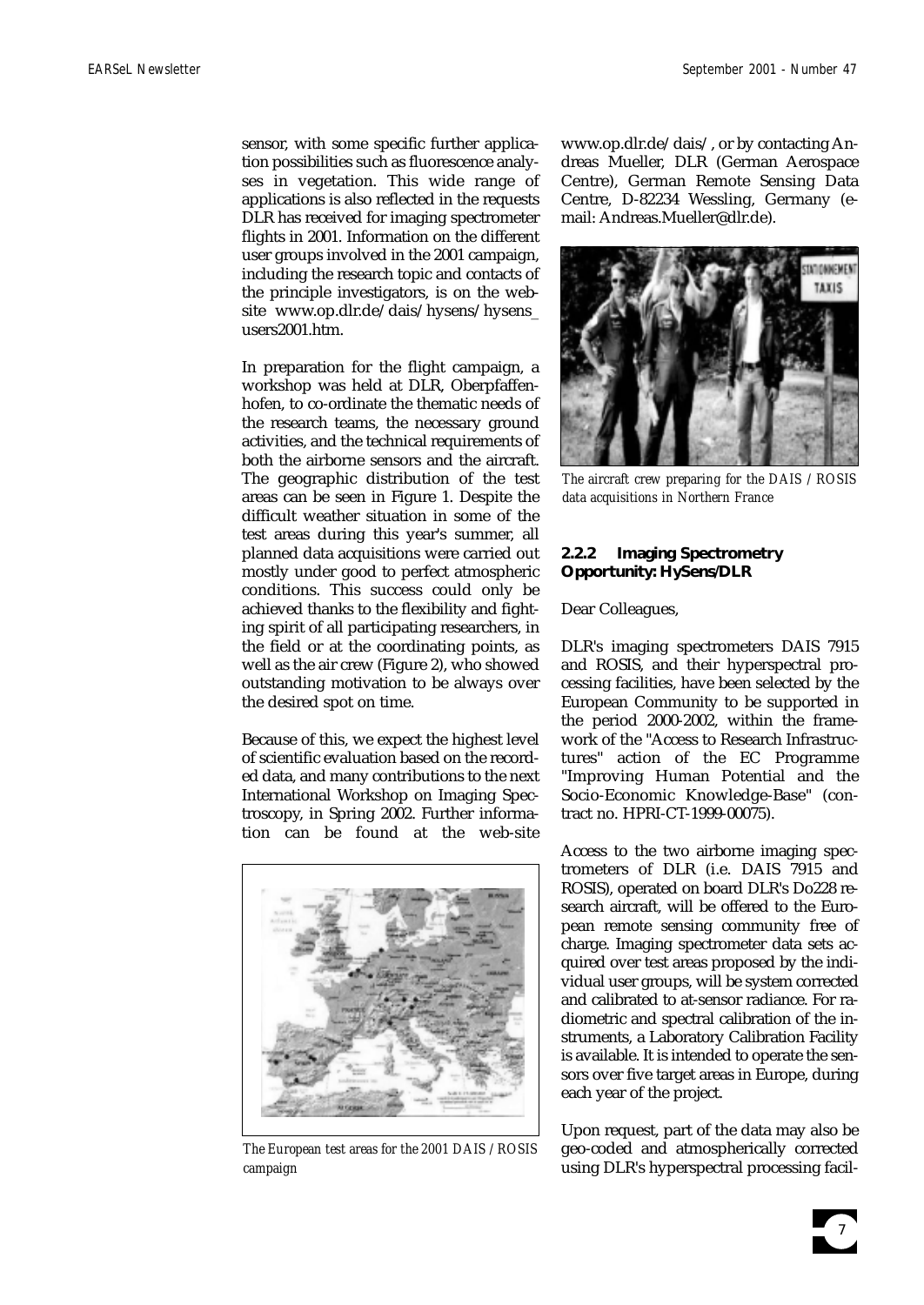ity. Training and access will be provided to researchers by means of workshops and individual training courses.

An information package including a detailed description of the facility, and a guide for the preparation of proposals, is available for download at the HySens website (www.op.dlr.de/dais/hysens.htm), or may be requested from: Andrea Hausold, DLR, German Remote Sensing Data Centre, D-82234 Wessling, Germany (fax +49- 8153-28-1458; e-mail: Andrea.Hausold@ dlr.de). Deadline for the Call for Proposals for flight activities in 2002: 15 November 2001. The proposals received will be evaluated by an independent User Selection Panel. The outcome of this evaluation will be communicated to the proposers by the end of February 2002.

The following general eligibility criteria are given by the Commission of the European Communities regulating the Access to Research Infrastructures. Only research teams (User Groups) conducting their research in the Member States of the Community and Associated States are eligible to access the research infrastructure. The researchers must be entitled to publish the results of their work at the Facility in the open literature. Proprietary research shall not be supported. Priority should always be given to users that have not already benefited under the "Access to Research Infrastructures" Programme, and those coming from countries where similar facilities do not exist. Individual researchers within the selected User Groups are eligible to receive reimbursement of travel and subsistence expenses. User groups from Germany may not benefit from HySens funding. If you require additional information, please do not hesitate to contact the HySens team at DLR.

With the best regards, Andreas Mueller (HySens Project Manager)

# **2.2.3 Report on EARSeL Forest Fires Workshop**

*Third International Workshop "Remote Sensing and GIS Applications to Forest Fire Management: New Methods and Sensors", in Paris, France, on 17-18 May, 2001*

*Report by Emilio Chuvieco (University of Alcalá, Spain), with inputs from José Miguel Pereira (University of Lisbon, Portugal); Chris Justice (University of Maryland, USA); Pietro Ceccato (Natural Resources Institute, University of Greenwich, UK).*

The EARSeL (European Association of Remote Sensing Laboratories) Special Interest Group on Forest Fires, held a recent workshop on "Remote Sensing and GIS Applications to Forest Fire Management: New Methods and Sensors". The meeting followed the 21st EARSeL Symposium, and was hosted by the Ecole Nationale des Sciences Géographiques, outside Paris. The workshop was attended by seventy researchers from fifteen countries (Spain, Portugal, Greece, Italy, France, Germany, Finland, Canada, USA, Senegal, United Kingdom, Russia, Ukraine, Switzerland, Czech Republic). Contributions were made on three topics: Fire Prevention (ten papers); Fire Detection (nine papers); Burned Land Mapping (eleven papers). All papers were presented in three one-hour poster sessions, followed by a one-hour general discussion. A round-table session on challenges in applying remote sensing to operational forest fire management was also held.

#### **Session 1: Fire Prevention**

The Fire Prevention session was introduced by two short lectures, by Bryan Lee from the Canadian Forest Service, and Pietro Ceccato from the Natural Resources Institute, UK. The expected speaker, J.D.Carlson (Oklahoma State University), could not travel to Paris due to last-minute family problems. Bryan Lee presented an overview of the methods used for Fire Danger Rating in Canada. Bryan illustrated the combined use of GIS and remote sensing for forest fire monitoring, mapping and modelling in Canada. He also emphasised the challenge for the remote sensing community to provide products that are useful and robust in terms of validation and accuracy. In addition, Bryan suggested clarifying definitions regarding fire risk, fire danger, and fire hazard, to have consensus on terminology. Pietro Ceccato, in his presentation on the use of remote sensing for fire danger, pointed out that most remote sensing methods currently focus on fuel status and fuel type estimation for provid-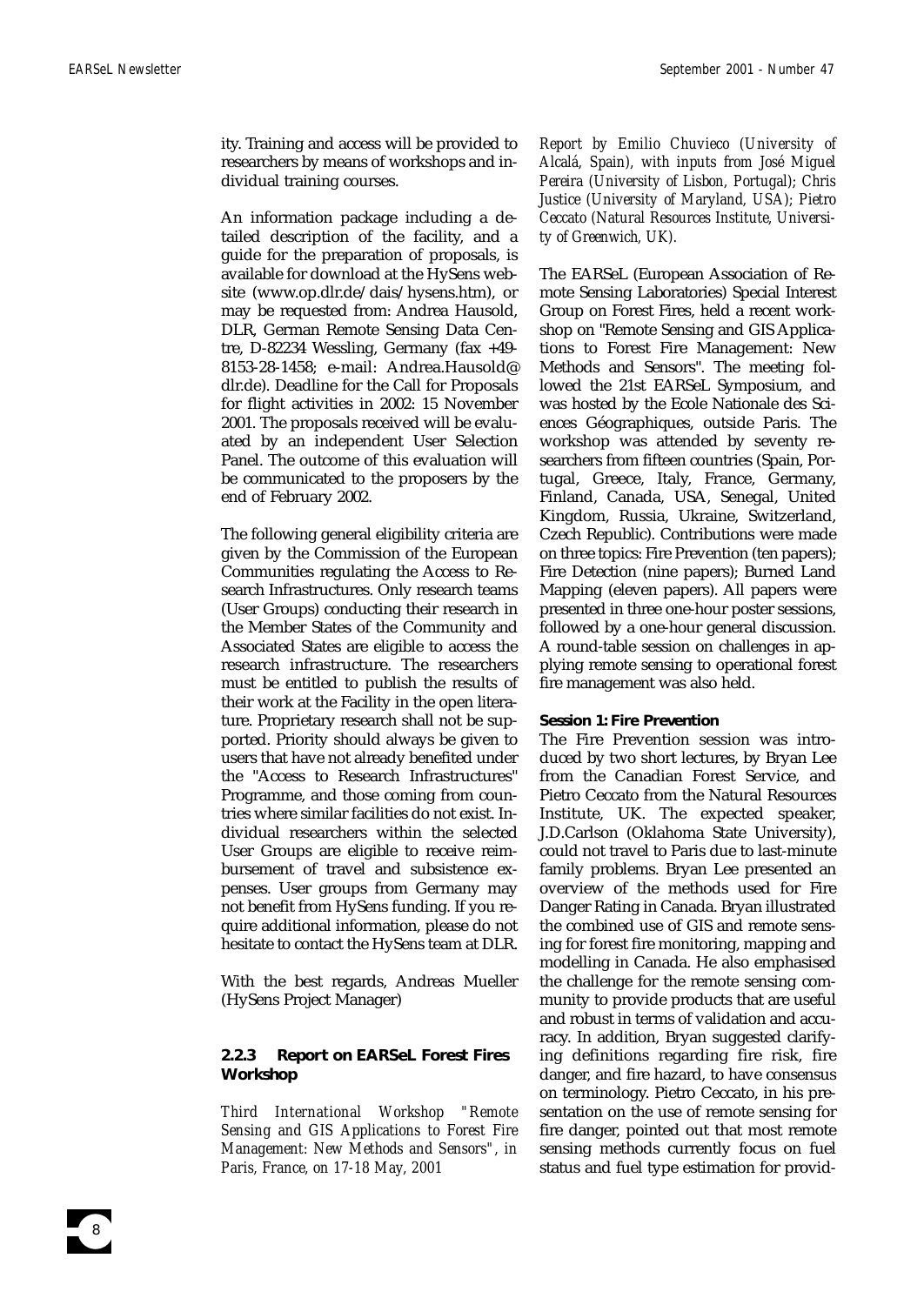ing information in assessing fire danger. He indicated that these methods could also be used to assess burning efficiency, an important factor that can provide information to estimate type of combustion, and quantity and type of gases emitted into the atmosphere. Pietro then focussed on the potential of different sensors for estimating vegetation moisture content.

The posters presented in the Fire Prevention session focussed on the use of remotely sensed data either to monitor vegetation status (fuel moisture content), or to map vegetation type. Each method showed strengths and weaknesses with potential for improvement and better integration with other information sources to assess fire risk. It was recognised that remote sensing cannot provide all solutions to assess fire risk. Instead, remote sensing could provide complementary information (spatial and temporal) to the "traditional-equivalent" methods to estimate vegetation status or vegetation type. It could also provide a replacement to traditional methods if the information provided is better, cheaper and faster. It was recognised that much research, development and validation is needed to show that remote sensing is better than "traditional-equivalent" methods. In some regions validation can also be quite difficult. These actions require funding that the user community is not always ready to provide. In addition, comments on user requirements were made, emphasising the fact that users were often multiple and each might require a different product. It was noted that users do not always know what they want in terms of information products.

# **Session 2: Fire Detection**

The second session, on Fire Detection, was opened by a presentation from Olivier Arino of ESA, describing an impressive list of current and planned programmes and projects related to forest fires. The ATSR World Fire Atlas has provided the first multi-year, global active fire data set, and the Italscar and Globscar Projects are providing important steps towards developing burn scar products.

Posters presented at this session represent the major research areas currently being

undertaken on this topic. Kuhrt et al. presented a tower-based CCD camera system for early warning of forest fires. This practical, low-cost solution offers a means for fire detection at the local scale. Algorithm refinement was presented by Lasaponara et al. who developed a self-adapting approach for fire detection, using pixel information from before the fire to set thresholds for fire detection. Research leading to new products on fire emissions was presented by Sini et al. using ATSR and GOME data on the ERS-2 satellite, combining active fire and NO2 measurements. Los et al. examined fires in the Chernobyl exclusion zone, and modelled the associated nuclide dispersion. Integration of data from multiple satellites was presented by Kelha and Rauste, combining AVHRR and ATSR data for operational fire detection in the boreal zone. Integration of remote sensing, satellite telemetry, and GIS was presented by Ambrosia et al., describing a real-time data system using a UAV (Unmanned Aerial Vehicle) for fire management. A comparison of AVHRR active-fire algorithm performance for Canada, was presented by Ichoku et al. Mbow presented the implications of satellite-based research on the timing of fires for improved range management in Kobe National Park in Senegal. Barducci et al. presented analysis of fire monitoring using the MIVIS spectrometer.

The open discussion of the poster session followed some of the common themes from the meeting. The use of satellites for fire monitoring lies largely in the research domain, and there is a need to transfer the tested techniques to operational applications. A close partnership between fire managers and remote sensing researchers will be needed to ensure a smooth transfer. This partnership would involve operational research and development – i.e. taking research methods and adapting them for operational use. It was recognised that there is a considerable body of experience in remote sensing technology transfer and that this should be applied when transitioning fire-monitoring techniques. In this context, it will be important to provide users with a good understanding of the accuracy of the various fire products for different applications in different environ-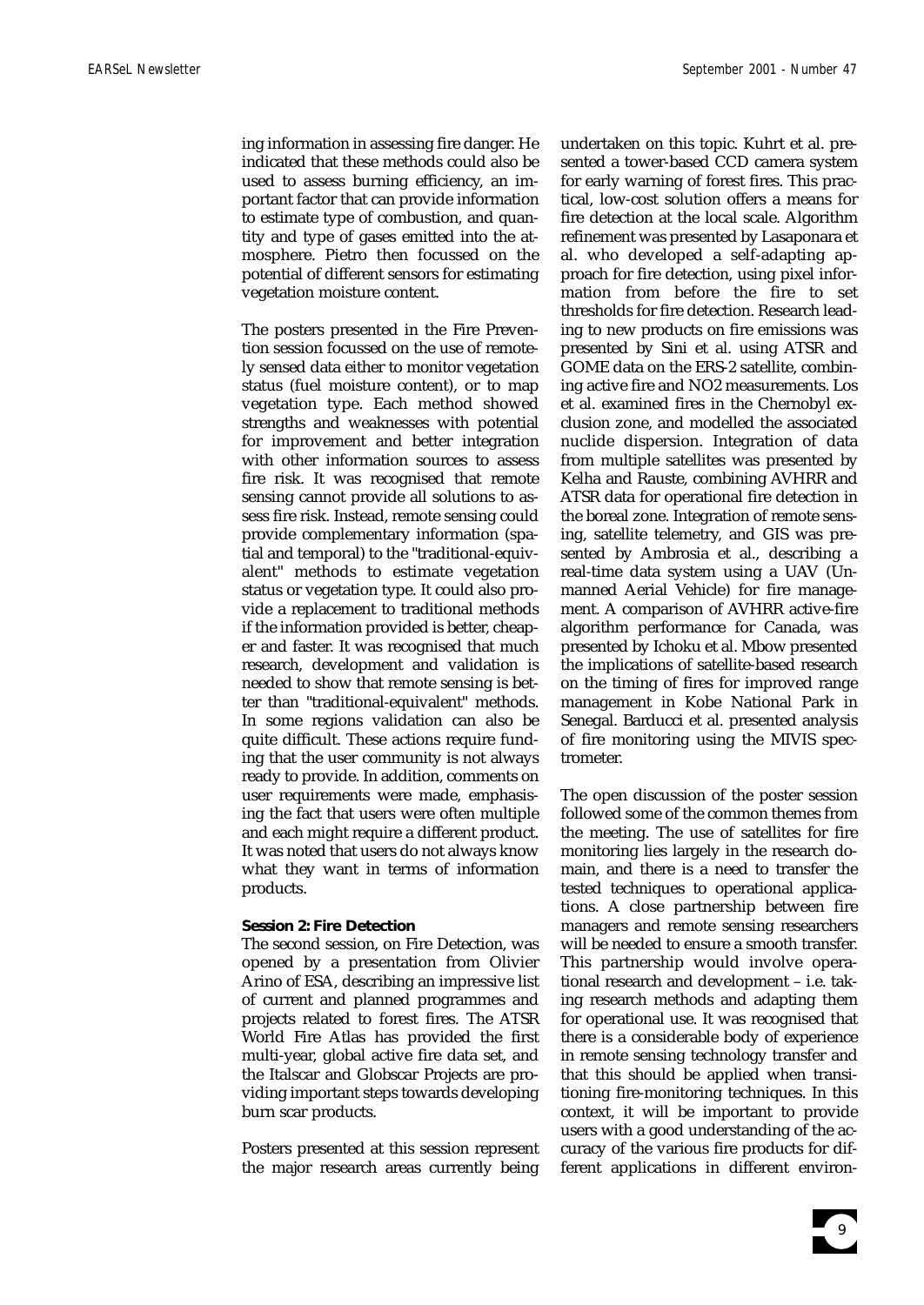ments. The emergence of product validation as a new and important aspect of remote sensing research and the support that is currently being given by the space agencies to this topic, gives an indication of the importance of this aspect of the work. For operational monitoring, continuity of data provision is essential and in this respect it is important to ensure that the high quality instruments and data products that are starting to be used operationally are transferred to the operational satellites. To secure data continuity there is the need for strong advocacy and support from the operational user community. This will require a significant increase in the operational use of fire data. One way to help this process would be to disseminate examples of where and how satellite data are currently being used cost effectively for fire monitoring and management. One further approach to strengthen the advocacy and commitment is to form partnerships between university researchers, private industry and government laboratories. It was recognised that community efforts are needed to develop and test new regional and global fire products and to address the complex interdisciplinary research questions associated with fire and global change research. The existing networks of scientists such as the Special Interest Group on Fire will be important mechanisms for developing these community efforts. The discussion session ended with a presentation by Chris Justice from the University of Maryland on the Fire Component of the Global Observation of Forest Cover Project.

#### **Session 3: Burned Land Mapping**

The third session, on Burned Land Mapping, was introduced by a lecture by Yoram Kaufman, of the Laboratory for the Atmospheres, NASA Goddard Space Flight Center. His talk emphasised the capabilities of the MODIS instrument to detect fires and smoke and to quantify geophysical parameters related to fire activity. He explained the advantages of MODIS thermal channels, designed to detect fires, compared with those of its precursors, emphasising the reduced sensitivity to water vapour and solar reflection, and the higher saturation temperature. The latter also allows MODIS to discriminate between smouldering and flaming combustion. Dr. Kaufman presented the algorithms for active fire and smoke analysis developed by the MODIS Fire Science Team. The solar reflective channels of MODIS were designed to permit characterisation of smoke aerosols over land and ocean. Smoke quantification products have been validated with various campaigns, namely SCAR-C (California), SCAR-B (Brazil), and currently under SAFARI 2000 (southern Africa) and LBA (Amazon basin), with support from the AERONET ground-based sun photometers. Validation of active fire algorithms is also in progress, but early results show that the rate of thermal energy emission by the fire correlates well with smoke production, rate of fire scar expansion, and with qualitative, ground-based estimates of fire severity. Finally Dr. Kaufman alluded to the direct broadcasting capability of MODIS, and the opportunities it affords for operational use of fire products in almost real-time.

The poster session displayed a variety of topics and revealed progress in the objectives, data, and methods used by Europe's research community involved in burned area mapping with remotely sensed data. Progress in the objectives was primarily illustrated by the studies of Retzlaff et al. and Diaz-Delgado et al., who addressed the issue of characterising fire severity with remotely sensed data. The posters by Vafeidis et al. and Sá et al. also expanded the traditional approach of burned area, by attempting to estimate sub-pixel burned area fraction. Another indication of a maturing field was given by studies that focused on the incorporation of remotely sensed burned area data in GIS meant for operational use. These were presented by Lee et al., with the Canadian Fire M3 system, and for the forthcoming FUEGO constellation of fire monitoring satellites, by Palacios-Orueta and Carmona-Moreno. The spatial scale of the work presented in this session ranged from the single fire event (Retzlaff et al., Diaz-Delgado et al.) to the sub-continental scale of the study by Fraser et al., who mapped burned areas in Canada's boreal forest. The types of data used also reflect the increasing diversity of Earth Observation instruments currently available, which are beginning to be used by the fire remote sensing community. Fraser et al. employed SPOT-VEGETA-TION data in their work, while Sá et al.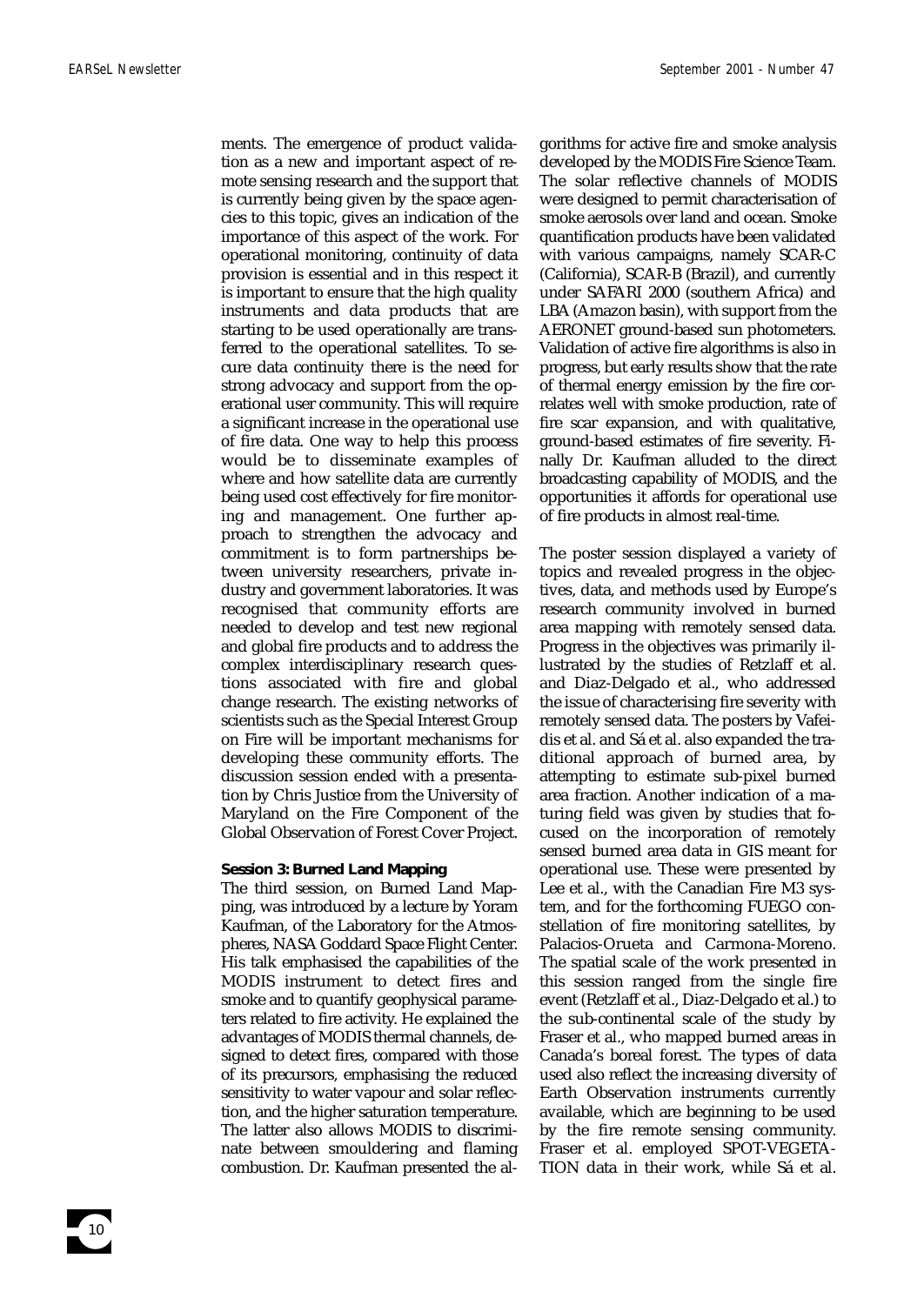used MODIS imagery. Both studies relied on higher spatial resolution Landsat data to calibrate the areal estimates of fire scars obtained from the coarser resolution sensors. Dwyer et al. worked with spaceborne SAR data to map burns in the boreal forest of Canada, thus expanding the use of radar data for fire mapping.

Innovative or seldom used methodologies were also presented. Benvenuti et al. are developing a methodology to map burned areas with Landsat TM, that integrates spectral change detection with seeded region-growing, to map fire scars in Italy. Koutsias et al. proposed an approach based on a forward / inverse principal components transformation to improve the detectability of fire scars in Landsat TM images. Retzlaff et al. used the recently developed technique of foreground / background spectral mixture analysis in the fire severity mapping study. Sá et al. used committees of classification trees ("bagging") and a regression tree to map burns in northern Mozambique.

Discussion of the posters presented in the Fire Mapping session focused on three main, closely related topics: accuracy assessment of remotely sensed products; development of robust algorithms for burned area mapping; operational use of remote sensing in fire management. Accuracy assessment was discussed first. The need to develop standards, guidelines, and protocols was stressed, especially for burned area maps. Accuracy assessment of active fire products is considered problematic, due to the transient nature of the signal. The development of a global network of sites for long-term research on remote sensing of fires, capable of supporting coordinated validation activities, is considered a high priority of the international research community. It is also critical to identify clearly the uses for specific remotely sensed products, since accuracy assessment standards are purpose-specific, and vary according to legislative context, geographical scope, organisational mandate, etc. Attention was called to the fact that areas burned often represent a small fraction of the total region of interest. This creates particularly stringent accuracy requirements for burned area mapping, since a small

classification error may completely obliterate the class of interest. More dialogue between fire managers and remote sensing researchers is also needed, to clarify terminology and to adjust expectations to the current potential of remote sensing technology. Overselling remote sensing has in the past created credibility problems, and thorough accuracy assessment of products is a fundamental step to restore credibility with user communities.

Robustness of satellite image analysis algorithms, essential to promote the operational use of remotely sensed data, was discussed next. Difficulties in the development of robust algorithms arise from biome-specific responses, such as differential persistence of the burn-scar signal in tropical savannas versus boreal forests, or phenological status of the vegetation immediately prior to burning. Variable atmospheric conditions and surface illumination / observation geometrical effects also affect algorithm robustness. Distinct burned area spatial fragmentation patterns in different regions affect the accuracy of areal estimates. Cases of coarse-resolution (AVHRR-based) overestimation (in Brazil) and underestimation (in Canada) of burned area were mentioned.

Transition to an operational application phase of remotely sensed data was considered urgent, since the technology has been available for over thirty years, and only the meteorological community employs it in a fully operational mode. Funding may start to become scarcer in the near future if actual operational use of data and products does not become more widespread. The technology is mature for operational application, but there has been a lack of funding for the development of operational production systems. The scientific community needs to alert funding agencies, potential operational users, and commercial software suppliers of the need to develop such systems. Significant legal and institutional obstacles will have to be removed, on the way to establishing widespread operational use of remote sensing for fire management support.

# **Session 4: Round-Table Discussion**

The final session of the Workshop focused on analysing several aspects that may pre-

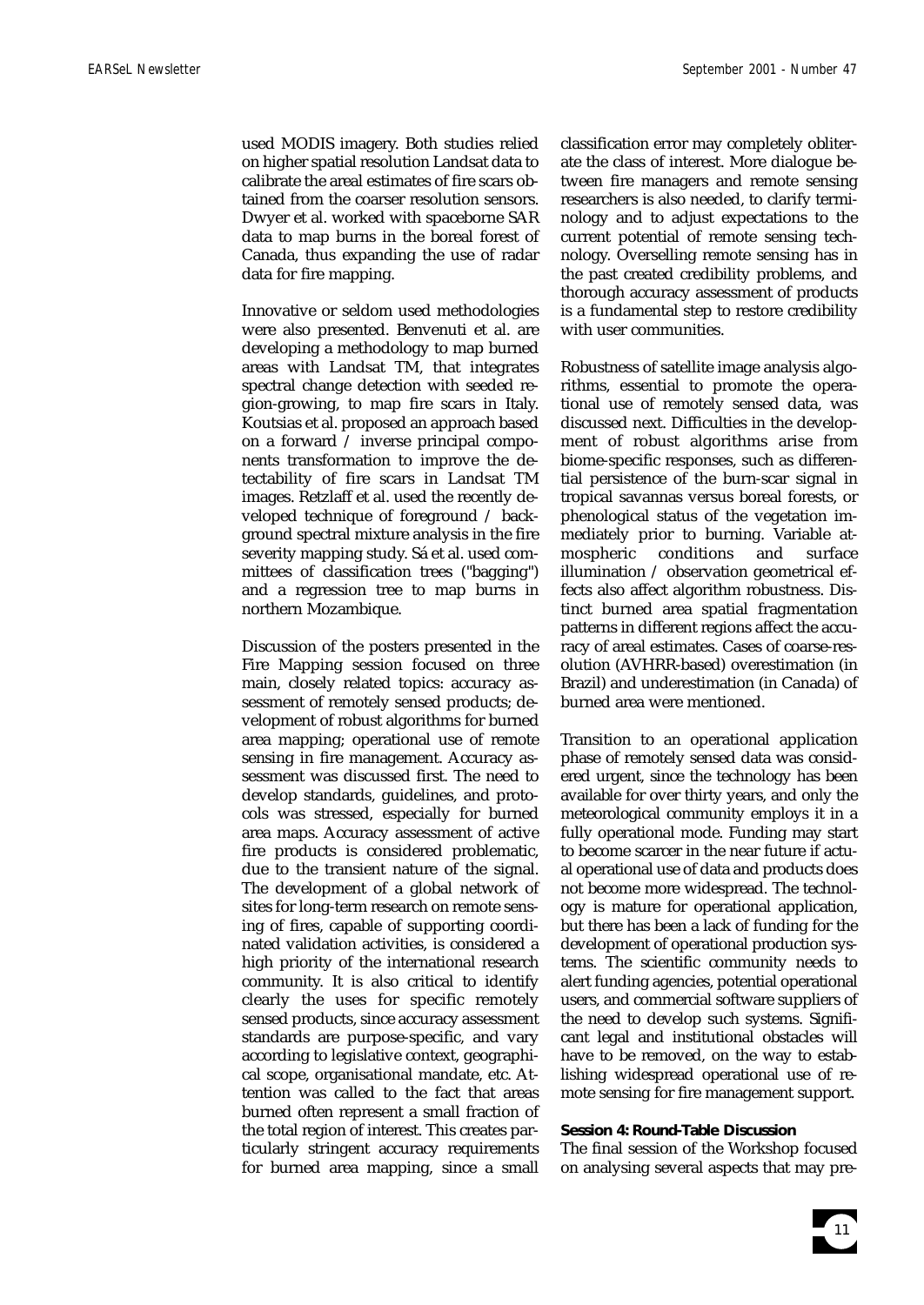vent the operational use of remote sensing methods in operational fire management. The session was chaired by Bryan Lee, of the Canadian Forest Service, who promoted a lively discussion among attendants by raising hot issues in the current dialogue between remote sensing experts and fire managers. The need for a common terminology, adopting concepts that are well accepted in the fire community, was raised again. The correct definition of end-user was also critically reviewed, and the importance of accomplishing operational requirements. Current deficiencies of remote sensing methods originate from the lack of proper spatial, temporal or spectral resolution of sensors, most often designed as general-purpose systems, which cannot fulfil the needs of specific user communities.

The final session was dedicated to review past and future activities of the SIG on Forest Fires. The interest of maintaining a link among European researchers in the field was stressed. Among potential future activities, the following were emphasised: (1) Support of the web-page of the group, increasing the links between different projects active in this field; (2) Co-ordination of a special issue of the International Journal of Remote Sensing, dedicated to the most innovative papers presented in the workshop; (3) Preparation of a book on remote sensing and forest fires for the World Scientific Publishers; (4) Organisation of a network of study cases, which could be shared by the members of the group to validate new algorithms; (5) Proposal of the next workshop; Dr. Beata M. Vliegher, from the University of Gent, offered their installations to host the fourth workshop in 2003, which would follow the 23rd EARSeL symposium.

Any active researcher in this field is welcome to collaborate with any of these activities, and to join the SIG, by writing to the Group Chairman (emilio.chuvieco @uah.es), or visiting the web-page: www. geogra.alcala.es/EARSeL/SIG\_group.htm.

#### **Proceedings of the EARSeL Forest Fires Workshop**

The Proceedings of the EARSeL Forest Fires Workshop in Paris are now available in the form of an attractive brochure, giving the full text of the three keynote lectures, plus the extended abstracts of the other papers presented. A selection of these papers will be published in a future issue of the International Journal of Remote Sensing. Orders for this brochure and a copy of the discussions should be sent to Madeleine Godefroy, EARSeL Secretariat, 2 avenue Rapp, 75340 Paris Cedex 07, France (phone +33-1-45567360; fax +33-1- 45567361; e-mail earsel@meteo.fr). The price is 170 French Francs including postage and packing.



*Forest fires – a perennial problem*

# **2.2.4 Call for Papers: RS of Land Ice and Snow**

The First Announcement and Call for Papers for the 3rd EARSeL Workshop on Remote Sensing of Land Ice and Snow, to be held in Bern, Switzerland on 11-13 March 2002, is included with this Newsletter. The theme will be: "Observing our Cryosphere from Space: Techniques and Methods for Monitoring Snow and Ice with Regard to Climate Change". The 1st Workshop was held in Frieburg, Germany, in 1997. The 2nd Workshop was held following the 20th EARSeL Symposium, in Dresden in 2000. The Proceedings of the 1st Workshop are available as a printed volume. Those of the 2nd workshop are published on a CD-ROM, together with the Proceedings of the Workshop on Lidar Remote Sensing of Land and Sea. Both are available from the EARSeL Secretariat.

This 3rd Workshop will again be organised by Dr. Stefan Wunderle of the University of Bern, assisted by Dr. Thomas Nagler of the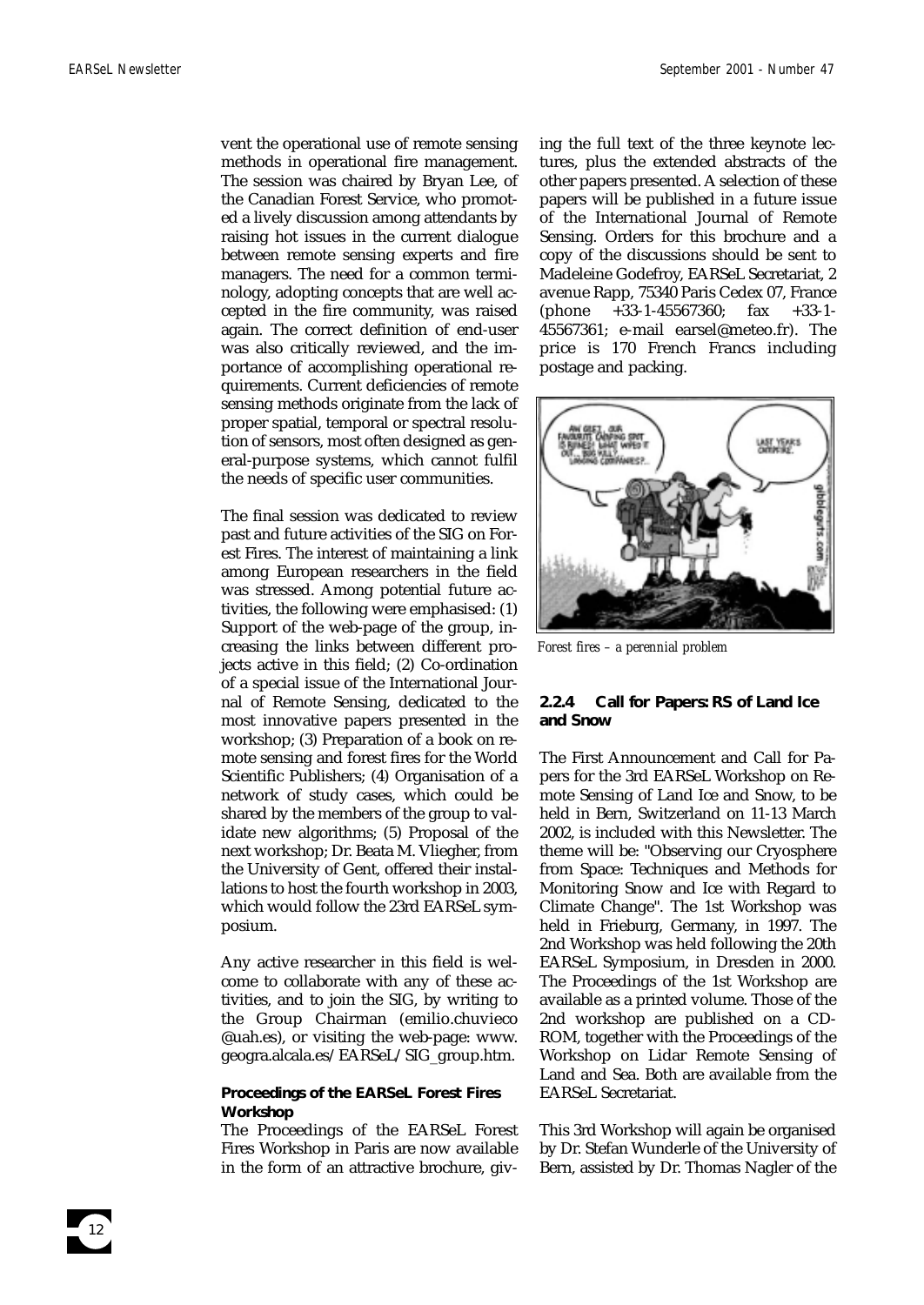University of Innsbruck. Presentations are encouraged on all fields of environmental research and applications concerning snow and land ice, on sensors and on sensor properties, systems calibration, atmospheric and topographic corrections, modelling and data assimilation, correlation with in situ observations, etc. The workshop offers the possibility for sessions covering preparations of and results from field campaigns in Antarctica, mountains of the world and the Northern Polar region. Deadline for abstracts: 1 November 2001. For more information contact Dr. Stefan Wunderle (e-mail swun@giub.unibe.ch).

# **2.2.5 Call for Papers: RS for Developing Countries**

The Call for Papers for the 2nd EARSeL Workshop on Remote Sensing for Developing Countries has been distributed. The full text and details are on the SIG web-site: www.rsrg.uni-bonn.de/earsel\_2002/index. htm. Send abstracts to Dr. H. P. Thamm (email thamm@rsg.uni-bonn.de). Deadline for abstracts: 31 January 2002. For more information contact Prof. Dr. G. Menz (e-mail menz@rsg.uni-bonn.de).

# **2.3 New EARSeL Member in Portugal**

We are pleased to introduce a new Portuguese member: Centro de Investigação em Ciências Geo-Espaciais (CICGE). This research centre is affiliated to the Faculdade de Ciências, University of Porto, Portugal. Its headquarters are at the University Astronomical Observatory in Vila Nova de Gaia. The main activities of the centre are research, education and promotion of the Earth and Space Sciences. Members of the CICGE actively participate in the MSc in Remote Sensing of the Faculdade de Ciências, University of Porto, both as lecturers and in demonstration sessions. This course started in October 2000 and is the first MSc in Remote Sensing in Portugal.

The CICGE research activities are in the areas of Geodesy, Satellite Navigation, Remote Sensing, Geographic Information Systems and Astronomy. The total number of staff involved in Remote Sensing research is at present seven. The main Remote Sensing interests of the CICGE staff are satellite altimetry, image processing, geo-coding and various applications of remote sensing data. There are currently two research projects financed by the Portuguese Ministry of Science and Technology: SADAMOS (a study of the potential use of medium-resolution SAtellite data for the Detection And Monitoring of Oil Spill events at sea), and SATFISH (Remote sensing applied to fisheries monitoring in the Cape Verde region). The EARSeL representative at CICGE is Dr. André Marçal (e-mail amarcal@oa.fc.up.pt).

# **2.4** ∆ **= 9 Years:Two EARSeL Symposia Compared**

# *Preben Gudmandsen, Technical University of Denmark, Lyngby, Denmark*

Professor Manfred Buchroithner convened two EARSeL Symposia at a nine-year interval (1991-2000). This gave somebody the idea that it could be an interesting exercise to compare them. It was also suggested that an EARSeL old-timer should attempt to do this – such as the present author.

The first Symposium took place in 1991 in Graz, Austria, where Manfred was teaching at the time. The other took place last year (2000) in Dresden, Germany, where he is now a professor. The reader may understand the plot. What are the similarities and what are the differences between the two programmes organised by the same person?

Before we look into this question it is perhaps worth reviewing the different situations in the two cases. Clearly there are differences in the ambience, but what I still recall is that during several of the meetings in Graz we had a background noise of cannons reaching us from Slovenia. It was a weak noise that did not disturb the presentations, but certainly many of us felt very unhappy. In Dresden there were no disturbances – although a great deal of the town has been rebuilt since the tragic bombardment of the town at the very end of the last war. Wandering in the town could still give

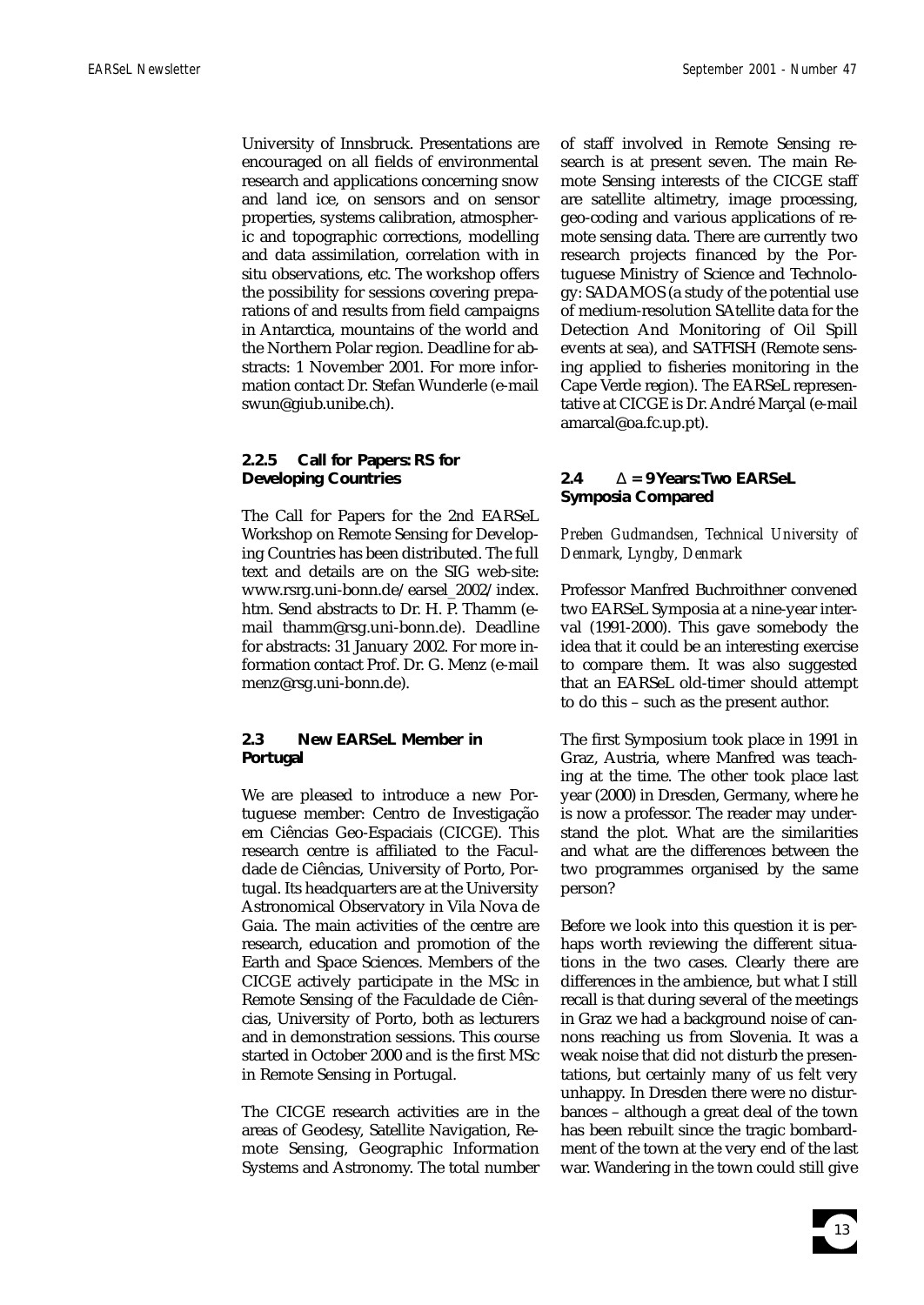a feeling of the incredible disaster at that time.

It will be recalled that the first Symposium was held just two weeks before ERS-1 was launched, whereas the other one demonstrated nine years of experience with data from SAR (Synthetic Aperture Radar). This is reflected by the fact that the first Symposium had a full session under the heading of SAR, whereas this was not the case with the second. Of the nine papers on SAR during the first Symposium, only one dealt with actual SAR (i.e. NASAAirsar) data – including a tutorial section on radar polarimetric signatures – where the other papers described preparatory work and applications using simulated signals. In contrast, the Dresden Symposium had a great number of papers on various environmental issues that exploited SAR data. SAR had come to work. In several cases presentations described multisensor work, with SAR data combined with other remote sensing data – and naturally with ground information.

Another observation is related to the subject of forest fires. Whereas the first Symposium had only two papers on that subject, one of which was concerned with detecting the smoke from fires, the second Symposium had a number of presentations describing the use of different types of remote sensing data at various sites, some dealing with the problem of estimating risk. This is in line with the present world-wide interest in risk management that resulted in the creation in 1995 of an efficient EARSeL Special Interest Group (SIG) on Forest Fires. On reading these papers, there seems to be a case for a thorough comparison of the various methods applied, in order to find the optimum one – a process which apparently was approached at the recent SIG Workshop following the 2001 Symposium in Marne-la-Vallée. (See report in this issue). The second Symposium also reflects the increased interest in monitoring forests and measuring various forestry parameters.

Being remote sensing meetings, it is natural that each Symposium should contain a relatively large session dealing with methods and algorithms for processing data and for environmental analyses. Both Symposia lived up to this. A comparison of the two

sessions at a nine-year interval shows clearly that the work carried out had taken advantage of progress in techniques and analysis methods, that have taken place in the course of time. Thus, the later Symposium included analyses that exploit fractals and neural networks, for instance. This is also valid for new airborne and satellite sensors, such as lidar, for instance.

It has been a feature for EARSeL Symposia that they to some extent constitute a forum for young scientists. This was also the case with these two Symposia. Often the work presented constitutes a version of a PhD thesis. This is not surprising when it is recalled that EARSeL is an organisation of laboratories of which the majority are university bodies. Nevertheless, a review shows that, over the years, there are (older) scientists that present their latest work at meeting after meeting, as was done at these two Symposia. Not to forget the people having special feelings towards EARSeL, such as the present author, and who turn up almost every time…

In both cases, the Symposia had an audience coming from many countries in east and west, and from northern and southern Europe. The first one really deserved its title: "Europe: From Sea-Level to Alpine Peaks, from Iceland and the Urals", since it had participants from Iceland (which is exceptional) and Russia – but also from North Africa and the Middle-East. The Graz meeting was the first that attracted a number of scientists from central and eastern Europe, which contributed to the decision to hold the 1992 meeting in the town of Eger in Hungary. The second Symposium did not attract many people from northern Europe, unfortunately.

In one way the two Symposia are similar and different at the same time, and that is reflected in the Proceedings. They both carry an aerial photo of the town of the meeting on the cover: Graz and Dresden, respectively. In another important way they were similar, namely by the good arrangements made by the convener and his staff, being Austrian or German. That ensured also that the social events were most enjoyable, so that many good contacts were made - which is just as important as all the rest.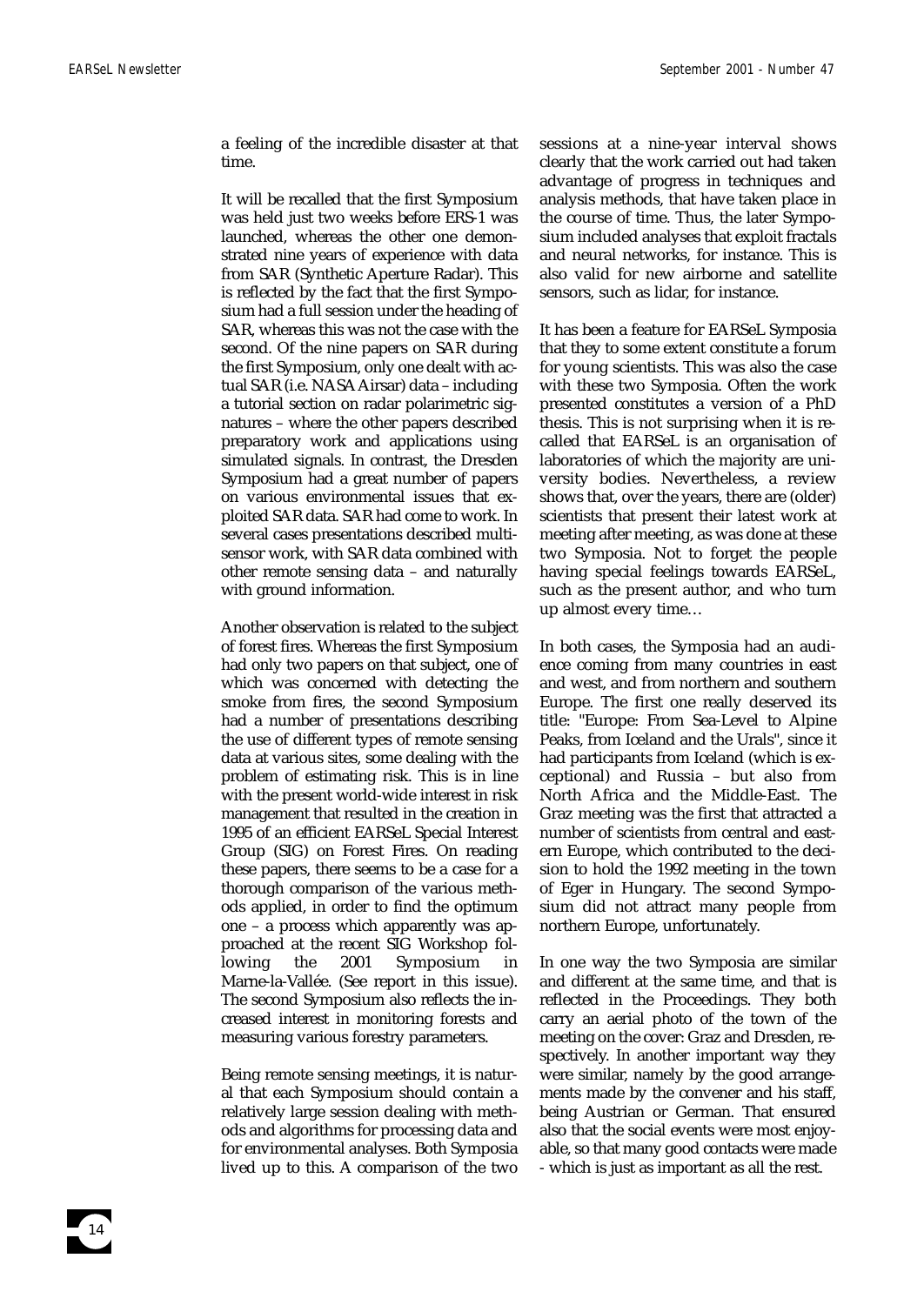# **3 NEWS FROM ESA, THE EC AND INTERNATIONAL ORGANISATIONS**

# **3.1 News from ESA**

# **3.1.1 Artemis Satellite Successfully Positioned**

Ground control in Fucino, Italy – the operations team and system engineers of the Altel (Alenia Spazio-Telespazio) consortium, supported by ESA specialists – reported that, since the night of Tuesday 24 July 2001, ESA's Artemis (Advanced Relay and Technology Mission Satellite) satellite has been successfully positioned in its circular parking orbit at about 31,000 km.

The satellite, launched from Kourou by an Ariane 5 on Thursday 12 July, had been put into the wrong orbit due to a malfunction on the launcher's upper stage. The injection orbit had a perigee of 590 km, an apogee of 17,487 km and an inclination of 2.94°, compared to expected values of 858 km, 35,853 km and 2° respectively. Since injection into orbit, the spacecraft's behaviour has been nominal, allowing ESA rapidly to adopt a recovery strategy that aims to take the satellite to a nominal geostationary position of approximately 36,000 km, maximising the lifetime of the spacecraft, originally planned to last ten years.

The recovery strategy consists of four steps, the first two of which have been successfully completed. At the time of writing, the satellite is operating in quasi-nominal mode, fully under the control of the ESA / Alenia Spazio-Telespazio team, pointing at the Earth and with the solar panels tracking the Sun, while not yet in geo-stationary orbit. Under the current step 3, with the satellite in parking orbit, new, unforeseen but now required control modes for orbitraising using ion engine propulsion will have to be patched (by software uploads) and commissioned. The ion engines themselves will then be initialised and checked out.

Under step 4 (expected to start in late September and to last several months), the satellite will be "spiralled" from parking to nominal geo-stationary orbit, using its novel electrical ion-propulsion system. Spacecraft commissioning (activation and checking that all items are operating correctly) will proceed subsequently. These operations, which are common to all satellites at the beginning of their lifetime, will last a further couple of months. The recovery operation involves a certain number of unusual activities which could not all be planned for in advance. In particular, the ion propulsion system – originally to be used only for controlling the inclination of the spacecraft throughout its lifetime – will be operated in a new mode. The next progress update on the recovery operation will be at the start of step 4 operations, presently scheduled for late September.

During a planned lifetime of ten years, Artemis will test and develop operations in new areas of telecommunication and navigation, and also initiate a European datarelay system – a means of satellite to satellite communication. In particular, Artemis will explore advanced technology to transmit data directly from one satellite to another, both conventionally (using radio links) and in a revolutionary new way using laser beams. At present, Earth Observation satellites in low orbit like ERS-1 must use on-board recording and global networks of ground stations to provide high-rate data links. But, as information requirements and the number of missions grow, this approach is becoming expensive, and in some situations technically unfeasible. For further information, please contact: ESA Media Relations, Franco Bonacina (phone +33-(0)1-53697713), or visit the ESA web-site (www.esa.int).

# **3.1.2 SPECTRA Workshop at ESA-ESTEC**

# *Eberhard Parlow, University of Basel, Switzerland*

A Workshop on SPECTRA (Surface Processes and Ecosystems Changes through Response Analysis) was organised at ESA-ESTEC in Nordwijk, The Netherlands, on 12-13 June, 2001. SPECTRA is one of the five candidate Earth Explorer Core Mis-

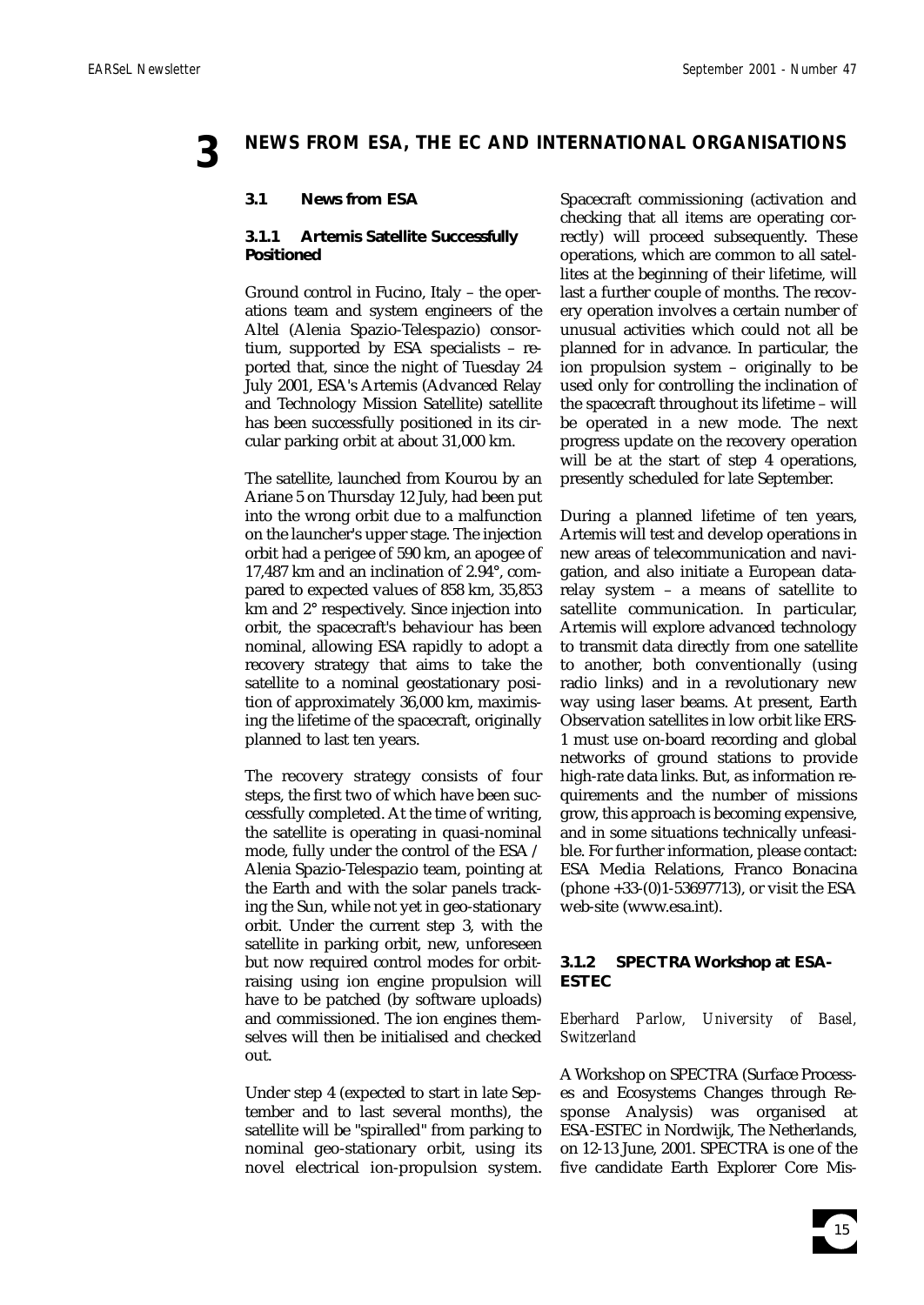sions, which will be presented for selection at the Third ESA Workshop in Granada, Spain, during the week of 29 October 2001. Fifty participants joined in this very specialised and well organised Workshop on the development and scientific benefits of a space-borne hyperspectral system.

SPECTRA is a space-borne spectrometer addressing a variety of terrestrial vegetation issues which are – amongst others important variables for a proper carbon cycle analysis and modelling. The sensor is designed to cover the solar spectrum of 400-2500 nanometres continuously, in more than two hundred spectral bands with ten nanometres bandwidth. The spatial resolution will be fifty metres, and the agile platform allows multi-directional viewing of the same site, to enable BRDF correction along the satellite track. Field experiments at the Barrax test site in Spain with various airborne multispectral and hyperspectral systems showed that BRDF has a great influence on a proper retrieval of geophysical variables from satellite data.

Hyperspectral satellite data will play an important role in improving satellite data input for numerical models such as GCMs (Global Climate / General Circulation Models) and global carbon models, and enable direct satellite-derivation of geo- / bio-physical variables (plant water content, LAI, chlorophyll content, etc.) with very high accuracy. In many presentations at the Workshop the usefulness of hyperspectral data was demonstrated. It is a challenge for Europe's remote sensing community to continue this line of technological development, and to keep its nose in front.

One of the responsibilities of EARSeL is to keep its members informed about recent developments in remote sensing and Earth Observation. Therefore, a tutorial on hyperspectral imagery was organised during our recent EARSeL Symposium in Marnela-Vallée which was joined by most of the participants. Dr. Michael Schaepman from the Remote Sensing Laboratory of the University of Zurich, introduced this very challenging and promising field of remote sensing. In our 2002 Symposium in Prague, a special session on hyperspectral data will be organised.

# **3.2 News from the EC**

# **3.2.1 SAI Merged with Two New JRC Institutes**

*Niall McCormick, DG-JRC, Space Applications Institute, SSSA Unit, Ispra, Italy*

In a year that has marked something of a sea change for the European Commission's Joint Research Centre (JRC), it has been decided that, from 1 September 2001, the Space Applications Institute (SAI) will cease to exist as a formal JRC institute, and its activities will be immediately incorporated into two new (or rather, existing but re-focused) JRC institutes, that directly address EU policy objectives. Thus, SAI's activities on environmental mapping, GIS, urban monitoring, atmospheric pollution and radiation, global vegetation monitoring, and marine environment will be transferred to the Institute for Environment and Sustainability / IES (formerly the Environment Institute), while SAI's activities on agricultural monitoring (including the MARS project), and on crisis preparedness and humanitarian aid, will be transferred to the Institute for the Protection and Security of the Citizen / IPSC (formerly the Institute for Systems, Informatics and Safety).

The formal mission statements of the JRC's new IES and IPSC institutes are as follows:

- •The mission of the Institute for Environment and Sustainability is to provide scientific and technical support to EU policies for the protection of the environment, and to contribute to the EU strategy on sustainable development.
- •The mission of the Institute for the Protection and Security of the Citizen is to provide research-based, systems-oriented support to EU policies so as to protect the citizen. The main application areas are cyber-security and the fight against fraud; technological and economic risks; humanitarian security; non-proliferation and nuclear safeguards. The institute will continue to maintain and develop its expertise in information, communication, space and engineering technologies, in support of its mission.

The merging of SAI with IES and IPSC takes place within the context of the ongo-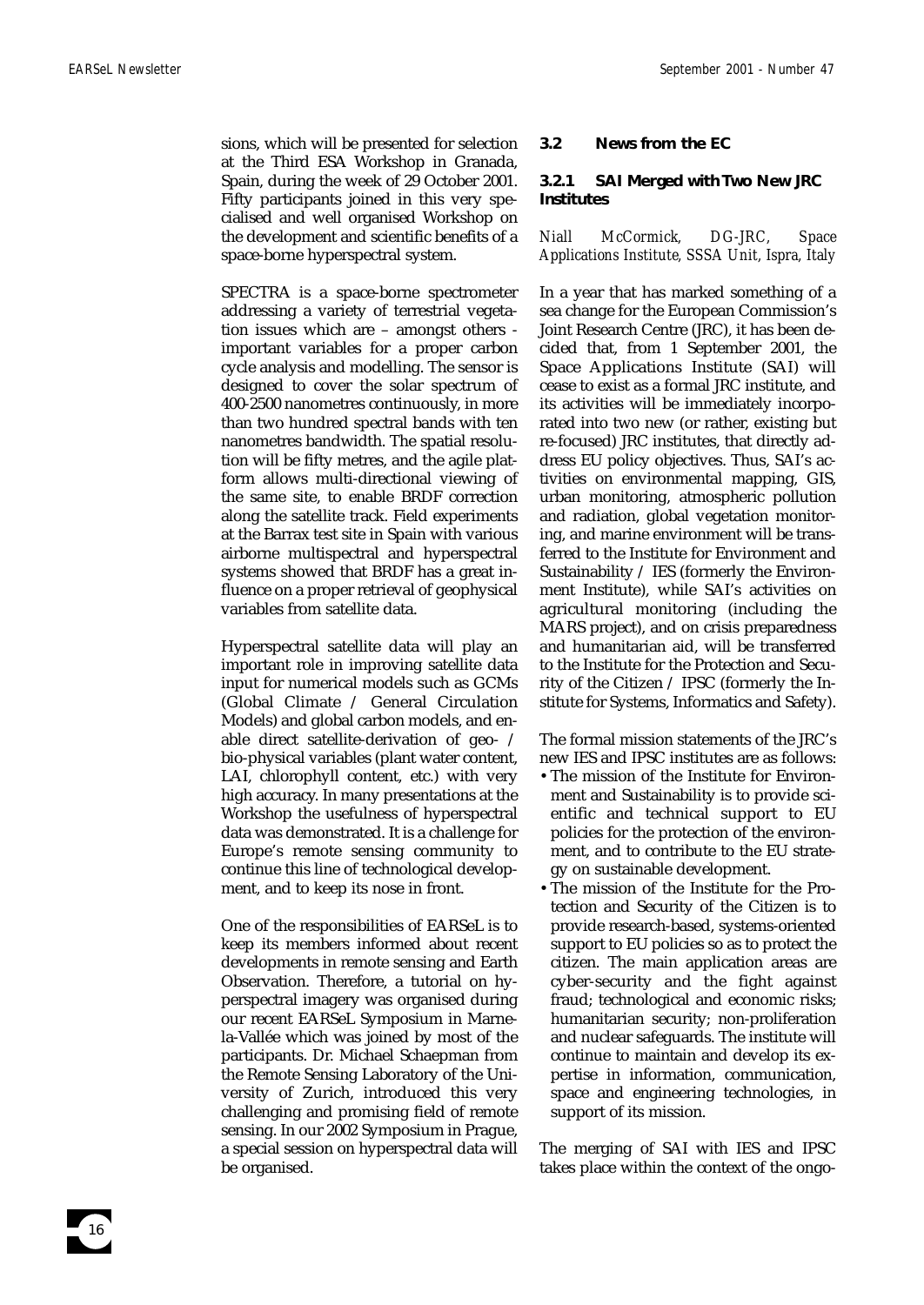ing re-focusing of the JRC, as outlined in the Commission's communication, in April 2001, entitled "Fulfilling the JRC's Mission in the European Research Area" (COM (2001) 215 final). In this communication the Commission states that the JRC will concentrate its activities around three main competence pillars: food, chemical products and health; environment and sustainability; nuclear safety and security.

The briefing note on the re-organisation of the JRC Ispra institutes is available on the JRC's web-site, at www.jrc.cec.eu.int/ download/ispra\_institutes\_reorganisation. pdf. As is confirmed in this note, as a result of its re-organisation "the JRC's expertise in space technologies will not be compromised, and the JRC will continue to use space technologies, integrated with other technologies, to support EU policies – especially the Global Monitoring for Environment and Security (GMES) initiative".

# **3.2.2 EC's Web-Based RS and Mapping Activities**

*A Report on the European Commission's Increasing Use of Open Source Web-Servers for Distributed Remote Sensing and Mapping Applications*

# *Guido Lemoine, DG-JRC, Space Applications Institute, ARIS Unit, Ispra, Italy*

With the ever increasing availability of diverse remote sensing imagery and digital geographical feature databases, the development of "downstream" distribution becomes a crucial part of any sustainable, operational use of such data. In particular, in the case of remote sensing imagery, most current distribution schemes (frame-based, projection, price) are not well adapted to mass use. On the other hand, recent developments with LANDSAT 7 pricing and new access services, for example (see www.eurimage.com), point in the right direction.

The need for intelligent distribution of remote sensing data and associated digital feature information is particularly evident in the MARS "Control with Remote Sensing" project. This project has an inherently

distributed nature, which involves data suppliers, value-adding data service providers, national administrations, and the European Commission (DG AGRI, DG JRC). Sensor data are usually supplied by the image providers (at Level 1) to a contractor who, amongst others, processes it into ortho-rectified image products. The contractor uses the data with other co-registered image data (digital orthophotos, optical and SAR data, etc.) and digital map data to check the vector data outlining farmers' declarations that are supplied by the administration. The results from these checks are forwarded, through the administration, to inspection teams that verify anomalies in the field. The feedback from these field visits returns to the administration (and sometimes, the contractor) and is integrated into the reporting to the Commission.

Currently, many of the data processing steps are done "on paper". For instance, farmers outline their parcels on large scale maps (usually at scale 1:10,000). For the control, field boundaries need to be digitised first. Results from the remote sensing checks are then usually sent to field inspectors as high quality printouts, showing the field boundaries against the image background accompanied by tabular data. Field inspectors use their own formats to report on the inspection cases.

Note that apart from the cumbersomeness of handling thousands of paper-based declarations (there are nine million declarations made in the EU every year...) the various data input and exchange steps are prone to a number of errors. At the field boundary digitising stage, for instance, things may go wrong if a reference number is not properly typed in, an edge is not properly digitised, or simply the map reference was not sufficiently up to date to locate exactly a field. Besides, in this process, there is considerable scope for savings, both in cost and time. For instance, the field inspection could be streamlined by supplying the latest image interpretation results on-line, together with image and map outlines, and with the possibility to feed the inspection results "live" back into the control system. Various contractors in the programme have already been experimenting

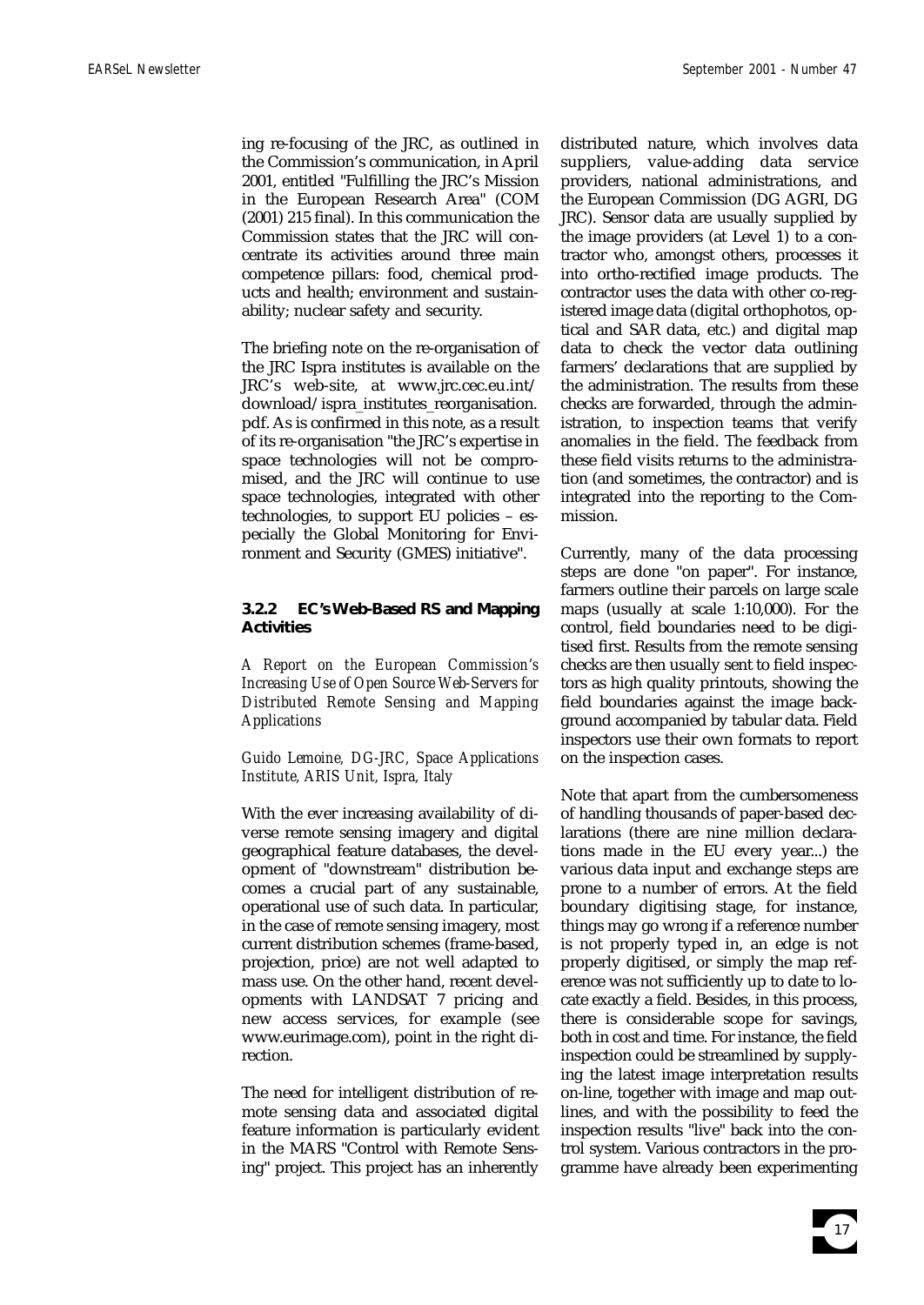with different forms of electronic supply, and it is envisioned that this functionality will become increasingly important in the programme.

The last two years have seen a rush of webserver development for image and geographical feature supply (e.g. map and image servers), and a big push by the major GIS vendors to expand their traditional desktop functionality onto the Web. At the same time, however, developments in Open Source applications (Linux, Apache, MySQL), client / server programming (Java) and internet standards (XML) have become mature enough to "roll your own" web-server, with the full functionality required, and nicely tailored to the application. Major advantages of using an "open" solution are low cost and independence from any particular vendor and their

proprietary formats. When standards are followed (e.g. those of the OpenGIS Consortium), exchange with other services that follow such a standard is greatly simplified. Still, some effort is needed to understand and implement the software modules, although this part is benefiting from ever increasing functionality. For instance, the upcoming Java release JDK 1.4, has integrated image I/O functions, which, together with the already existing Java2D API make up a very mature (and fast!) graphical toolkit.

Within the MARS project, we maintain a small R&D activity on webserver development. While most of the existing web-servers are concerned with "on-request" serving of image and map features, we concentrate more on capturing user information (e.g. crop type, crop pa-

18

rameters, field observations) on the basis of served features. In the end, we believe that most of the added value of (especially) remote sensing data, is in the collection of information, at least in an agronomic context. The most obvious functionality is that related to the control programme (see mars.aris.sai.jrc.it/nsam/ii/etmserver.htm l) but we have recently started a small research project in which the collection of crop-state parameters for disease forecasting is the main application. In the latter, all components are 100% Open Source (Linux, MySQL back-end data base, Apache Tomcat server) with a Java servlet and JSP server-side and a JavaScript client. The use of JavaScript on the client facilitates the use of the service by a wide range of end-users, as there is no requirement for extensive downloads. Farmers make up a large part of the test group.



*An example client application that can select arbitrary parts of an orthoimage coverage, combine these with digital vectors, and allow the editing of individual vector geometry and attributes. Changed vectors can be saved on the server. All components are built in Java, and use Open Source modules at the server side. Vector information is drawn from a data base. The example illustrates the possible use in a distributed project environment, typical for the MARS "Control with Remote Sensing" programme*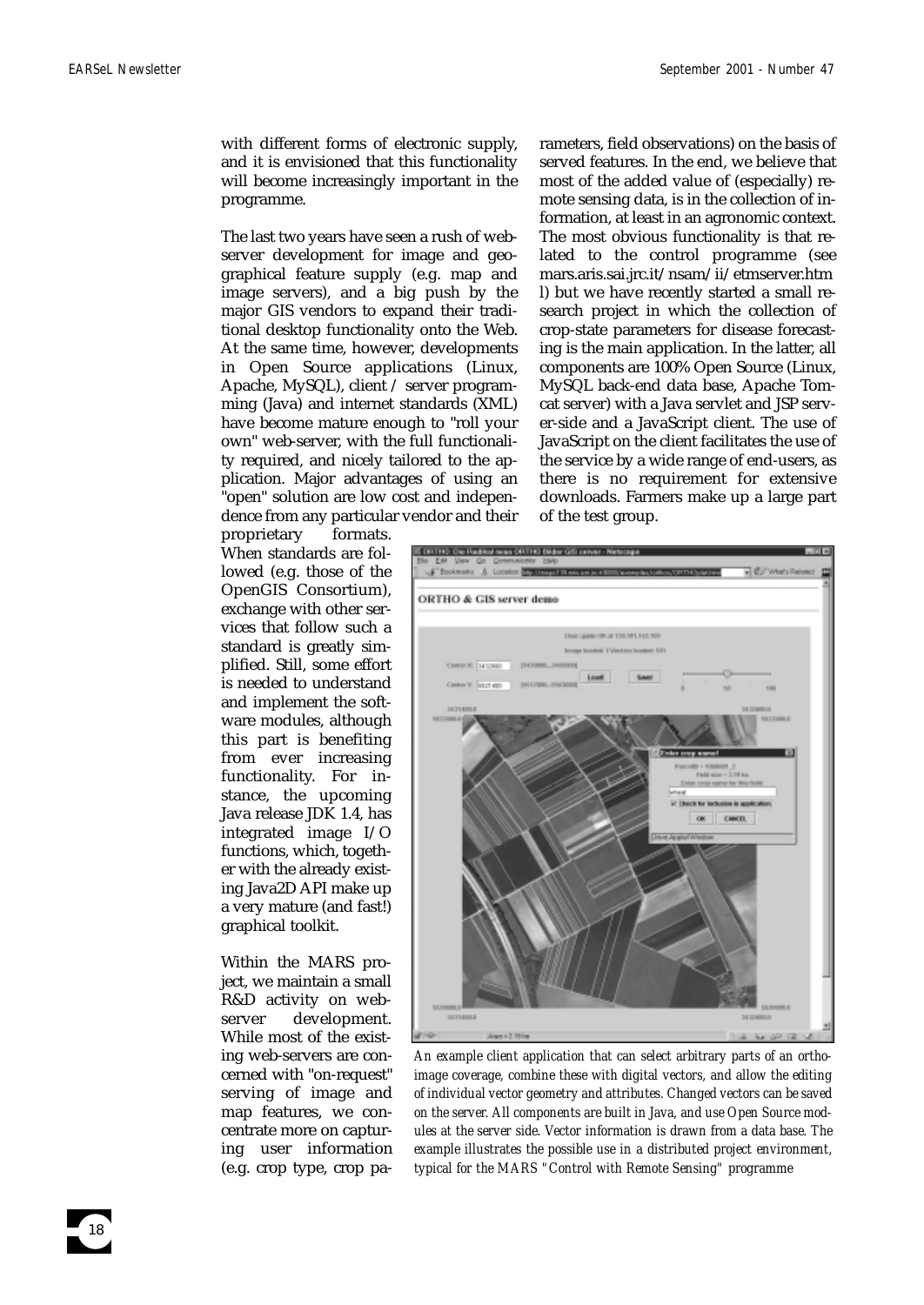Apart from enabling the development of nifty client / server applications, open web-servers have considerable potential for the research community. It is relatively simple to set up a network of servers connected to a "brokerage" on which available image and map layers are published (think of Napster). Thus, a treasure of historical and recent geographical information could be available to other researchers, for instance, involving swapping against other resources. It would also enable "remote" surveys (e.g. ask a local team to perform a field survey, possibly in exchange for image data…), true data fusion projects, and a number of other initiatives yet unimagined. For more information contact Guido Lemoine, JRC-SAI-ARIS, I-21020 Ispra, Italy (e-mail guido.lemoine@jrc.it).

# **3.3 Spot Image Achieves ISO 9001 Certification**

The AFAQ Group, the French quality assurance association, has awarded Spot Image certification to the ISO 9001:2000 standard, making it the first European satellite data supplier to achieve this milestone. The company received certification for production and sale of geographic information products and services derived from SPOT satellite imagery.

Spot Image initiated the move towards ISO 9001 certification in 1999 to support changes required to adapt to the fast-growing geographic information market and to guarantee customers optimum quality of service. At the same time, the company has used its certification project as an opportunity to streamline its organisation, improve quality and boost efficiency. In seeking certification to the new ISO 9001:2000 standard, Spot Image has thus chosen to sharpen its customer focus.

The scope of certification covered seven key processes within Spot Image's business and supporting functions: image acquisition (programming and reception); design and development of products and services; product sales; project sales; telemetry sales; human resources management; hardware resources management. The organisational changes and technical developments made

to prepare for the entry into service of SPOT 5, to be launched in the first half of 2002, have taken ISO 9001 fully into account. Certification to ISO 9001 is just a first step in a continuous improvement process based on the EFQM reference model. The ISO 9001:2000 award applies to Spot Image HQ in Toulouse, France. The US subsidiary Spot Image Corporation was certified in 1995. The group's other subsidiaries will now initiate their own projects aimed at achieving certification in 2002.

Spot Image is the world's leading provider of satellite-based geographic information, with a market share close to fifty per cent. Today, the company has a worldwide commercial network of four subsidiaries (in the US, Australia, Singapore and China), an office in Germany, and over eighty distributors and twenty-three receiving stations. To complement its portfolio of SPOT products and services, the company also distributes products derived from the ESA's ERS and Envisat radar satellites, Radarsat, the VEG-ETATION instrument on SPOT 4, and Orb-View one-metre-resolution satellites, the first of which is set for launch in August 2001. For further information, contact Spot Image – Corporate Communications (phone +33-(0)5-6219 4040; e-mail Sandrine.Franck-May@spotimage.fr).

# **3.4 Meeting on IGOS Geohazard Theme in Paris**

*Meeting of IGOS (Integrated Global Observing Strategy) – Geohazard Theme, at UNESCO Headquarters in Paris, on 2-3 May 2001*

*Summary by Madeleine Godefroy (EARSeL), based on Minutes of the Meeting Prepared by Vern Singhroy (Canada Centre for Remote Sensing)*

On 2-3 May 2001, a meeting was hosted by UNESCO (United Nations Educational, Scientific and Cultural Organisation) in Paris, convened under the auspices of ICSU (International Council of Scientific Unions), UNESCO, and the CEOS-DMSG (Committee of Earth Observation Satellites – Disaster Management Support Group). It was attended by representatives of the leading space agencies (ASI, BNSC, CNES,

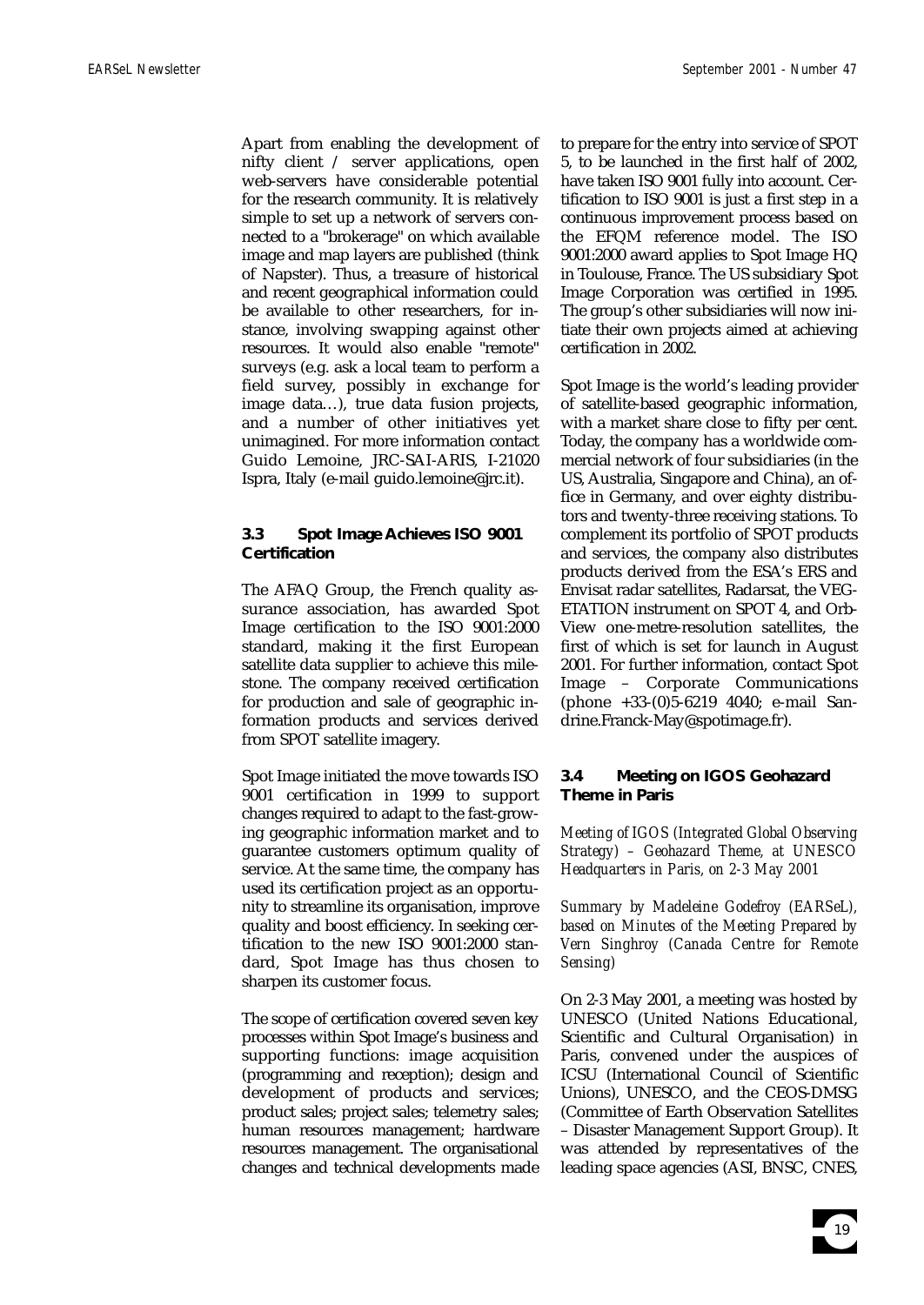CSA, ESA, NASDA) and other international agencies and societies. EARSeL was represented by Prof. Dr. Manfred Buchroithner of the University of Dresden.

The objective of the meeting was to explore interest in a Geohazard Theme (defined as Earthquake, Landslides, Volcanoes), for establishing an IGOS Partnership using integrated techniques – i.e. Earth Observation (EO) and in-situ (field) – to characterise (map), monitor, predict and assess damage in areas prone to geological hazards. Currently, a patchwork approach exists. A more comprehensive and integrated approach is needed, to build on CEOS disaster management (DM) activities, to include EO, in-situ measurements networks, models and geoinformation systems.

Representatives of the main space agencies summarised their activities, and presented the possibilities of their sensors currently in operation from the standpoint of applying their image data to hazard mitigation. Other agencies, such as ITC (The Netherlands) outlined how EO systems and GIS are being used for education, research and advisory services applied to natural hazards in developing countries, especially earthquakes, landslides, floods, volcanoes and coastal hazards.

One issue discussed was the definition of integration. This includes EO and in-situ data, GPS in support of InSAR / deformation studies, optical-SAR-DEM, image risk maps, and user focus and technology transfer (e.g. the UNESCO-IUGS GARS / Geological Applications of Remote Sensing programme). Another issue was why to have a strict definition of geohazards (earthquakes, landslides, volcanoes). Geohazards share common techniques – e.g. InSAR and high resolution (1-3 metres) stereo-optical and SAR. All needs should be considered, but regional-scale inventories and risk-hazard maps are needed. This fits well with GARS. It must be clear why other geohazards (e.g. land degradation, coastal processes) are excluded. Political viability is essential: there is a need for base data, including EO, to assess risk. The theme should establish research and operational standards (e.g. inventory; risk maps; RS techniques; inter-calibration issues).

The tasks of the IGOS Geohazard team were drawn up. These include preparing a Technical Document (Research and Operational vis-a-vis EO and in-situ measurements). Ocean and Carbon themes could be used as examples, and theme proposal must include: background; objectives; linkages; agreement by partners; definition of space-based and in-situ observing systems. A clear statement justifying the theme is required, explaining why a focused approach is needed. Milestones should be identified, with concrete dates and what is expected. The resources, institutional framework, and Working Team should be determined. How user agencies can work with the data should be established. An ad hoc Working Group, consisting of representatives of the main agencies involved, was nominated to develop the proposed IGOS Geohazards Theme.For more information see the IGOS web-site (ioc.unesco.org/igospartners/ igoshome.htm).

# **3.5 RIMS (Risk Management Services) Project**

*Paper by Mr. Claude Meyer (Bull S.A., France; Chief Co-ordinator of the RIMS Project), presented at the 21st EARSeL Symposium in Paris on 14-16 May 2001*

#### **Introduction**

RIMS (Risk Management Services) is a project funded by the European Commission under the TEN-Telecom (Trans-European Networks for Telecommunications) programme. RIMS complies with the second of TEN-Telecom's four phases – i.e. it is a Feasibility Study, followed by a Market Analysis and Business Plan. RIMS started in January 2000, and will end in October 2001.

The RIMS project does not stand alone. It is a conjunction between NTICs (New Technologies of Information and Communication) and the wishes and needs of governments to use these new technologies to help in disaster management. The RIMS project is the first visible sign of the EDRIM (Electronic Discussion in Risk Management) programme, that was launched by the Open Partial Agreement called "EUR-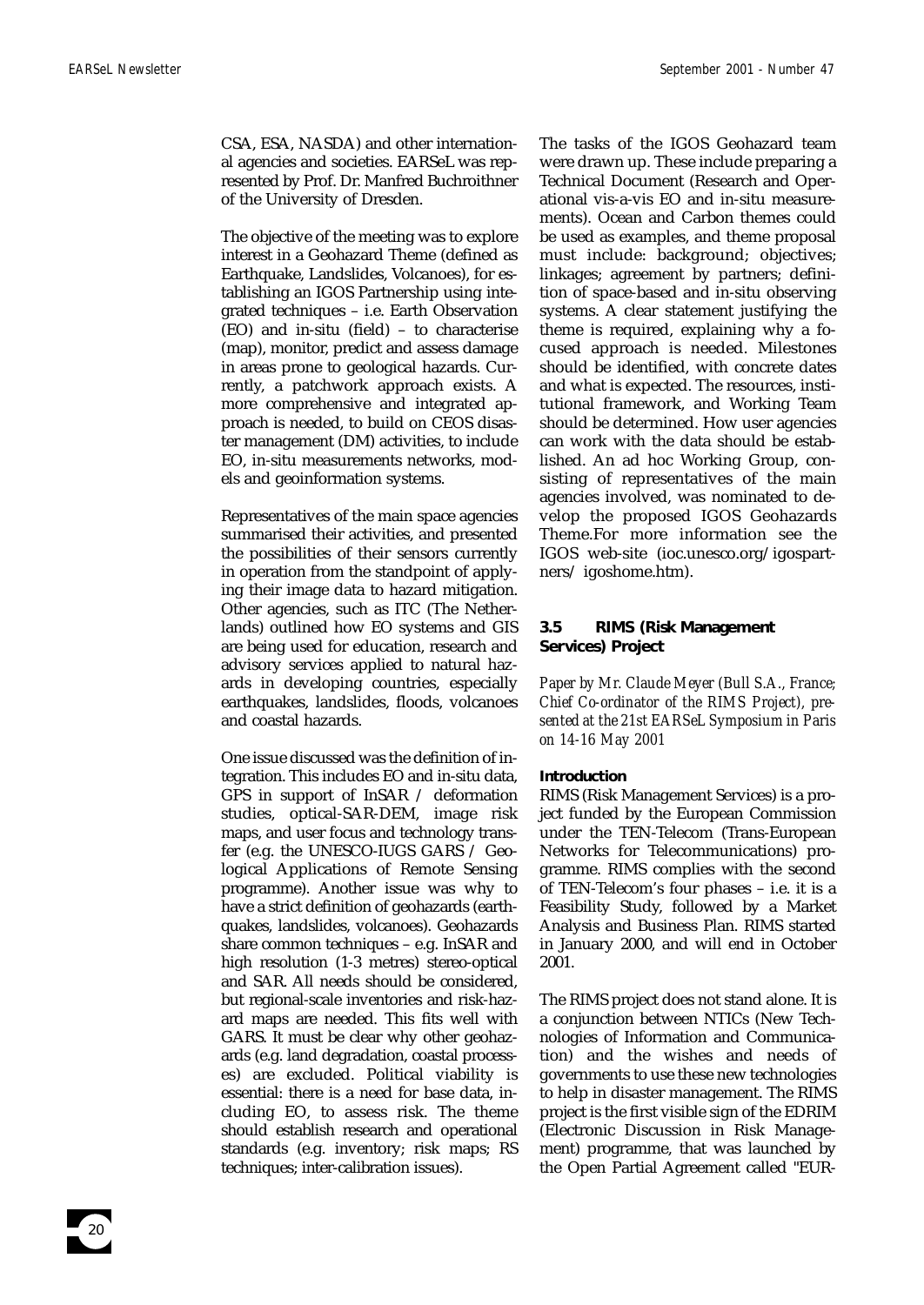OPA Major Hazards Agreement", adopted by the Committee of Ministers of the Council of Ministers in March 1987.

The reasons behind RIMS are clear from the impact of recent major hazards on national economies: El Nino, Pacific Rim, 1997-1998 (losses in Ecuador of US\$ 2 billion / 12% GNP); earthquake in Izmit, Turkey, 17 August 1999 (losses of US\$ 13 billion). Nearly all European countries have been hit by a natural disaster of some importance in 1999-2001. In order to make this even clearer, there were sixteen great natural disasters in 1960-1969, with economic losses reaching US\$ 52.5 billion. In 1990-1999 there were fifty-three disasters, with losses of US\$ 479.3 billion.

### **RIMS for whom?**

RIMS as a project aims to help the various actors in the field of Risk Management. This means of course to help not only all Civil Protection authorities but also the other ministries or governmental bodies and private industries being affected (Environment, Health, Transport, Utilities Industries, Insurance Companie, etc.). RIMS and EUR-OPA seek to involve all partners that can help. The agreement not only includes Member States, but also international organisations such as the European Commission, UNESCO, WHO, OCHA. We can also count on help from different European bodies like EARSeL (for Remote Sensing), the EU's Joint Research Centre, and ESA.

# **RIMS to do what?**

RIMS deals with the five phases of Risk Management: prevention / knowledge; alert; crisis management; damage assessment; rehabilitation. For all five phases the RIMS services will be the same. These services, which use international standards, are based on video-conferencing, shared work, groupware capabilities, and teletraining. RIMS is a tool for contributing to decision-making in Risk Management, for the five phases. These services will use stepwise-defined information coming from various specialised databases, risk maps, mathematical models, and simulations. Most of the time (for the moment), telecommunications will be based on a hybrid system: in order to send information from any particular place, we will use terrestrial lines

(ISDN or fibre), then a client station will send this information flow to a satellite using an up-link (two Mbps), which will broadcast to any place on the network. In order to be usable, the equipment must be completely transparent to the end-user, and the hardware tools must be userfriendly.

The objectives in the field are to help in the distributed monitoring of risks at European level, and in co-operation and collaboration between the European Civil Protection authorities, and experts or scientific information providers. All of this serves to save lives and to make economic savings, by using efficient and quick decision-making tools. Quick, as it is well known that the efficiency curve in Risk Management depends strongly on the time-lapse between occurrence and intervention. Specialists think that after two days, the chances of finding people alive under their houses after an earthquake, are small. In the case of catastrophic fires, when people have to be moved away from the danger area, it must be known where the fire will be in half an hour, one hour, and so on. A big challenge is to supply as early as possible the most adequate and precise information. This information is not always present in the country where the catastrophe occurs.

At present, the RIMS Consortium comprises public and private partners in France, Greece, Spain and Portugal. International organisations include: Council of Europe; EU's Joint Research Centre; European Space Agency; Centre Européen de Prévention des Risques; Institut Royal pour la Gestion Durable des Ressources Naturelles et la Promotion des Technologies Propres (Belgium). For more information on the RIMS Project, contact Mr. Claude Meyer (email C.Meyer@frlv.bull.fr), or see the TEN-Telecom web-site (www.ten-telecom.org/ en/projects.html).

# **3.6 Satellite-Based Prediction of Earthquakes**

The following paper was submitted to the EARSeL Newletter by Dr. Qiang Zuji of the Institute of Geology, China Seismological Bureau, in Beijing, China.

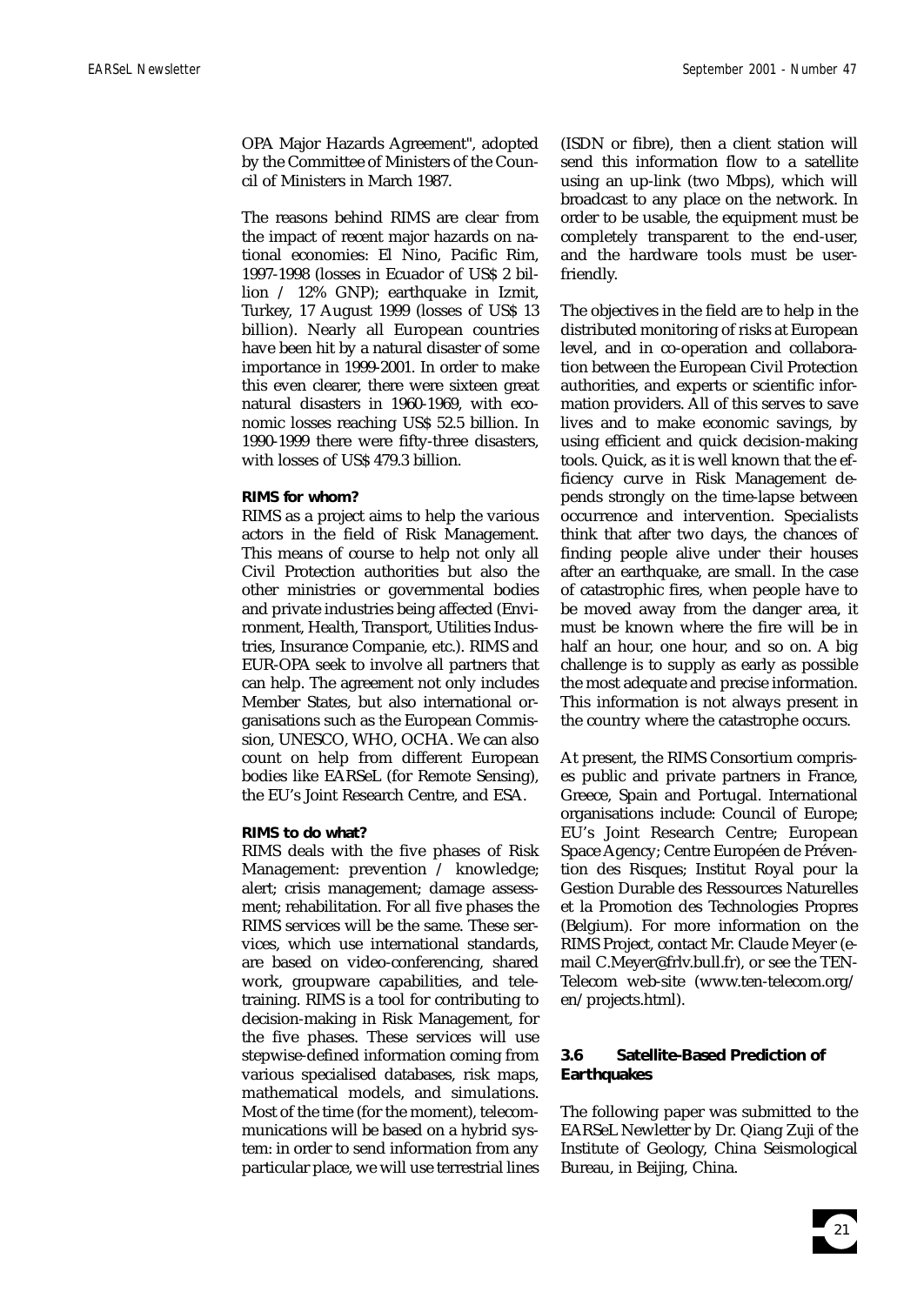*Use of the Satellite Thermal-Infrared Brightness Temperature Anomaly for Short-Term and Impending Earthquake Prediction* 

*Dr. Qiang Zuji, Institute of Geology – China Seismological Bureau (IGCSB) and Natural Disaster Prediction Centre, Beijing, 100029, China. Telephone: +86-10-68378242. Fax: +86- 10-68379512. E-mail: llz@apple.cast.ac.cn.*

#### **Background and rationale:**

It is still difficult to make predictions of impending earthquake around the world. Since 1960, observations on earthquake precursors, based on geophysics, geochemistry, crust deformation, and astronomical factors, have been made in Japan, Russia, USA, and China. To some extent, successful predictions (including time, place, and magnitude) have been made based on those observations. However, the fact that there are far more earthquakes which are missed or falsely predicted – such as those in Tangshan, China (28 July 1976, mag. 7.8), Kobe, Japan (17 January 1995, mag. 7.2), and Northridge, Los Angeles, USA (17 January 1994, mag. 6.7) – perplexes seismologists.

Many seismologists are studying the questions of how many earthquake precursors will occur repeatedly, and how many factors can stand scientific scrutiny from a practical and scientific perspective. In March 1997 American seismologists R. J. Geller, D. D. Jackson, and others, wrote an essay entitled "Earthquakes Cannot Be Predicted", in Science Magazine. However, they overlook the fact that different scientific areas are correlated with and supplement each other, and only comment on a single technique and a single subject, while ignoring comprehensive analysis. In fact, successful predictions have been made using a method based on satellite remote sensing in the infrared spectrum, to observe the increase in near-surface atmospheric temperature. Examples are the earthquakes in Changshu, Jiangsu Province (10 February 1990, mag. 5.1), Tainan, Taiwan Island (12 March 1991, mag. 6.0), Hualian, Taiwan Island (20 April 1992, mag. 6.8), and the great earthquake in Taiwan Island (21 September 1999, mag. 7.6).

How is it possible to predict earthquakes, volcanoes, and forest fires? In the past, people regarded the Earth as a solid sphere. NASA has a research and development department specialising in this field. In fact, the Earth is not only a solid sphere, but also a liquid globe. When the crust of the Earth is under pressure, the crust deforms and ruptures, in the process releasing gases  $(CH<sub>4</sub>, CO, H<sub>2</sub>O, etc.)$  from below the crust. Coupled with sunlight radiation, the surging of the electric particles and the transient electric field eventually lead to a temperature increase – the so-called satellite thermal infrared temperature increase anomaly.

#### **Mechanism research:**

Using the correct theory or hypothesis is the key to earthquake prediction. Observation data for open areas provide the foundation for the correct theory or hypothesis. For years we have been observing the pre-earthquake brightness temperature and temperature-increasing anomaly, from satellite thermo-infrared cloud-image. From 1991 we began to observe the ratio of  $CH<sub>4</sub>$ ,  $CH<sub>4</sub>$  isotope, and  $CO<sub>2</sub>$  in the near-surface atmosphere, and found that the  $CH<sub>4</sub>$  level is 1-5 times higher than on a normal day, in an area of 400 km around Beijing. We also collected the data of  $CH_4$  and  $CO_2$  content in the atmosphere near the epicentre, pre- and post-earthquake, in the former USSR. In the 1970 mag. 6.6 earthquake in the Dakistan oil basin (north of Kavkas Mountain, southern USSR), workers found a 1-3 increase of CH4 and  $CO<sub>2</sub>$  content in the atmosphere. In another mag. 4 earthquake,  $H_2$  increased 4-5 times in the preceding two months. According to reports from Golubif, former USSR, during the mag. 4.2 earthquake in 1981 in Boernomi, Grujia, the gas-detecting instrument in Bakuliani showed a 1.9-2.8 increase in CH4 in the air during the two days before the earthquake, relative to a normal day. The epicentre is 10 km from the measurement site. Thus,  $CH_4$  content in the air changes significantly before a medium and small earthquake.

In the past, the researchers Brady, Rowell, and Martell, experimented with light radiation, and found that when the crust breaks, gas is emitted, and when the gas is bombarded by particles and ions, it can give out light. One defect of this experiment is that it neglects the existence of underground water. When the crust is broken, it is deep down in the ground. The question of how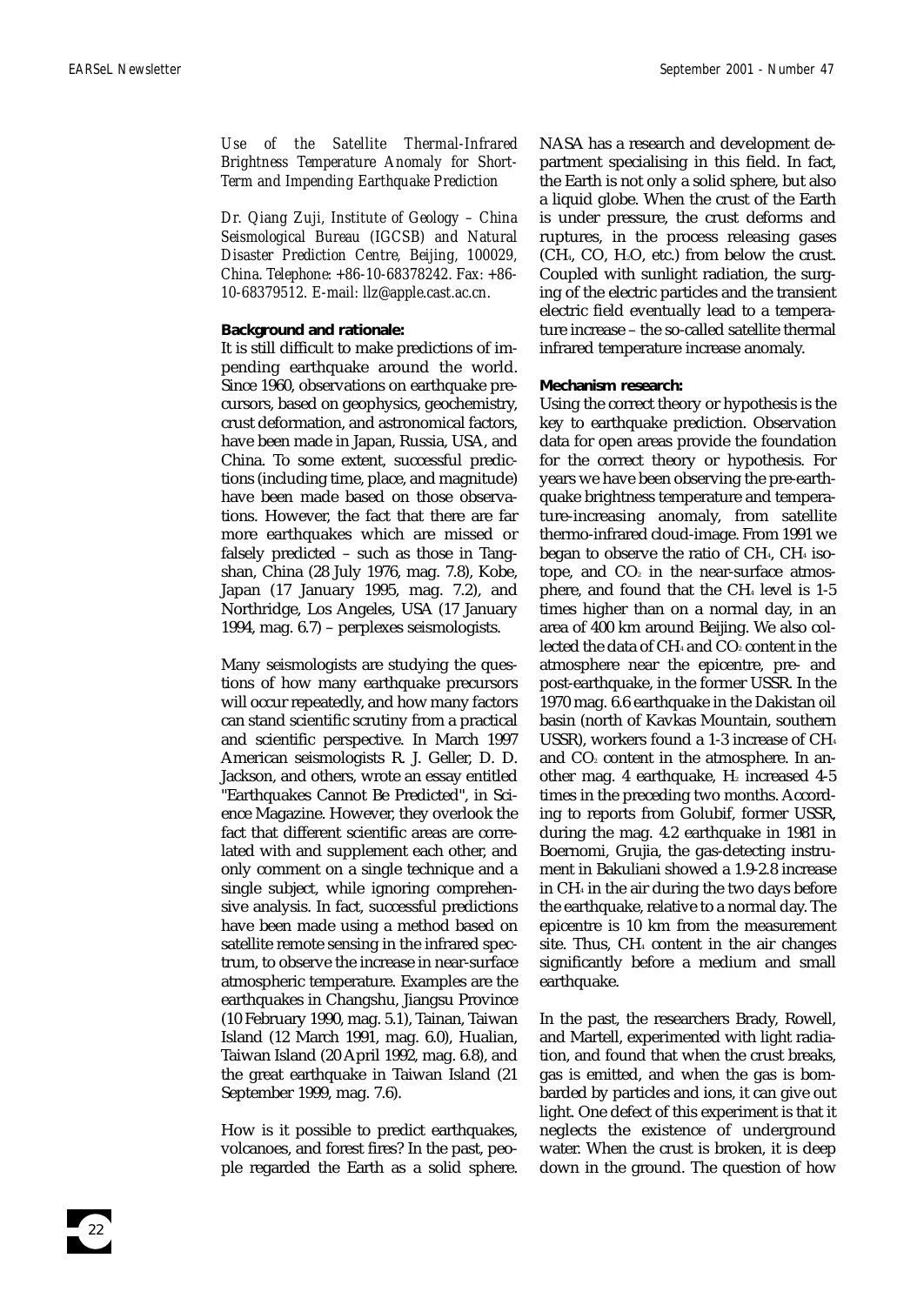the phenomena transmit to the surface is still unresolved. Current scientific developments make it practical to carry out simulation experiments on the characteristics of increasing temperature. In the laboratory, certain amounts of  $CH<sub>4</sub>$ ,  $CO<sub>2</sub>$ , and mixtures of CO2 and CH4 in different ratios, are mixed and put in a sealed container. The internal temperature increases by 2.6-6.0 degrees Celsius, under the action of a transient electric field. The increase is 2-3 degrees with solar radiation. When normal air is put inside, under the action of transient electric field which is fifteen times weaker then that mentioned above, a temperature increase of 0.2 degrees is observed, together with pulse radiation of thermal photons (detected using a photomultiplier).

To summarise, anomalous temperature increases in the low-altitude atmosphere prior to an earthquake are not caused by heat from underground, because the heat conductivity of the crust (or sea-water) does not allow underground heat to transmit above the ground profusely. However, the source that causes the temperature increasing anomaly is from underground: it is the result of the accumulation of stress that transmits energy through another medium. The crust disrupts in the stress-field and preearthquake region (Red Swelling Theory), and the existing gases in the crust such as CH4 are emitted above the ground- or watersurface. Meanwhile, due to the abrupt movement of underground water, electric particles transmit to the surface, resulting in the mutation of the transient electric field. Gases such as  $N_2$  and  $CO_2$  obtain energy from the electric field, change energy level, and release heat, thus creating impending earthquake precursors. The above study on the temperature increasing mechanism is the so-called Gas-Thermal Theory.

# **Experiments:**

Experiments provides the only means of verification. We have been making earthquake predictions using satellite thermoinfrared imagery since 1989. Altogether we have made 149 experimental short-term and impending earthquake predictions, in mainland and sea areas. Some successful predictions of earthquakes have been made, reports on which have been submitted to the Bureau of Seismology. Of the 149 predictions, one hundred were correct. Of these, sixty-five were highly accurate, including ten of mag. 7, nineteen of mag. 6, and thirty-six of mag. 5. Twenty-five predictions were of medium accuracy, including four mag. 7 earthquakes. The



*Epicentre distribution of the forty-six earthquakes and two volcanic eruptions predicted from January 1990 to September 2000*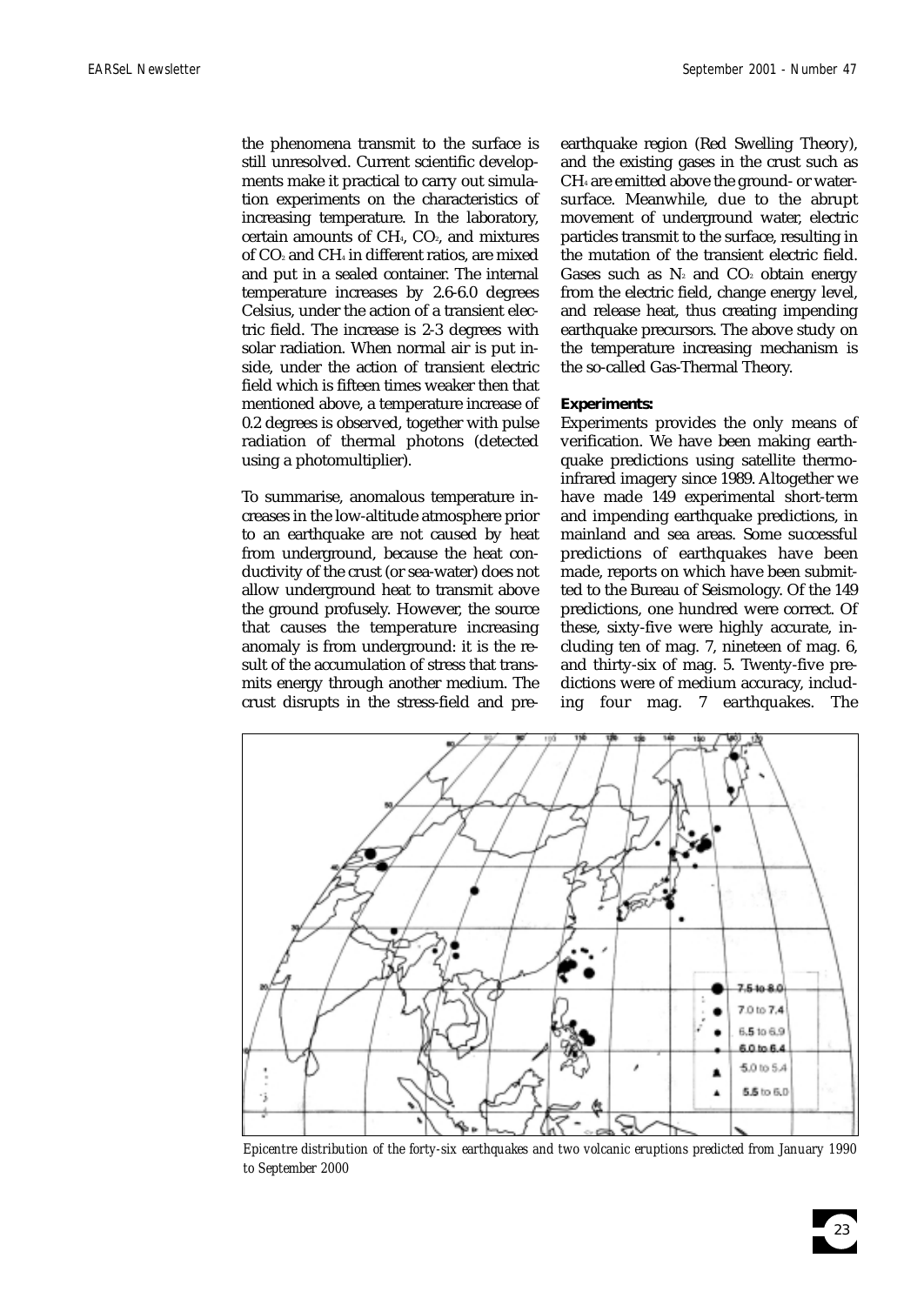remaining ten predictions were of low accuracy (according to the three-factor rating standard stipulated by the UN's Global Planning Projects Co-ordination Office). There were forty-six events of mag.  $\geq 0$ earthquakes, and two events of volcanic eruptions. Owing to cloud interference, forty-nine earthquakes were neglected and twenty wrong predictions were made. From the above, it is concluded that the satellite thermo-infrared technique for short-term and impending earthquake predictions, is a good example of putting high technology to practical use, and the technique has brilliant prospects.

The rating standards for short-term and impending earthquake predictions are not yet mature, and new techniques and methods are being developed. Considering that time  $(T)$ , space  $(R - i.e.$  radius of the predicted area), and magnitude (M) have different degrees of difficulty, the rating standards take the medium value of each factor. Each item is rated based on 30-100 points, with five-point intervals. Earthquakes are categorised according to magnitude into three groups: 5.0-5.9; 6.0-6.9; 7.0-8.0. For each group, the difference between "prediction realisation" and the medium value of the prediction range is computed. ∆T is counted in days for impending earthquake prediction, and ∆R is counted in kilometres. Due to different degrees of difficulty, the final prediction result is rated according to the sum. Furthermore, a difficulty factor (A) is used in the final sum:  $A = 0.20$  for M;  $A = 0.35$  for  $T: A = 0.45$  for R. The prediction rating formula is:  $P = AmPm + AtPt + ArPr$ .

# **Image characteristics of precursors of Great Taiwan Earthquake:**

Since 1990 we have studied earthquake precursors of Taiwan earthquakes, using satellite thermal-infrared scanners. Leaving aside cloud interference, almost eighty per cent of earthquakes (mag. >= 5.0) have earthquake precursors. Over this ten-year period we have made seventeen earthquake predictions (not including the earthquake on 21 September 1999). The most famous earthquakes in Taiwan include that on 21 September 1999 (mag. 7.6), and those in southern Beigang (6 November 1904, mag. 6.5), near Zhuolan (11 April 1935,

mag. 7.1), Jiayizhongfu (17 December 1941, mag. 7.1) and Tainan Nanxi (18 January 1964, mag. 6.5).

On 19 August 1999, at 05:55 (UT) – thirtyfour days before the great earthquake – there appeared an intensive temperatureincreasing phenomenon in the southern part of the mainland and south coast, South China Sea, Taiwan Strait and the eastern sea of China. On the same day, at 15:55 (UT), in the water of North Taiwan Island there also appeared small individual temperature increase patches. The temperature increase anomaly moved from Pearl River to Taiwan Island. Its diameter was 120 km, and water temperature was 25 degrees, combined with isolated temperature increase points (25-28 degrees), on August 22 at 05:55 (UT), of diameter of 50 km.

The prediction of a strong earthquake was made by us on 12 September 1999. In September the temperature increase reached a peak. At this time, tropical hurricanes from the South China Sea and western Pacific coast severely interfered with the observation on the temperature increase area. Nevertheless we submitted the earthquake prediction on September 12. Before long, a mag. 7.6 earthquake occurred south-west of Hualian, which had not happened for one hundred years. Within four hours another mag. 7.0 earthquake took place. Many houses crumbled, and the total death roll exceeded 2,000, with 20,000 casualties. Within three days (i.e. on September 23), we submitted a new prediction based on the evolution of the satellite thermal-infrared image. We believed that 50 km south of the original epicentre, there was a possibility of a mag. 7.0 earthquake. On September 26, a mag. 7.1 earthquake took place. Taiwan's great earthquakes are characterised by "swarms". Therefore, there is a long delay in the sequence of these earthquakes. For every strong earthquake, the predictions are corrected based on the satellite infrared data. In fact, several predicted great earthquakes did occur near Nan-tou town: 20 September 1999 (mag. 7.6); 20 September 1999 (mag. 7.0); 25 September 1999 (mag. 7.1); 22 October 1999 (mag. 6.4); 22 October 1999 (mag. 6.1); 1 November 1999 (mag. 6.6); 17 May 2000 (mag. 6.1); 10 June 2000 (mag. 6.8).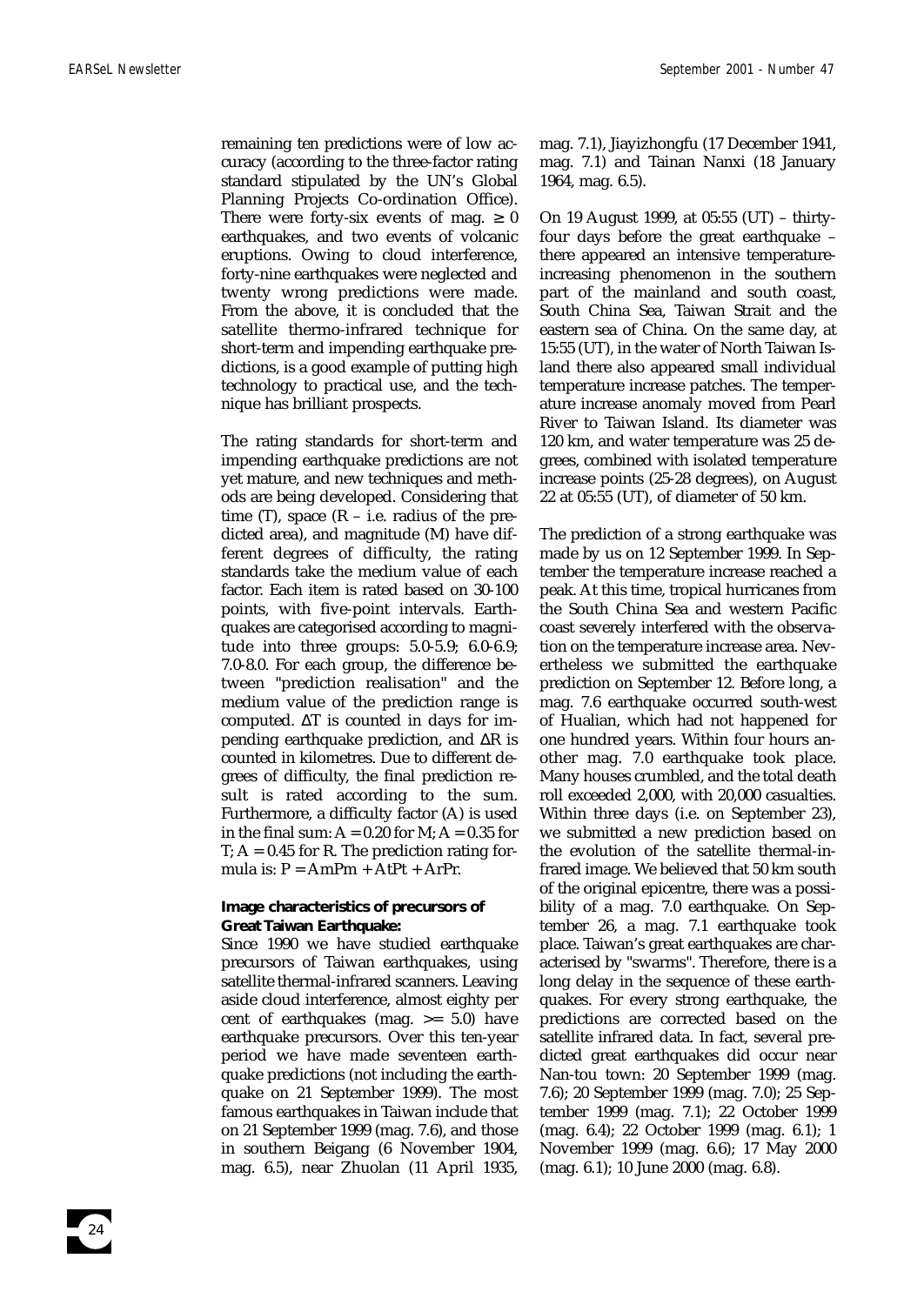

*The satellite thermal-infrared temperature-increasing map: (1) Boundary thermal anomaly on 19 August 1999 at 05:55 (UT); (2) Boundary thermal anomaly on 19 August 1999 at 15:55 (UT); (3) Direction of satellite thermal infrared temperature increasing movement; (4) Epicentre (21 September 1999, N23.7° / E120.9°, mag. 7.6)*

### **Conclusions:**

Conclusions are drawn on the connection between satellite brightness temperature, temperature increasing anomaly, and the three factors (time, space, magnitude) of an earthquake.

- •Using satellite infrared spectrometer (bands  $10.5-12.5 \mu m$ .) to explore the Earth's surface (both water and land), it is observed that there appears a huge isolated temperature-increasing area far from the epicentre, before the earthquake. The temperature is 2-6 degrees celsius higher than that in the peripheries.
- •Magnitude is determined by the anomalous area. The bigger the magnitude, the larger the brightness temperature and temperature-increasing area. Usually, when the brightness temperature and temperature-increasing area is equal to or greater than 700,000 km², it means a magnitude of  $\geq$  7. Similarly, a temperature-increasing area  $\geq 400,000-700,000$  km<sup>2</sup> forecasts an earthquake of mag.  $\geq 6$ ; a temperature-increasing area  $\geq 100,000$ -300,000 km2 means an earthquake of mag.  $\geq 5$ .
- •The processing characteristics of the temperature-increasing anomaly are used in detecting the future earthquake epicentre. The epicentre is usually at the place where

the fringe of the temperature-increasing anomaly area intersects with the earthquake belt, or in the hollow place of an isolated anomalous temperature-increasing area, or the movement structure or intersection where two stress hot lines cross.

•The time of the earthquake is when the brightness temperature anomaly reaches its peak, usually from several to sixty days.

#### **Acknowledgements:**

This paper has been translated by Ms. Jia Yanchun. The authors sincerely thank her.

# **Further reading:**

- •Qiang Zuji, Kong Lingchang, Wang Geping et al. 1992. Global Atmosphere, Thermo-Infrared Anomaly and Earthquake Activity. Science Bulletin, 37(24): 2259-2264.
- •Qiang Zuji, Kong Lingchang, Guo Manhong et al. 1997. An Experimental Research on Mechanism of Satellite Thermo-Infrared Temperature Increase. Science Journal, 19(2): 197-201.
- •Qiang Zuji, Xu Xiudeng, Dian Changgong. 1997. Thermal Infrared Anomaly Precursors of Impending Earthquakes. Pure and Applied Geophysics, 149: 159- 171.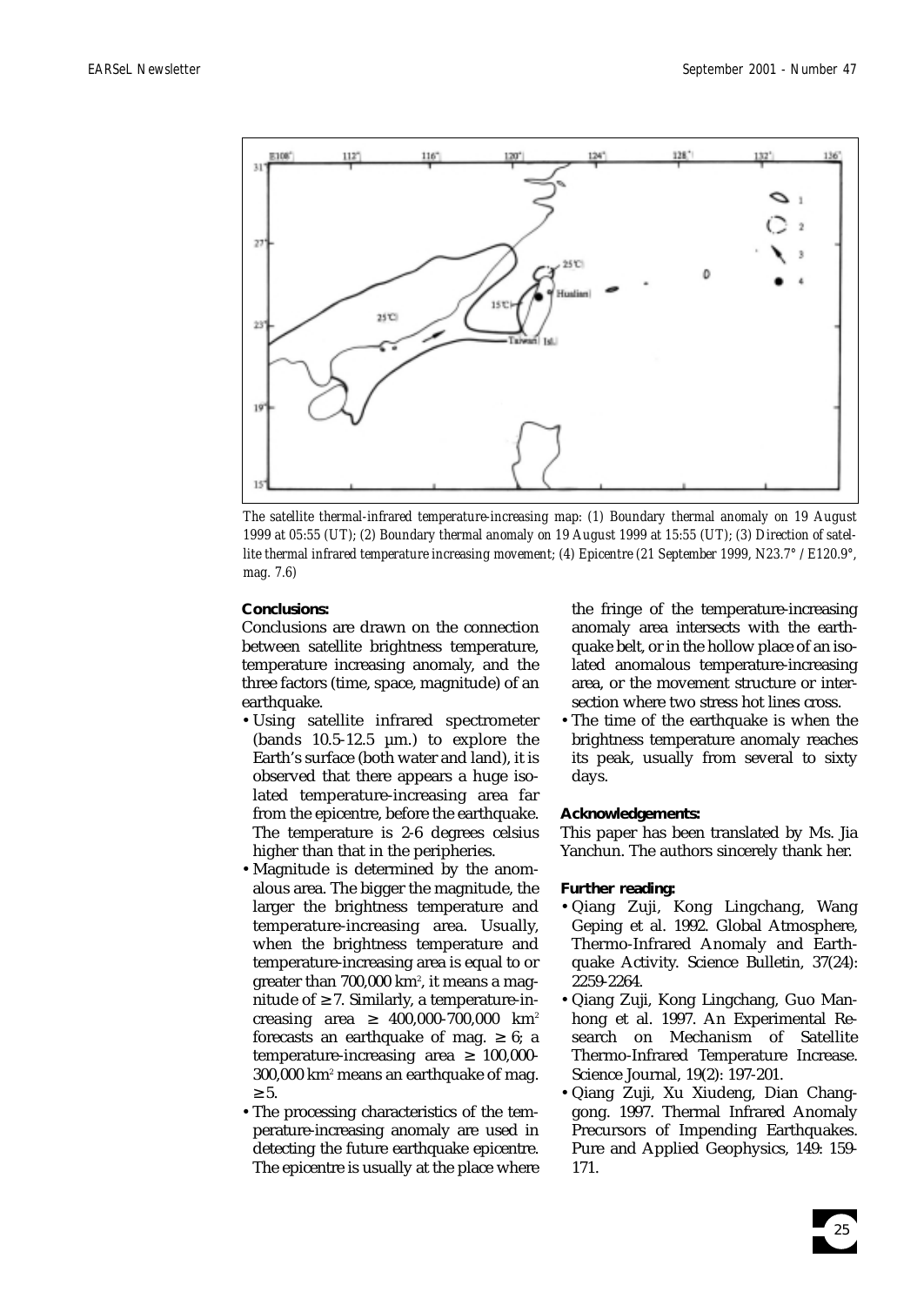- •Qiang Zuji, Kong Lingchang, Li Linzhi et al. 1998. Gas-Thermo Theory: Satellite Thermo-Infrared Temperature Increasing Anomaly. Proceeding: Peking University – International Geological Science Conference. Seismological Publishing House: 176-188.
- •Qiang Zuji, Dian Changgong, Li Linzhi, Zhao Yong, Cui Xiaoping, Guo Manhong, Wang Yiping. 1996. Satellite Thermo-Infrared Anomaly and Earthquake Prediction in Advance and in Short-Term. Selected papers of Earthquake Prediction in China, State Seismological Bureau – 30th International Geological Congress: 186-194 (colour photo 12).
- •CEOS (Committee of Earth Observation Satellites) Secretariat. 1995. Earthquake Prediction in China. CEOS Special Report: Successful Applications of EO Satellite Data. Smith System Engineering Limited, UK: 32-33.

# **3.7 ISPRS: Data Generalisation and Data Mining**

Dear Colleagues,

We would like to bring your attention to the web-site of a recently established Working Group of Commission IV of ISPRS (International Society for Photogrammetry and Remote Sensing): www.commission4.isprs. org/wg3. ISPRS Commission IV deals with "Spatial Information Systems and Digital Mapping", while Working Group IV/3 focuses on issues related to "Data Generalisation and Data Mining". The aim of this Working Group is to bring together researchers from different fields, who are dealing with various aspects of this topic. The Working Group intends to address issues related both to raster and vector data generalisation, as well as the integration of methods developed for both data types. Through workshops, our web-site, and special meetings, we hope to facilitate scientific exchange and disseminate information in this challenging area of research. With this message we would like to invite you to participate actively in our activities. This can be achieved by participating in upcoming workshops or conferences, sharing your research experience or expertise, or making data sets available as test-beds for the larger user community.

Forthcoming events: Workshop – "Challenges in Geospatial Analysis, Integration and Visualisation", Athens, Georgia, USA, 29-31 October 2001 (www.crms.uga.edu/ wg\_iv6/joint\_workshop.htm); OEEPE Workshop – "From 2D to 3D: Establishment and Maintenance of National Core Geospatial Databases", Hanover, Germany, 8-10 October 2001 (www.ipi.uni-hannover.de/ isprs-wg2-4/oeepe-isprs-2001.html); Joint Symposium of ISPRS Commission IV – Spatial Data Handling, and the Canadian Institute for Geomatics, Ottawa, Canada, 9- 12 July 2002 (www.geomatics2002.org).

For more information, contact Monika Sester or Dianne Richardson, Institut für Kartographie und Geoinformatik (IKG), Universität Hannover, Appelstrasse 9a, 30167 Hanover, Germany (phone +49-511- 7623588 / 3589; fax +49-511-7622780; e-mail monika.sester@ikg.uni-hannover.de).

26

# **4 RS DATA, PRODUCTS AND PROJECTS**

# **4.1 Observations**

*Wim Bakker, ITC, The Netherlands*

#### **Artemis**

Arianespace's Ariane 510 vehicle failed to reach its correct orbit on 12 July 2001. The last stage of the Ariane rocket did fire to increase velocity, but not enough. Instead of reaching an 858x35,853 km orbit, only a 592x17528 km orbit was reached.

The two satellites on the Ariane were the Artemis and BSAT-2b communications satellites. The 3,105 kg Artemis carries a liquid apogee engine with 1,538 kg of propellant as well as a set of attitude control thrusters, and also carries four ion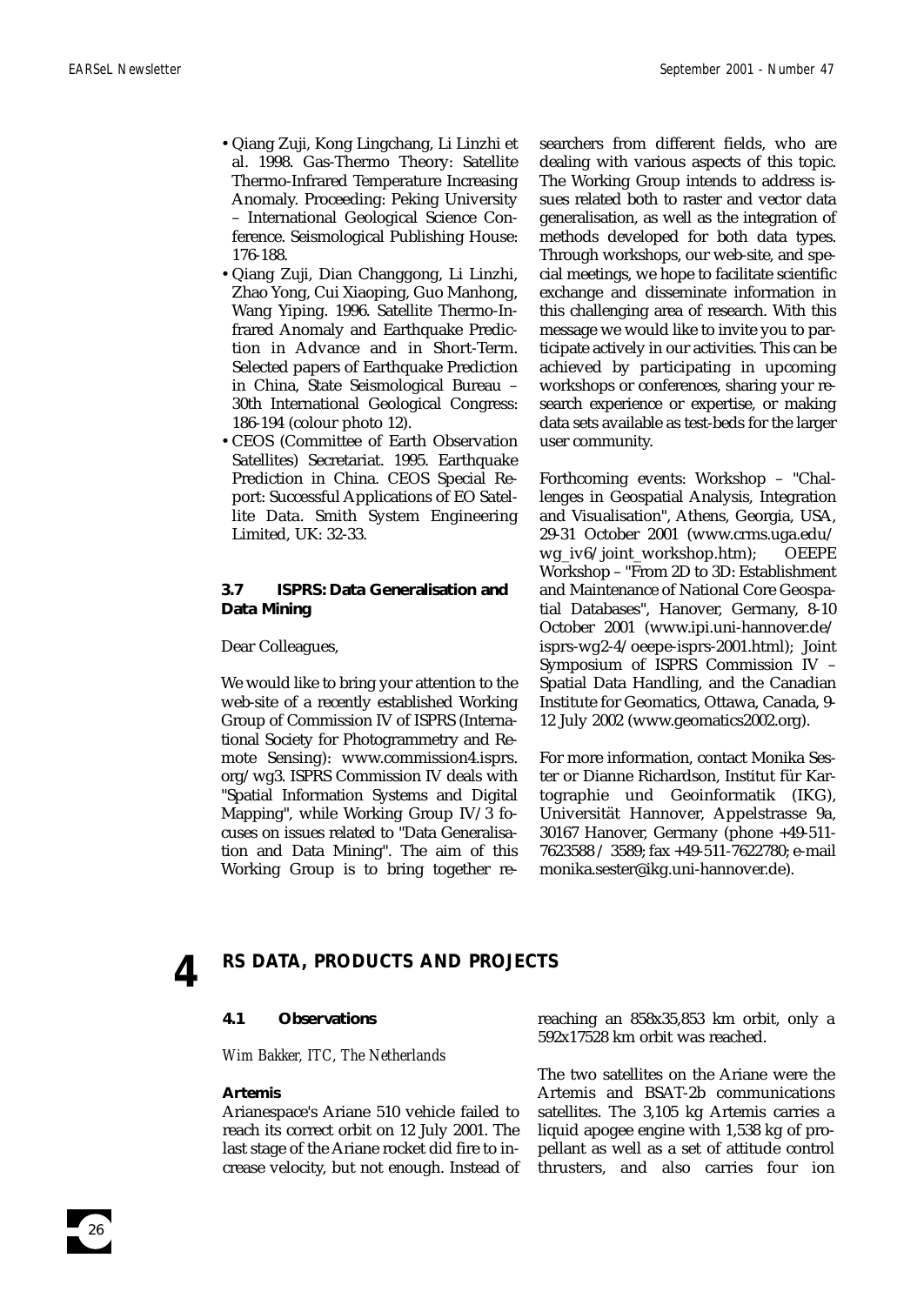thrusters with 40 kg of xenon. The much simpler BSAT-2b satellite, with a launch mass of 1,298 kg, carries a solid apogee motor and a set of station-keeping thrusters with perhaps about 200 kg of fuel, which gives it much less flexibility than Artemis in recovering its intended orbit.

Artemis is an ESA satellite for testing new communications technologies. It carries the Silex laser communications experiment, an S-band inter-orbit link, a Ka-band data relay package, a large L-band antenna for mobile services, and an L-band navigation package. Silex is the interesting part for Earth Observation, as it will enable highvolume image data down-link for remote sensing satellites. SPOT-4 carries Pastel, which is the SPOT laser communications payload, a component of ESA's Silex experiment. BSAT-2b is a television broadcast satellite for the Japanese B-SAT company.

Ground controllers are evaluating possibilities to recover the mission of the Artemis satellite. The satellite is fully under control, and can remain in this safe condition for as long as it is needed to allow ground controllers to evaluate the best way to rescue the mission. Thanks to the availability of the ion propulsion system for positionkeeping manoeuvres, most of the ordinary chemical fuel on board the satellite can be used to raise its orbit to the right altitude.

#### **Jason-1**

The French-American ocean observation satellite Jason-1 is scheduled for launch in September 2001. Jason-1 will measure the topography of the oceans surface just as accurately (3-4 cm height accuracy) as its predecessor, Topex / Poseidon. Jason-1, however, weighs only 500 kg, five times lighter than Topex. Topex was launched in 1992 and cost three times more than its successor. The development of Jason's project amounted to one billion French Francs,

> which was payed equally by France and USA. Data collected by Topex / Poseidon proved invaluable for the understanding of El Niño, and enabled improvement of global climate models, and especially the understanding of ocean-atmosphere coupling. The successor of Jason-1, Jason-2, is scheduled for 2004.

# **OrbView-4**

Orbital Sciences has announced that two of its satellites, OrbView-4 and QuikTOMS, were shipped to the mission launch site in California. Both satellites will be launched aboard a Taurus rocket of Orbital, which is currently planned for launch 12 August. The OrbView-4 satellite is a high-resolution satellite. It carries sensors for one-metre panchromatic and four-metre multispectral imagery. In addition, OrbView-4 will be the world's first commercial satellite to collect hyperspectral imagery. QuikTOMS carries a Total Ozone Monitoring System (TOMS) sensor for NASA. The last TOMS sensor, launched aboard a NASA Earth Probe satellite in 1996, is still operating flawlessly, providing not only the most widely used ozone data, but also information on aerosol particles from desert dust storms, forest fires and biomass burning, as well as UV-B radiation (a potential cause of skin cancer), and Earth surface and cloud reflectance.

#### **Landsat 4 and 5**

The US Geological Survey (USGS) has begun decommissioning Landsat 4 and 5. (See Section 4.3 – Editor). Although communication hardware for sending images to the ground failed on Landsat 4 several years ago, the satellite continued to be operated as a test-bed for software modifications intended for Landsat 5. Engineers recently began the process of retiring Landsat 4. Landsat 5, using its several backup sub-systems, can still provide high-quality image data. However, the costs of operating the aging satellite now exceed available resources. USGS is still struggling to find sufficient funding to keep it operational after September 2001. An estimated three million dollars would be needed to keep it in orbit for another year.

Meanwhile, Landsat 7 is still going strong. At the direction of the US Congress, Landsat 7, built by NASA and launched in 1999, is operated by the USGS under an ongoing Landsat Programme partnership with NASA. The Landsat user community has responded strongly to Landsat 7's noncommercial pricing and open-ended data policy. Also, several indicators point to an emerging market being developed by commercial value-added resellers of Landsat 7 data.



*Artist's impression of Jason-1 in orbit (JPL)*

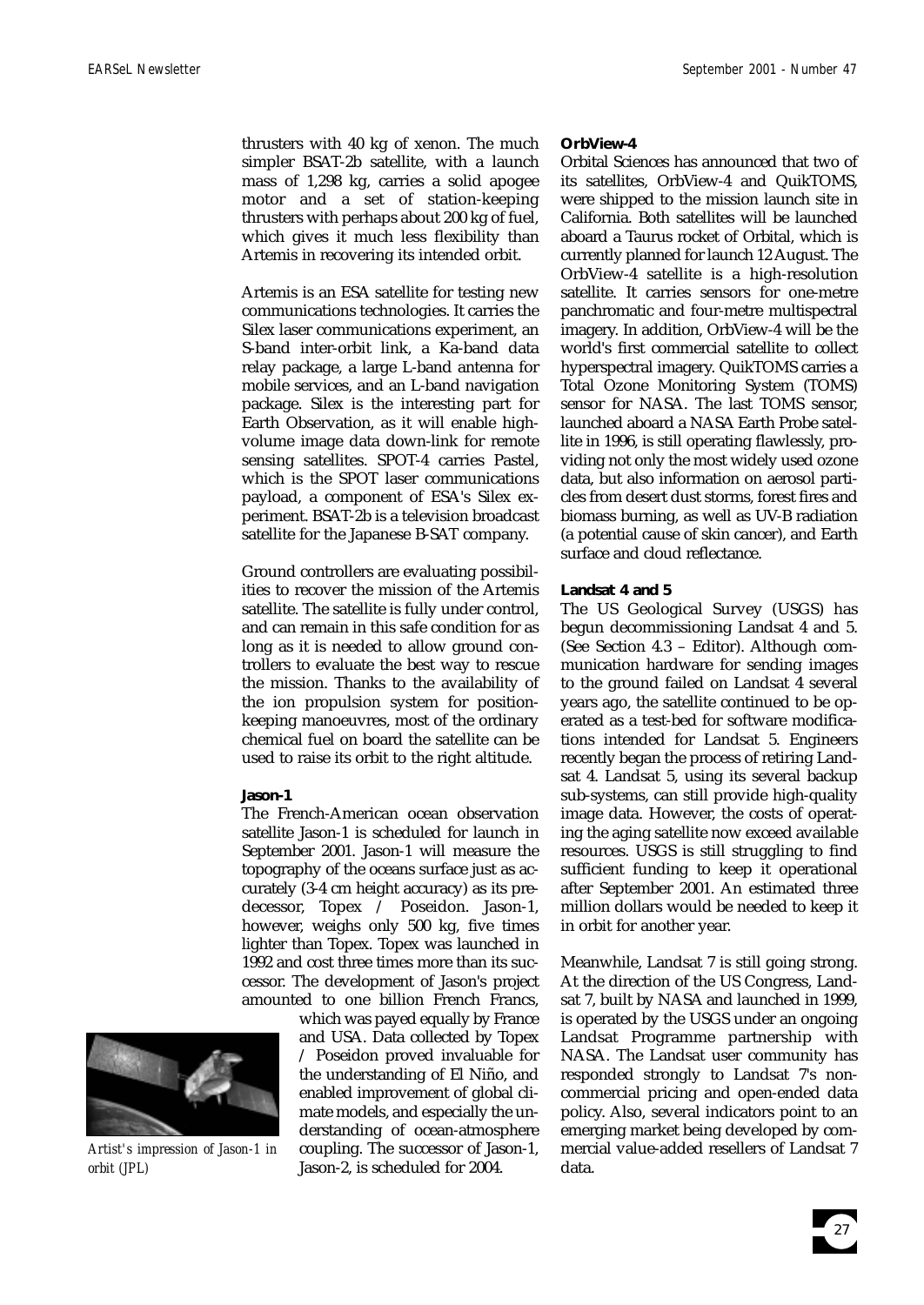#### **Life, the Universe and Everything**

#### **Douglas Adams**

Like a coincidence culled from one of his novels, on the day writer Douglas Adams died the Minor Planet Centre announced the naming of asteroid "Arthurdent," after a character created by the late British author. Science fiction buffs around the world were saddened to learn of Adams' sudden death of an apparent heart attack, on 11 May 2001. Adams was 49. In 1978 Adams created The Hitchhiker's Guide to the Galaxy series of books, radio programmes and television shows. A common theme was the strange space travels of a mildmannered Earthling called Arthur Dent, who was rescued by Ford Prefect from Earth just before it was destroyed to make way for a hyperspace bypass. Arthur Dent is confronted with the adversities of life, the universe and everything, in a highly amusing and entertaining way in Douglas Adams' famous five-volume trilogy, The Hitchhiker's Guide to the Galaxy. You'll never read funnier science fiction. Adams was a master of intelligent satire, barbed wit, and comic dialogue.

#### **GRBs linked to Black Holes**

For the first time a reasonable theory has been brought forward explaining the elusive gamma-ray bursts (GRBs). Researchers say GRBs may be the by-product of black hole formation. As a giant star collapses into a black hole, the idea goes, an extremely strong electric field can form. This energy would then be converted into matter and anti-matter electrons in a tiny fraction of a second. The opposing electrons would then collide, generating an enormous pulse of energy that races outward at nearly the speed of light. This expanding field of energy then runs into stuff left over when the original star collapsed, and it heats this material to billions of degrees. This heated material, in turn, expands at the speed of light and produces the burst of gamma rays.

Gamma-ray bursts are cosmic explosions that are observed to produce tremendous amounts of X-rays and gamma rays in a relatively short period of time. The flashes are known to be more energetic than anything else in the universe. All of those observed have come from the far reaches of the cosmos. Would such a GRB occur in out own galactic neighbourhood, the night would turn into day. GRBs also are thought to have the potential to wipe out all life forms within entire galaxies, setting back evolution of Intelligent Life hundreds of millions of years.

#### **Atomic Clock**

Researchers of the US National Institute of Standards and Technology (NIST) have demonstrated a new kind of atomic clock that has the potential to be up to 1,000 times more accurate than today's best clock. The new clock is based on an energy transition in a single trapped mercury ion. Building a clock based on such a high-frequency transition (1.064 petahertz!) was previously impractical as it requires both "capturing" the ion and holding it very still to get accurate readings, and having a mechanism that can "count" the ticks accurately at such a high frequency.

Today the best clocks are based on a natural atomic resonance of the cesium atom the atomic equivalent of a pendulum. For example, NIST-F1, one of the world's most accurate time standards, neither gains nor loses a second in 20 million years. Better clocks help astronomers and deep-space satellite operators in locating objects. It will also help building satellite navigation systems with a higher accuracy; and, finally, it takes away your last excuse to be late! Sorry, got to run!

# **4.2 Satellites Capture Eruption of Mount Etna**

# *Niall McCormick, DG-JRC, Space Applications Institute, SSSA Unit, Ispra, Italy*

The latest eruption of Europe's most active volcano, Mount Etna, in Siciliy, Italy, is being closely monitored by a whole battery of Earth Observation (EO) satellites. Mount Etna began its current eruption on 17 July 2001. Since then, the lava flows and ash plumes of the 3,350 metres high volcano have been imaged and tracked, at different spatial resolutions and spectral wavelengths, by a wide variety of EO devices, including ESA's GOME (Global Ozone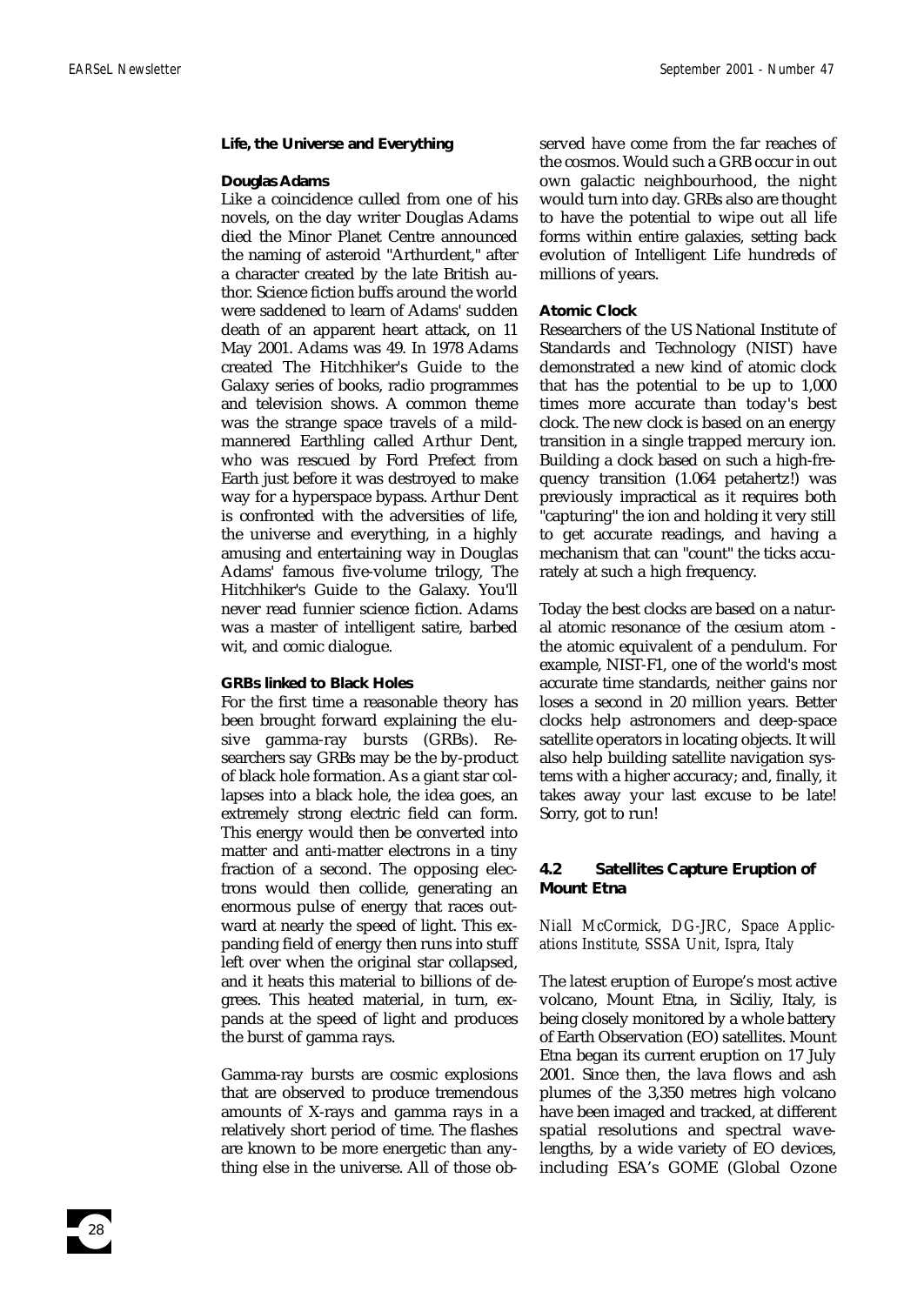Monitoring Experiment), ATSR (Along Track Scanning Radiometer), and SAR (Synthetic Aperture Radar) sensors, NASA's MISR (Multi-Angle Imaging Spectro-Radiometer) instrument, the NOAA AVHRR (Advanced Very High Resolution Radiometer) scanner, as well as the Landsat and SPOT satellites. During Mount Etna's present eruption, a company in the UK – the Remote Sensing Data Analysis Service (RSDAS) at the Plymouth Marine Laboratory – has been providing the Italian authorities with a near real-time monitoring service, using specially processed NOAA AVHRR imagery. Based on this information the ground crews in Sicily can quickly identify the location of new lava flows. More information on the work of RSDAS on the Mount Etna eruption is on the website www.npm.ac.uk/rsdas/projects/etna.

Spectacular images of the recent volcanic activity in Sicily are available, for example, on the Eurimage web-site (www.eurimage.com/etna/etna.shtml).

## **4.3 Landsat 5 to Continue Operating**

On 6 July 2001 the USGS (United States Geological Survey) announced that Landsat 5, an important but ageing satellite that had been scheduled for decommissioning on 30 June 2001, will continue collecting Earth science information, for at least several more months. Landsat 5 (launched in 1984) and Landsat 7 (launched in 1999) cover the entire Earth's surface in alternating cycles, every eight days. Users of USGS Earth satellite images were concerned over the loss of that once-every-eight-days cycle,



*Landsat 7 satellite image of Mount Etna eruption, on 29 July 2001. RGB: TM7, TM5, TM2. Pixel size: 30 metres. The near-infrared channels (TM7 and TM5) show the hot lava flows as glowing red and yellow. (Image from the Eurimage web-site: www.eurimage.com)*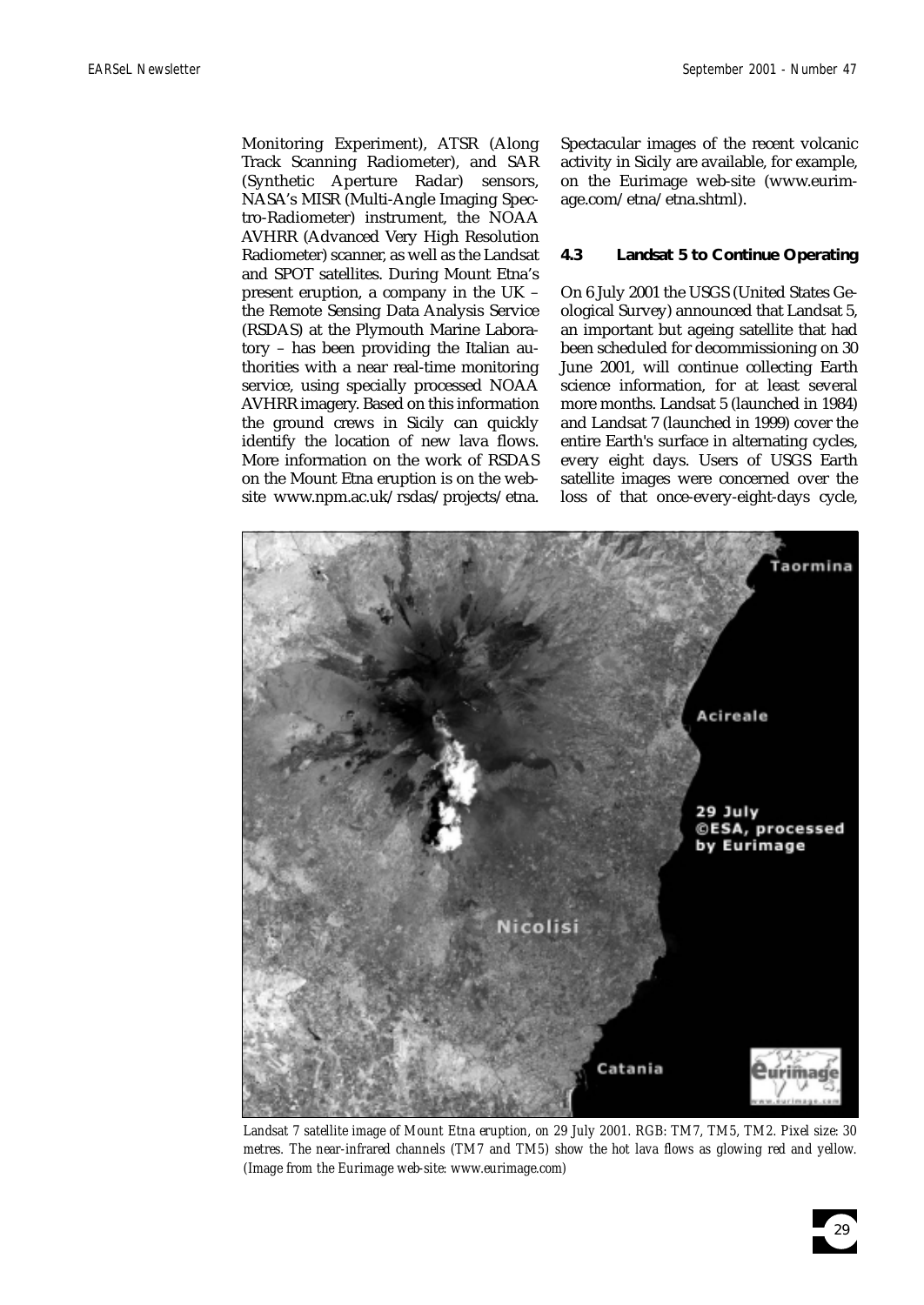and the end of Landsat 5 as a backup for the technologically advanced Landsat 7. "Users like the eight-day cycle from two satellites because it gives them greater opportunities to obtain critical, cloud-free images of forest clear-cutting, forest and wild-land fires, agricultural crops, floods, tornado damage swaths, urban change, coastal erosion and a host of other landscape changes," said USGS Landsat Programme manager, R. J. Thompson. Several large orders for Landsat 5 data from the US Department of Agriculture, NASA, other federal agencies, universities and private users, were sufficient to enable the satellite to continue collecting images for several more months. Because commercial marketing rights to current and historical Landsat data expired on 1 July 2001, Landsat 5 datausers will no longer have restrictions on the use or re-distribution of Landsat 5 products. Landsat 5 has performed far beyond its two-year design lifetime, sending hundreds of thousands of 100x100 mile land surface images to US and international ground receiving stations. Landsat 5, using its several back-up subsystems, still provides high-quality image data to ground antennas. More information on Landsat 5, and ordering satellite data from USGS, can be found at the web-site earthexplorer.usgs.gov. Landsat 5 complements Landsat 7's Earth Science Research. More information is on the USGS web-site (www.usgs.gov).

# **4.4 Landsat 7 Web-Sales Now Operational**

Eurimage reports that, after an intensive period of testing in demonstration mode, the Eurimage tool for buying Landsat imagery on the Web is now fully operational (www.eurimage.com). For technical users, "Landsat 7 on the Web" offers a complete frame-based coverage of Germany, to be followed soon by France and Italy. Users can choose the area they want through a simple map interface, order multi-spectral and panchromatic products, pay (from just  $0.05\,$  Euro  $\,/\,$  km²) using a credit card and download the imagery via the Web. Imagery and products for the consumer market are also available. A continuous mosaic of Landsat images of all of Italy (France, Germany and other countries to follow) allows customers to buy exactly the area they want, again with credit card (from 0.03 Euro per km<sup>2</sup>) and internet delivery of the real-colour product (Bands 3, 2, 1).

# **4.5 ORBIMAGE Wins NASA Hyperspectral Contract**

On 23 July 2001, ORBIMAGE announced a multi-year agreement with the NASA Stennis Space Centre to supply up to \$6 million in imagery from the 200-band hyperspectral camera to be carried on its OrbView-4 satellite. As the world's first commercial hyperspectral imagery from space, NASA will use the OrbView-4 hyperspectral data to develop environmental monitoring applications for managing the Earth's water and land resources. "We view NASA as a leader in Earth imaging research," said Mr. Gilbert D. Rye, ORBIMAGE President and CEO. "Through this agreement, we have more than another customer for our hyperspectral imagery – we have a development partner who will expand the uses of this leading edge technology".

All natural and man-made materials on the Earth's surface have a unique signature of reflected light from the sun. This signature is more detailed than can be captured with either a conventional camera or the human eye. However, the OrbView-4 hyperspectral camera will be able to measure this signature and actually identify materials from space that include plant species, mineral types, and inland and coastal water features. ORBIMAGE will distribute OrbView-4 hyperspectral imagery for applications including mineral, oil and gas exploration, national security activities, forestry, farming and environmental monitoring applications.

Under this new agreement with ORBIM-AGE, NASA will use the OrbView-4 hyperspectral imagery to develop environmental monitoring applications as part of its Earth Observations Commercial Applications Program (EOCAP). Environmental monitoring applications for hyperspectral data focus on the ability to efficiently measure, map and monitor natural resources on a global basis. A few examples of current environmental uses for hyperspectral im-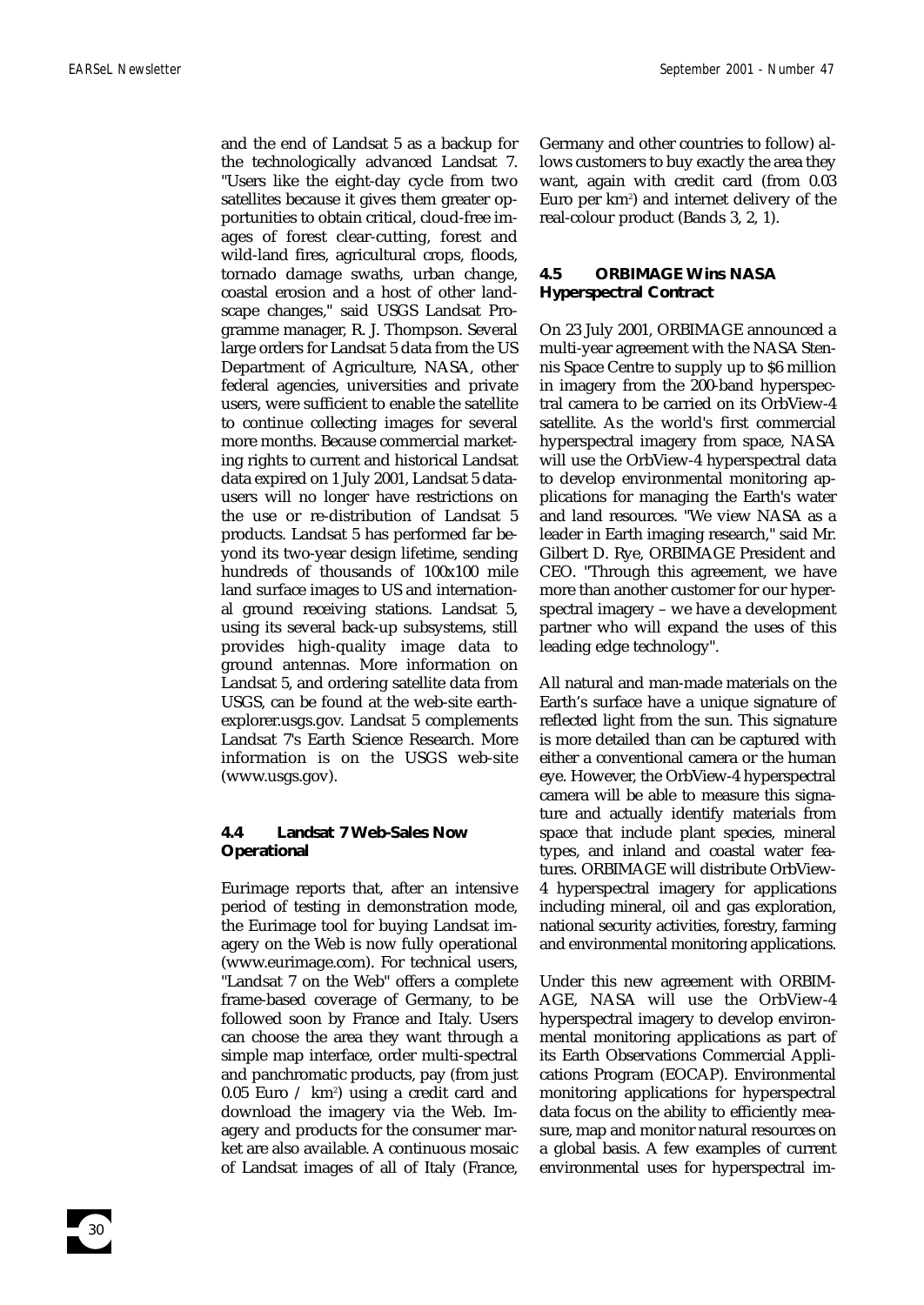agery include: identifying sources of heavy metal contamination from abandoned mines; monitoring the health of desert vegetation, performing climate change studies; monitoring grizzly bear habitats and monitoring the health of coral reef eco-systems.

ORBIMAGE's OrbView-4 imaging satellite is planned for launch in mid-August on board an Orbital Sciences Taurus rocket. In addition to the eight-metre spatial resolution hyperspectral camera, the satellite will have a one-metre resolution black-andwhite and a four-metre resolution multispectral camera, that will provide imagery to customers worldwide. In terms of hyperspectral imagery, the new OrbView-4 imagery will complement both the current aerial sources of these data, (e.g. NASA's AVIRIS instrument) as well as the only other space-based hyperspectral camera, (NASA's Hyperion instrument).

ORBIMAGE is a leading global provider of Earth imagery products and services, with a planned constellation of five digital remote sensing satellites. The company currently operates the OrbView-1 atmospheric imaging satellite (launched in 1995), the OrbView-2 ocean and land multispectral imaging satellite (launched in 1997), and a worldwide integrated image receiving, processing and distribution network. Currently under development, ORBIMAGE's OrbView-3 satellite will offer one-metre panchromatic and four-metre multispectral digital imagery, and is planned for launch in 2002. ORBIMAGE is also the US distributor of imagery from the Canadian RADARSAT-2 satellite. ORBIMAGE currently offers one-metre high-resolution panchromatic imagery of major US and international urban areas through its Orb-View Cities catalogue (www.orbimage. com). In addition, ORBIMAGE distributes imagery from SPOT Image, Canada's RADARSAT-1 satellite and Russia's SPIN-2 satellite. ORBIMAGE also offers the SeaStar Pro Fisheries Information Service, which provides fish finding maps derived from OrbView-2 satellite imagery of the world's oceans to fishing customers worldwide. For more information, contact Barron Beneski (phone +1-703-4065528; e-mail beneski. barron@orbital.com), or see the web-site www.orbimage.com.

# **4.6 NASA Launches GOES-M Weather Satellite**

On 23 July 2001, an advanced environmental satellite, equipped with instruments to monitor Earth's weather and with a telescope that will be used to detect solar storms, was launched from Cape Canaveral Air Force Station, Florida, USA. The Geostationary Operational Environmental Satellite (GOES-M) will monitor hurricanes, severe thunderstorms, flash floods and other severe weather. It is the first of the GOES satellites equipped with a Solar X-ray Imager, which will be used to forecast earth space weather due to solar activity. The GOES-M spacecraft was carried into space aboard a Lockheed Martin Atlas IIA rocket. "We're off to a great start," said Martin Davis, GOES Project Manager at NASA's Goddard Space Flight Centre, Greenbelt, Maryland. "The spacecraft is now in transfer orbit and all data indicates we have a healthy spacecraft".

The spacecraft is a three-axis internally stabilised weather spacecraft that has the dual capability of providing pictures while performing atmospheric sounding at the same time. Once in geo-stationary orbit, the spacecraft is to be designated GOES-12 Throughout the first seventeen days, NASA and the National Oceanic and Atmospheric Administration (NOAA) controllers were scheduled to perform several apogee motor firings and adjust manoeuvres, culminating with the spacecraft arriving in a geosynchronous orbit 22,240 miles (35,790 kilometres) above the Earth's equator at 90 degrees West Longitude. Controllers will operate the spacecraft from the NOAA's Satellite Operations Control Centre in Suitland, Maryland.

The primary objective of the GOES-M launch is to provide a fully capable spacecraft in on-orbit storage, which can be activated on short notice to assure continuity of services from a two-spacecraft constellation. GOES-M was built and launched for the National Oceanic and Atmospheric Administration (NOAA), under technical guidance and project management by the NASA Goddard Space Flight Centre. GOES information and imagery are available on the web, at www.goes.noaa.gov and goes2.gsfc.nasa.gov.

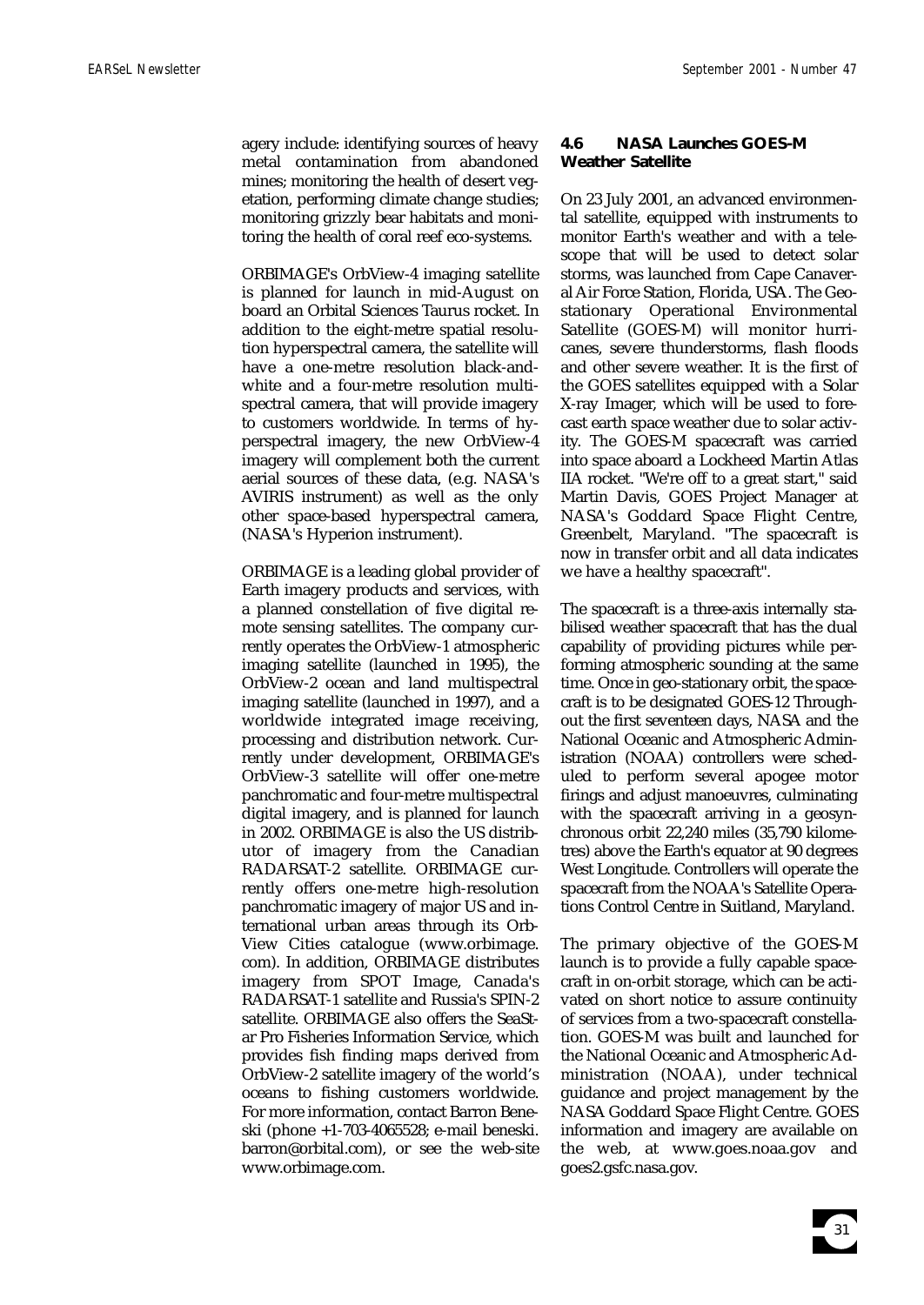# **4.7 New NASA Airborne Radar Mapping Technology**

NASA has licensed a new airborne radar mapping system that can produce high-resolution, three-dimensional maps of the Earth, by seeing beneath foliage and vegetation. The Geographic Synthetic Aperture Radar (GeoSAR) is the first system that can map above, through and below the planet's vegetation cover. EarthData International of Fresno, California, a mapping and remote sensing company, has been licensed by NASA's Jet Propulsion Laboratory (JPL) to use the technology in a year-long test on board the company's Gulfstream II aircraft. Data will be collected over sites in California, Pacific North-West, Alaska, Eastern United States, and South America. The National Imagery and Mapping Agency (NIMA), which manages GeoSAR in conjunction with JPL, expects the system to become commercially operational by late 2002. The airborne radar system will generate high-resolution, three-dimensional maps using a dual-frequency radar system that will be able to collect 249 km2 of data per minute. Since GeoSAR uses radar, the system will be able to operate both day and night, under almost any weather condition. The GeoSAR radar system is a dual frequency design using both P- and X-band wavelengths. The longer P-band will penetrate deeper into the canopy and, coupled with computer modelling, map beneath the vegetation canopy. When combined with other remote sensing data, such as Landsat multispectral information, it will be possible not only to determine land cover type such as tree species, but also tree height and perhaps even width, and crown diameter. For more information on GeoSAR, see the Department of Conservation web-site (www.consrv.ca.gov/radar/geosar/).

# **4.8 RSI Contracts: Infoterra (UK), NRSA (India)**

# **Infoterra Uses RADARSAT Data for Oil Seeps:**

On 24 July 2001 it was announced that RADARSAT International (RSI) of Richmond, British Columbia, Canada, and Infoterra Ltd of Leicestershire, UK, have signed a purchase agreement for the supply of up to three thousand RADARSAT-1 images by RSI to Infoterra over the next two years. The images form an integral component of Infoterra's Global Seeps programme, which provides oil seep information for offshore oil and gas basins worldwide. Infoterra's Global Seeps programme combines Earth Observation data, such as RADARSAT-l, with other geological and geophysical data, to produce a range of consistent information products. Exploration companies are provided with high quality seepage information at global, regional, and country scales, which helps them to identify new exploration opportunities. "The flexibility of acquisitions offered by the RADARSAT-1 satellite, combined with its consistent data quality, make it an ideal platform to supply data for use in this global programme", said Adrian Huntley, Infoterra Ltd's Global Seeps Sales Manager. "We are very pleased to be providing offshore RADARSAT-1 data for Infoterra's Global Seeps programme. This is part of our ongoing objective to be the image provider of choice for all offshore oil seepage and spillage detection", said Adrian Bohane, RSI's Director of Worldwide Sales. Oil seeps are detected on RADARSAT-1 images as dark regions against the grey background colour of the ocean. Optimal wind conditions exist where this detection is possible (as ocean wave height affects the visibility of the oil on the ocean). To ensure that only images acquired during this optimal "sea-state" are processed for Infoterra, RSI uses a meteoprogramming service whereby Infoterra verifies the "sea-state" for each acquired image before asking RSI to process the data. For more information, contact Cory Rossignol or Kate Stephens, Communications Department, RSI (phone +1-604- 2315000; e-mail crossignol@rsi.ca or kstephens@rsi.ca).

# **India's Use of RADARSAT Data to Continue:**

RADARSAT International (RSI) and the National Remote Sensing Agency (NRSA), Department of Space, Government of India, have signed a monitoring contract whereby NRSA will buy a minimum of three hundred RADARSAT-1 scenes in the next two years. This follows on from a previous two-year commitment by NRSA.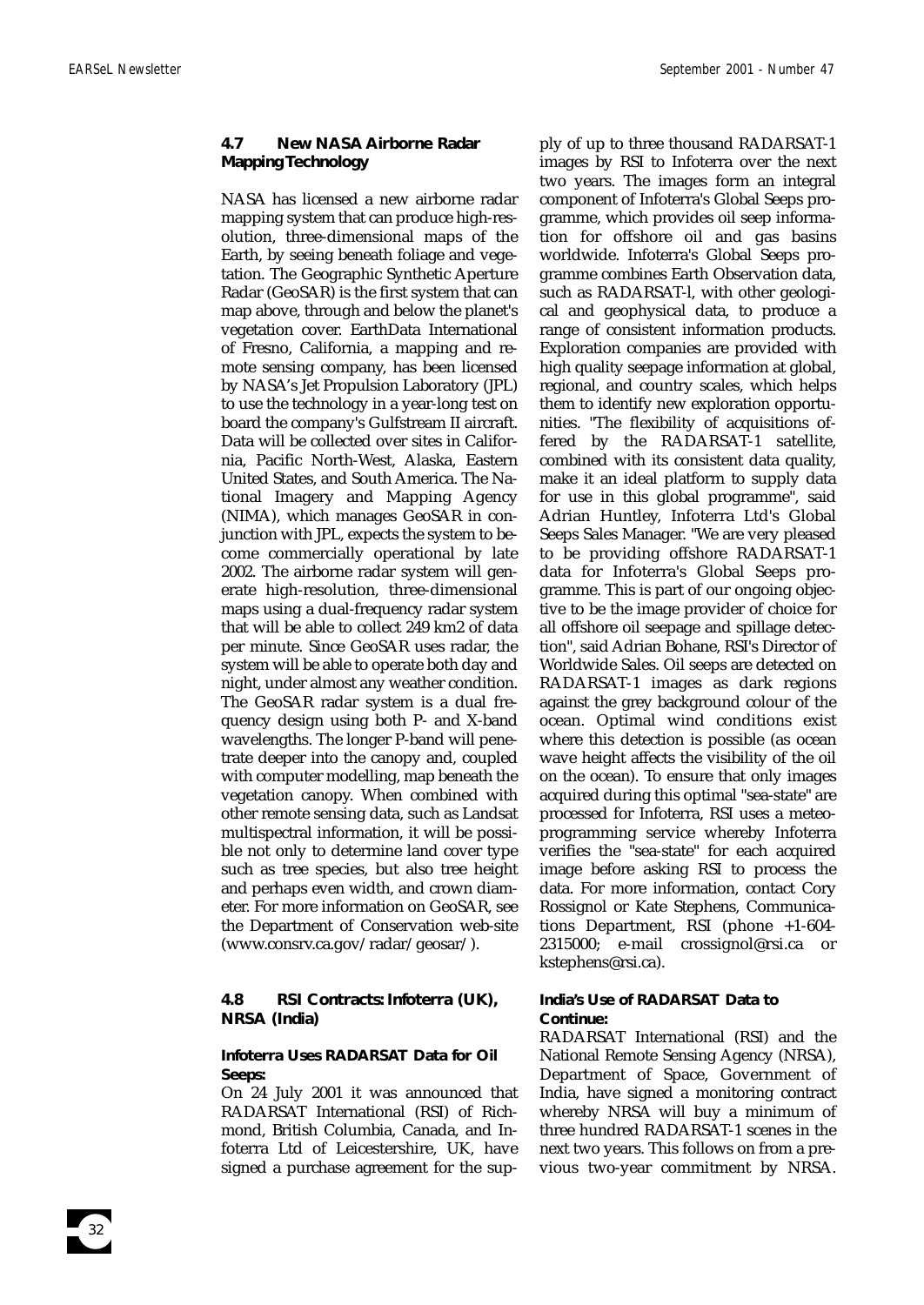RADARSAT-1 data and services have been used extensively in India for flood and agricultural (particularly rice crop) monitoring. Time-sensitive services, such as near-real time data processing and electronic delivery, enable scientists in India to receive data within hours of RADARSAT-1 data reception, to be used as a key information source in reacting to a flood disaster. India has among the world's most advanced radar experts, particularly in the development of agricultural applications. Extensive rice monitoring programmes are in effect, that use RADARSAT-1 and IRS data to classify the amount of land under rice cultivation, and to monitor anomalies in crop growth and locate regions adversely affected by extended periods of flooding or inundation. "Our use of RADARSAT-1 data jointly with IRS data over the past two years has met with high success for flooding and agriculture applications in India. We look forward to continued success", said Dr. R. R. Navalgund, Director of NRSA. The chief activities of NRSA include satellite and aerial data reception, processing, dissemination and value-added services and training. Operational uses of remote sensing include applications such as hydrology, agriculture, soil and land degradation, mineral exploration, mapping, coastal and ocean monitoring and urban studies. For more information, contact Cory Rossignol or Kate Stephens, Communications Department, RSI (phone +1-604-2315000; e-mail crossignol@rsi.ca or kstephens@rsi.ca).

# **4.9 ILWIS 3.0 Released by PCI Geomatics for ITC**

PCI Geomatics, the world distributor of the ILWIS Remote Sensing and GIS software products for the International Institute for Aerospace Survey and Earth Sciences (ITC), The Netherlands, announced the release of ILWIS Version 3.0, on 4 July 2001. The ILWIS (Integrated Land and Water Information System) software integrates image, vector, and thematic data in one unique and powerful package on the desktop, delivering a wide range of features including import / export, digitising, editing, analysis and display of data as well as production of quality maps. ILWIS 3.0 has a

completely modernised user-interface to take advantage of memory management improvements that are most notable when working with multiple file projects. There has also been a series of new additions and improvements, including a rejuvenated online help. Despite the many developments in ILWIS 3.0, it retains its unrivalled userfriendliness. Currently, over five thousand ILWIS systems are in use in more than one hundred countries.

ITC (the makers of ILWIS) and PCI Geomatics collaborate on the development and commercial distribution of the ILWIS software. Within this agreement, ITC pursues academic aims in correspondence with its mission, including the distribution of the academic version of ILWIS, while PCI Geomatics is responsible for sales in the commercial sector. All orders (other than from alumni and staff) can be placed with PCI Geomatics (www.pcigeomatics.com). ILWIS 3.0 upgrades are now available for purchase online (www.pcigeomatics.com/e-commerce/ ilwis\_index.html). PCI Geomatics also arranges shipment of the academic version of the software.

# **4.10 EarthWatch Links with ERDAS, PCI Geomatics**

EarthWatch Inc. has announced the execution of strategic software partnerships with both ERDAS Inc. and PCI Geomatics, which supports the new "Open Systems" approach within the satellite imagery industry. The new partnerships will license the QuickBird sensor model to ERDAS and PCI Geomatics, for incorporation into their geographic imaging software packages. The partnership will allow both existing and new users of both companies' software to fully leverage the highest resolution commercially available satellite imagery, as soon as it is available early next year. Earth-Watch recently confirmed its plan to launch the QuickBird 2 satellite in October 2001. QuickBird 2 will offer 61 cm panchromatic and 2.5 metre multispectral imagery.

EarthWatch is an imagery and information company located in Longmont, Colorado, USA, that is establishing a market leadership position by providing the highest res-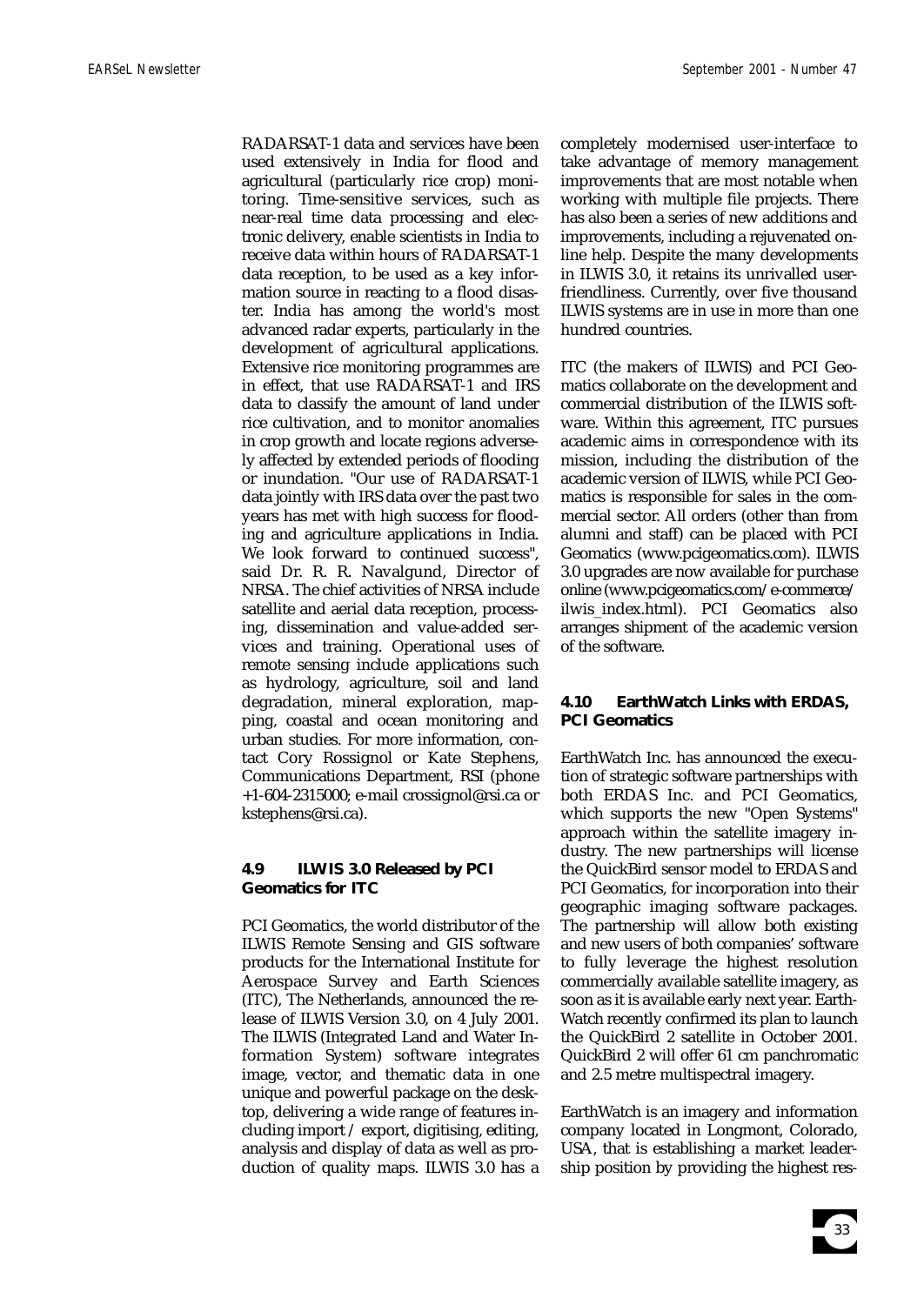olution satellite imagery product, the greatest collection capacity, and the largest image size commercially available. The company offers geographic information products through its digitalglobe.com online imagery store, an Internet-based global archive of geographic information available to commercial businesses and governments worldwide. For more information, contact Earthwatch Inc., 1900 Pike Road, Longmont, Colorado, USA 80501- 6700 (phone +1-303-6823800; fax +1-303- 6823848; web-site: www.digitalglobe.com).

## **4.11 ERDAS IMAGINE® 8.5 Now Shipping**

ERDAS Inc. is pleased to announce that ERDAS IMAGINE Version 8.5 – packed with powerful feature enhancements including upgrades to the mosaicking tool, advanced 3D visualisation and scene-creation capabilities, and MrSID's (Lizardtech, Inc.) space-saving compressor – is now available to customers. "ERDAS is happy to offer ERDAS IMAGINE 8.5, the newest version of our industry-leading, easy-touse imaging and raster-based software, to customers who expect and demand more from their geographic imaging software, and want it to remain affordable," said ERDAS President Lawrie E. Jordan, III.

ERDAS IMAGINE has long provided tools for merging multiple images into a single, mosaicked image. And now, with an even easier-to-use mosaicking tool in ERDAS IMAGINE 8.5, users can create seamless output images with the use of specialised colour-balancing procedures that remove "hot spots" from aerial photography and other off-nadir imagery. Additional highlights of the expanded mosaicking tool include: a preview feature that allows the customer to see the mosaicked image and make changes prior to finalising the product; a cropping feature that removes the "rough" edges from the image; support for off-line imagery.

Other new features in ERDAS IMAGINE 8.5 include the addition of license administration flexibility, more import and export utilities, greater mobility for fieldwork, the ability to preserve pixel location and

boundaries, an enhanced ability to create and edit ESRI Shapefiles, military grid reference system (MGRS) support, extensions to the IMAGINE Developers' Toolkit, and numerous enhancements previously released to ERDAS' Software Subscription Service (SSS) members via the ERDAS web-site. In addition to the many upgrades available with the release of ERDAS IMAGINE 8.5, ERDAS is pleased to add support for a new suite of spectral analysis tools, stereo collection and editing tools, and upgrades to our photogrammetry suite. These add-on modules, which will inter-operate with ERDAS IMAGINE 8.5 and will be available in 2001, include: a new suite of Spectral Analysis tools, aimed at extracting information from hyperspectral imagery; updated versions of ATCOR which support atmospheric correction of hyperspectral imagery, and correction of atmospheric anomalies using a DEM in mountainous regions; Stereo Analyst Version 1.2, with added sensor support for SPOT and IRS-1C stereo imagery; IMAG-INE OrthoBASE Pro (an upgrade of IMAG-INE OrthoBASE) for automatically extracting DEMs from imagery.

Sensor model support for IKONOS stereo imagery will soon be available. IMAGINE Advantage will support the orthorectification of IKONOS imagery; IMAGINE OrthoBASE will support the simultaneous adjustment and orthorectification of multiple IKONOS stereo images; IMAGINE OrthoBASE Pro will support the automated extraction of DEMs from IKONOS stereo imagery; and Stereo Analyst will allow for the high-accuracy collection, interpretation and visualisation of 3D geographic information from IKONOS stereo imagery. For more information, see the ERDAS web-site (www.erdas.com).

# **4.12 PCI Geomatics' IKONOS Orthorectifying Tool**

On 23 July 2001, PCI Geomatics announced that it had begun shipping its Geomatica OrthoEngine software, which incorporates the ability to orthorectify Geo OrthoKit IKONOS satellite imagery. Space Imaging recently announced the first major photogrammetric software companies that will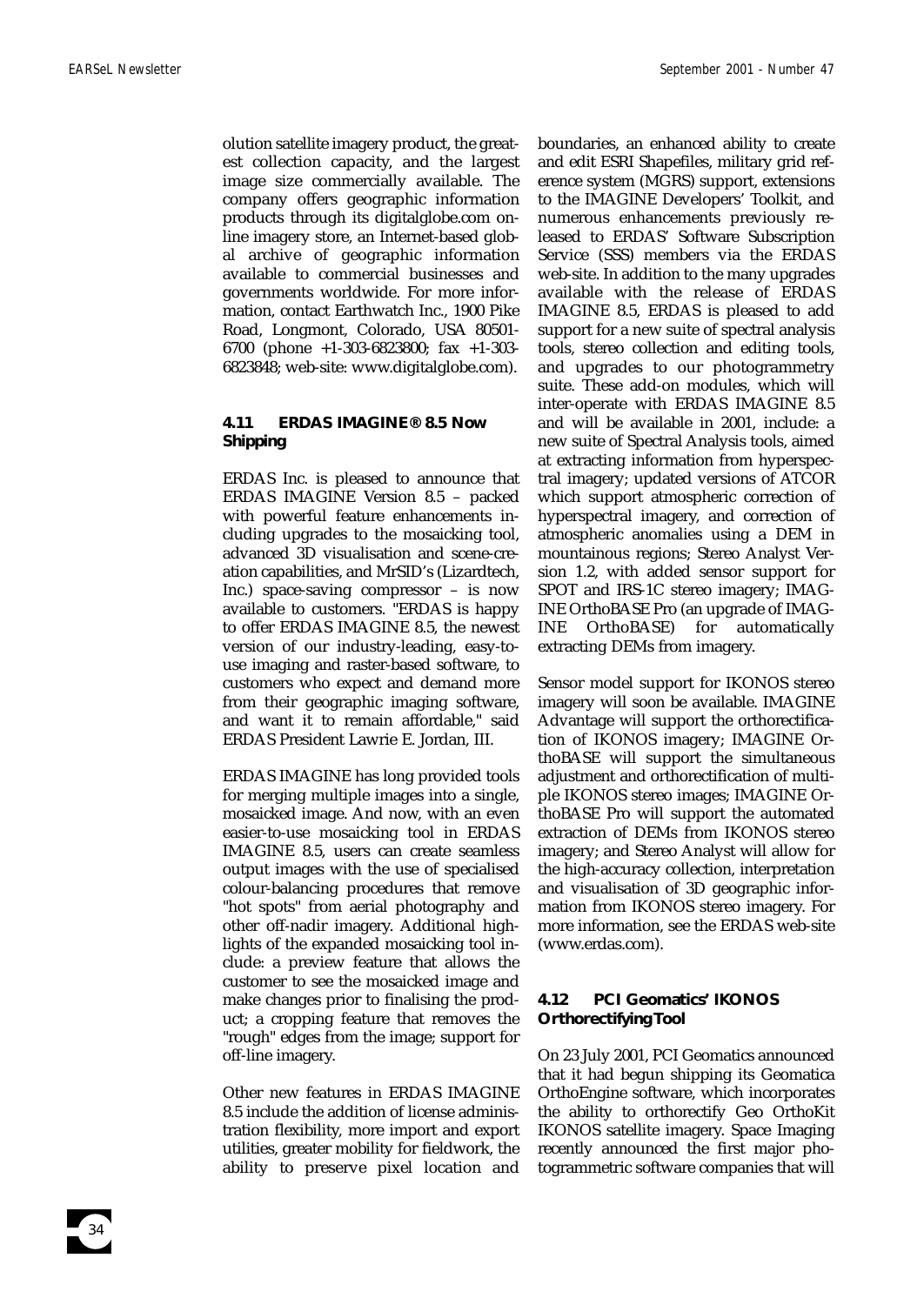incorporate the ability to orthorectify its new Geo OrthoKit IKONOS satellite imagery into their software suites. In providing this capability immediately, PCI Geomatics is the first company able to offer customers the immediate ability to orthorectify IKONOS satellite imagery with Space Imaging's newest product, the Geo Ortho Kit.

Geo Ortho Kit consists of a high-resolution Geo image derived from the IKONOS satellite and an Image Geometry Model (IGM) digital file. The IGM is a mathematical way of expressing the complex sensor geometry of the IKONOS camera, which is necessary to correct the imagery for terrain distortions. By incorporating the IGM and a Geo image into the leading commercial imagery software suites, users will now be able to create an accurate ortho-image using their own DEMs and ground control points (GCPs). Since IGM provides the complete and accurate sensor geometry, the metric accuracy of the final orthorectified image is limited only by the accuracy of the DEM and GCPs. The product is available as a part of the Geo product suite, in one-metre black-and-white, one-metre colour, or four-metre multispectral.

Dr. Robert Moses, President and CEO of PCI Geomatics, is always interested in bringing greater value to customers, and supports this liberating step by Space Imaging. "As a leading developer of affordable geospatial software solutions, PCI Geomatics seeks to answer customer needs with the affordable tools they want. Our two organisations have enjoyed a long and productive relationship over the years, and we are proud to include this leading-edge technology in our newest Geomatica OrthoEngine solution". For more information, contact PCI Geomatics, Corporate Communications (phone +1-905-7640614; fax +1- 905-7649604; e-mail info@pcigeomatics. com; web-site www.pcigeomatics.com).

Space Imaging, the world's leader in providing Earth imagery and related services to commercial and government markets, launched the world's first and only onemetre resolution, commercial Earth imaging satellite, IKONOS, on 24 September 1999. Other products are produced from the Indian Remote Sensing (IRS) satellites, Canada's RADARSAT and ESA's ERS satellites. Space Imaging also delivers aerial-derived imagery products collected by its own Digital Airborne Imaging System (DAIS-1). For more information on Space Imaging, see its web-site (www.spaceimaging.com).

# **4.13 ER Mapper Releases New Image Web Server**

ER Mapper's new Image Web Server Version 1.6 is breakthrough technology for full integration of truly interactive imagery with web-based GIS data. It features fast and seamless integration of city, state and country-wide imagery with GIS map servers and database information. This powerful combination makes possible industrial strength web solutions to meet any organisations needs. Based on the two-way streaming protocol of the patented ECW compressed wavelet imagery format, Image Web Server 1.6 provides true realtime panning and zooming over terabytes of imagery – now with full GIS vector layers draped over imagery. Query, layer control and other GIS functions are fully supported. Numerous integration features have been included in response to user interest and input: tight integration with ESRI's ArcIMS and MapObjects IMS, Autodesk's MapGuide, MapInfo's MapXtreme, Intergraph's GeoMedia WebMap, UMN's MapServer, Vicinity's MapBlast; real-time roaming and zooming of imagery and GIS layers in resizable map view windows; ability to integrate, query and blend GIS map layers with imagery; reduced GIS map server loads; seamless integration which can be accomplished in a matter of minutes, from scratch or within existing web-sites. For more information, see the Image Web Server 1.6 White Paper (www.ermapper.com/products/iws/release16\_wp.pdf).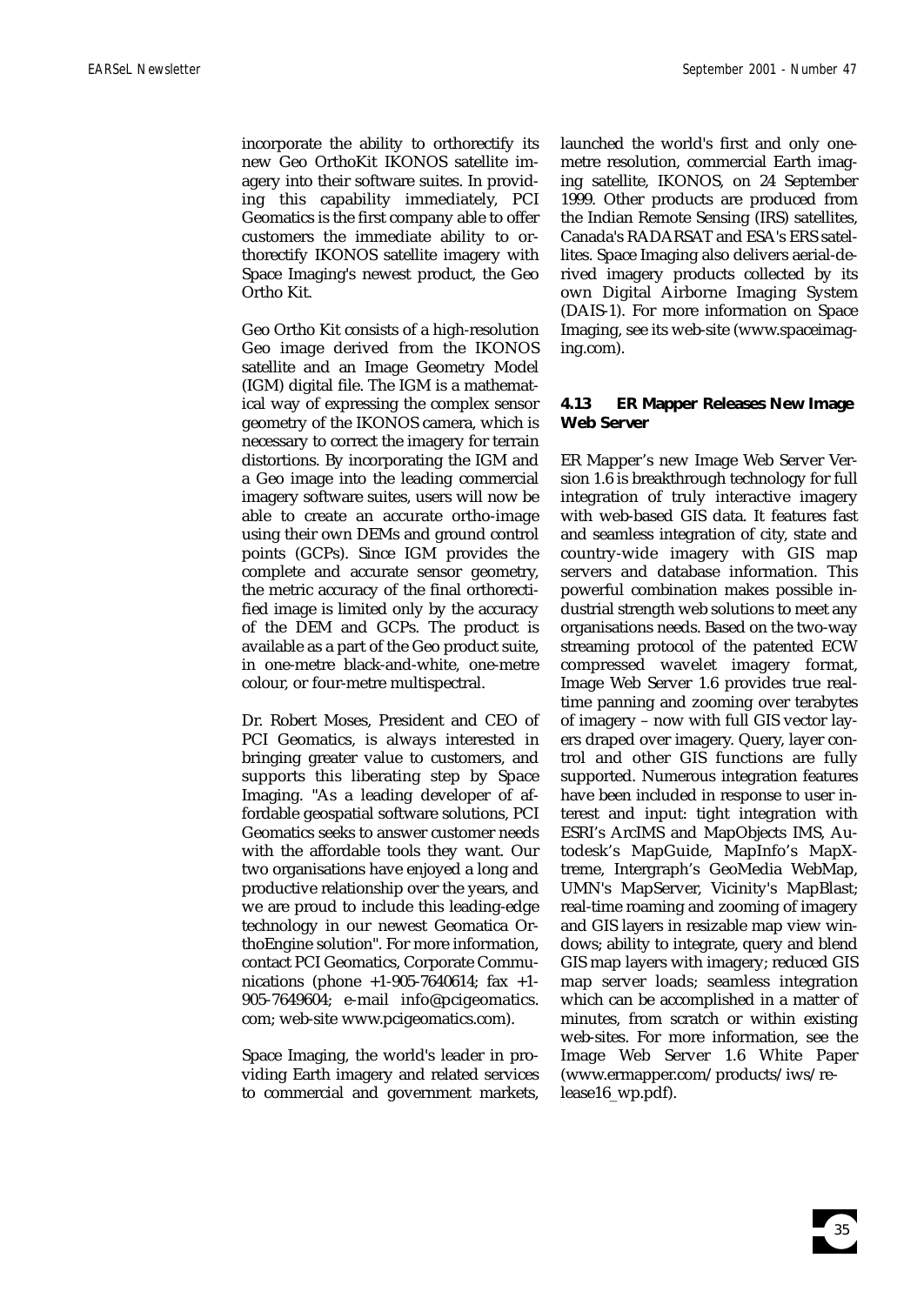# **5 REVIEWS, PUBLICATIONS AND REPORTS**

# **5.1 Urban RS Symposium in Regensburg, Germany**

*Dr. Carsten Jürgens, Dept. of Geography, University of Regensburg, Germany*

The Second International Symposium "Remote Sensing of Urban Areas" was held in the city of Regensburg, Germany, on 22-23 June 2001. More than one hundred and thirty participants came from over twenty ty; HRSC-A (High Resolution Stereo Camera – Airborne) Applications; RADAR Applications; Monitoring of Informal Settlements; Ecological Aspects of Urban Landscapes.

That the participants came from so many different countries underlines the global importance of the remote sensing of urban areas. On the one hand, there is an increasing migration to urban centres, and conse-



*Symposium Director Dr. Carsten Jürgens (foreground), of the University of Regensburg, during a presentation (by the EARSeL Editor) at the 2nd International Symposium on Remote Sensing of Urban Areas, in Regensburg (Germany) on 22-23 June 2001* 

countries, to listen to forty oral presentations and enjoy about fifteen posters. According to the thematic focus and to new technological developments, the Symposium consisted of the following sessiontopics: Monitoring Urban Growth; Thermal Data Analysis; Towards a Global Urban Monitoring Facility; Road Extraction Techniques; IKONOS-Applications; Special Applications; Monitoring Urban Land Cover Dynamics; Extraction of Height and Densiquently the need for timely data. On the other hand, new sensors help to acquire more detailed data that can be exploited by application of sophisticated data analysis techniques to extract the necessary spatial information, to answer specific questions.

The Proceedings of the Symposium consist of two parts. The printed part contains the abstracts of all oral presentations. The annexed CD-ROM contains the full papers (approximately 350 pages) together with coloured illustrations that can be viewed on a computer. It is believed that this combination of printed and digital information serves most needs. The Proceedings (including CD-ROM) are available at a price of DM 30 from Dr. Jürgens (details below). The booklet contains all abstracts to help find the full papers on

the CD-ROM. The full papers contain all colour figures, full text, and all references of the authors. In total, the Proceedings contain forty papers, consisting of approximately 350 pages on the CD-ROM.

The full reference details for the Proceedings are as follows:

•Jürgens, C. (Ed.). 2001. Remote Sensing of Urban Areas / Fernerkundung in urbanen Räumen. Abstracts and Full Papers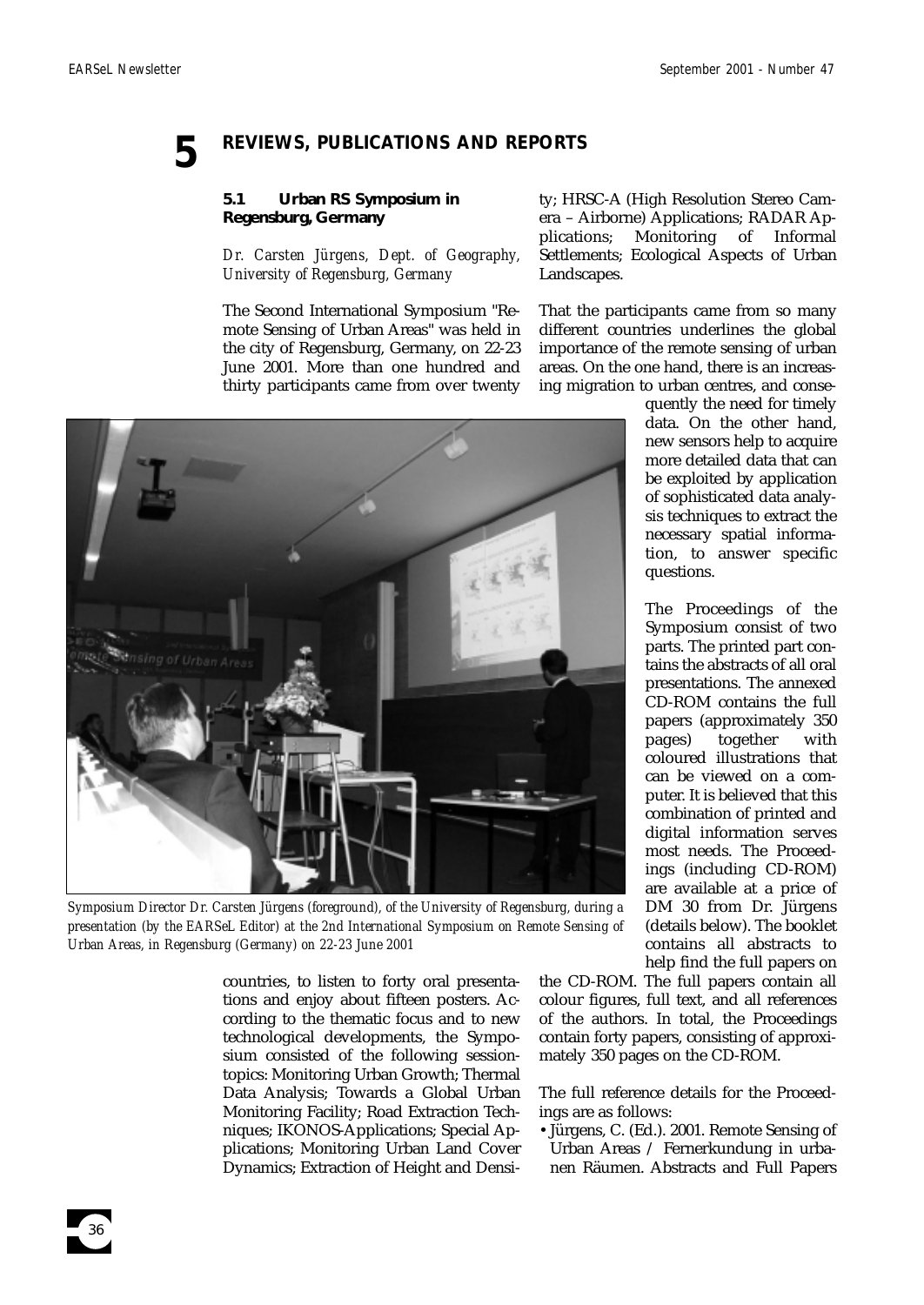(on Supplementary CD-ROM) of the Second International Symposium held in Regensburg, Germany, 22-23 June 2001. Regensburger Geographische Schriften Heft 35. ISBN 3-88246-222-1. DM 30.

If you are interested in purchasing your personal copy, for DM 30 (plus shipment), please send me your order by fax or e-mail. It is possible to pay by credit card (Eurocard, Master Card, or Visa). The credit card payment is required for foreign orders. Please give your credit card details by fax or email to Prof. Dr. Carsten Jürgens, Dept. of Geography, University of Regensburg, D-93040 Regensburg, Germany (phone +49-941-9433630; fax +49-941-9434933; email carsten.juergens@geographie.uni-regensburg.de).

# **5.2 CoastGIS 2001 in Halifax, Canada**

*Report on CoastGIS 2001 – Fourth International Symposium on Computer Mapping and GIS for Coastal Zone Management, in Halifax, Nova Scotia, Canada, on 18-20 June 2001* 

# *Jacques Populus, IFREMER, Brest, France*

This Symposium, the fourth in a series under this title, was organised by Andy Sherin of the Geological Survey of Canada (GSC) in Halifax. It brought together approximately one hundred and fifty delegates, roughly the same number as in Brest in 1999. It opened up the community towards the American Continent (with just under ten participants from South America), and confirmed the renown of the CoastGIS meetings among certain experts, whom we hope will continue to support these meetings. The only other such specific meeting on this continent is Coastal Geotools, organised every two years by the NOAA Coastal Resources Centre in Charleston, which is rather more technical and draws practically exclusively a North American audience.

At this meeting the Canadians were of course well represented, especially from the maritime regions. Their preoccupations are close to ours, and their level in geomatics is very advanced. Europe was represented by our delegation (seven French participants presenting five papers and two posters, one of which won Second Prize), but especially by the British delegation, who always come in numbers and whose level is excellent, as well as some participants from other countries, such as Ireland, Denmark, Italy, Germany and Belgium.

Darius Bartlett, of University College Cork, Ireland, is preparing a summary of the Final Discussion, which will be available in a few weeks. At the request of the organising committee, I participated in the final round-table panel, where I made the following remarks: (a) there is a lack of communication on the aquatic element (i.e. models, networks, and links with GIS); (b) as a consequence, there was a lack of papers on "object" databases (raster in general); (c) it is necessary in our projects to be closer to the end-users (stakeholders), which, although obvious, needs to be constantly kept in mind at each stage of a project. At a time when Europe is launching "Water Guidelines", including coastal waters, we heard little reaction from the audience on the first point.

The idea of "CoastGIS" is becoming more formal, at a time when the "family circle" is growing, and North American supporters are being recruited. The decision of the central committee (consisting of the organisers of the first four conferences) is to remain rather informal. The composition of the scientific committee therefore is not fixed, and is adapted according to the wishes of each new organiser. A CoastGIS web-site has been set up (www.coastgis.org). It will give a short report of past conferences and will also provide the publications on-line (PDF format). For the time being it is hosted by the Geological Survey of Canada. It will be transferred when appropriate to the site of the new organiser, in this case the University of Genoa (for CoastGIS 2003). Concerning publications, taking into account the new technologies, a specific strategy for CoastGIS is currently under consideration. The principle of holding meetings alternately in Europe and North America, every two years as until now, was put forward and accepted.

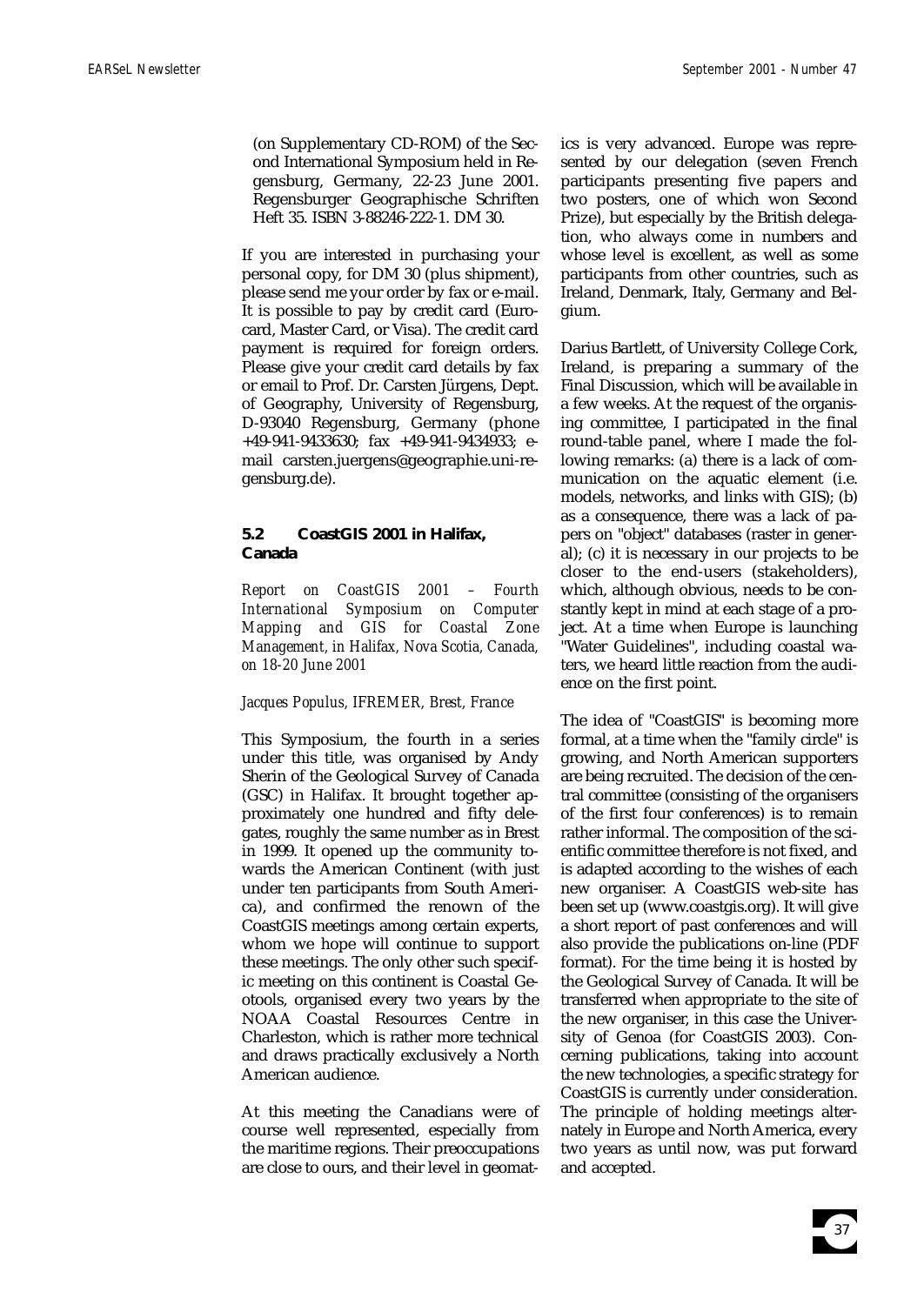# **5.3 New Book on Practical IDL Programming**

*Gumley, Liam E. 2001. Practical IDL Programming: Creating Effective Data Analysis and Visualisation Applications. Published by Morgan Kaufmann. 508 pages, paperback. ISBN 1-55860-700-5. \$49.95.*

### *Announcement by the author:*

IDL is a particularly important tool for working with data in Hierarchical Data Format (HDF), such as the large volumes of data now available from the EOS Terra spacecraft. For more information about the book, including an extended table of contents, links to my favourite IDL resources on the Web, a list of other recommended books, and a growing collection of IDL software, please visit the accompanying web-site: www.gumley.com.

My philosophy in writing the book was to start with the fundamentals of procedural programming in IDL (syntax, program construction, I/O including HDF, direct graphics), followed by application of the fundamentals to real-world problems (plotting, imaging, creating graphical output, graphical user interfaces). At every stage in the book, I have augmented the text with figures, command-line examples, non-trivial sample programs, and tables that list the most useful information about a particular topic (e.g., commonly used keywords). I have also highlighted "Notes" that deserve extra consideration, and "Tips" that are only discovered after many years of IDL programming. The book has been in development for almost three years, and has benefited greatly from external reviews by experts in the field. The reviewers and the editorial staff of the High Performance Computing division at Morgan Kaufmann Publishers have made the book a much stronger and better organised reference on IDL. I am confident that programmers at all levels will find the book informative and useful. Please let me know if you have any questions or comments about the book.

For more information, contact Liam E. Gumley, Space Science and Engineering Center, University of Wisconsin-Madison. 1225 W. Dayton St., Madison WI 53706, USA (phone +1-608-2655358; fax +1-608- 2625974; web-site: www.gumley.com).

# **5.4 New Web-Site for Sea Ice Data**

The National Snow and Ice Data Centre (NSIDC), of the University of Colorado, USA, has released a new web-site (nsidc.org/seaice) that summarises the characteristics of over two dozen sea ice data sets. The site offers a complete summary and inter-comparison of sea ice data derived from passive microwave sensors and other sources, including ice charts, surface observations, and drifting buoys. Where possible, the site includes links to browse images, and tools to assist users in understanding and working with NSIDC's diverse sea ice data holdings, and in finding the data set that best fits their application. Links to various other external sea ice data sources are also provided.

38

# **6 FORTHCOMING MEETINGS AND COURSES**

# **6.1 3rd Urban RS Symposium in Istanbul,Turkey**

#### Dear Colleagues,

The Organising Committee of the Third International Symposium on "Remote Sensing of Urban Areas", which will be held in \_stanbul, Turkey on 11-13 June 2002, kindly invites you to participate in this Symposium, and to share this information with other interested scientists around the world. Please mark your calendar and plan to attend this meeting, which will demonstrate the value of geo-information systems for urban areas. Deadline for abstracts: 15 December 2001.

The first Symposium on "Remote Sensing of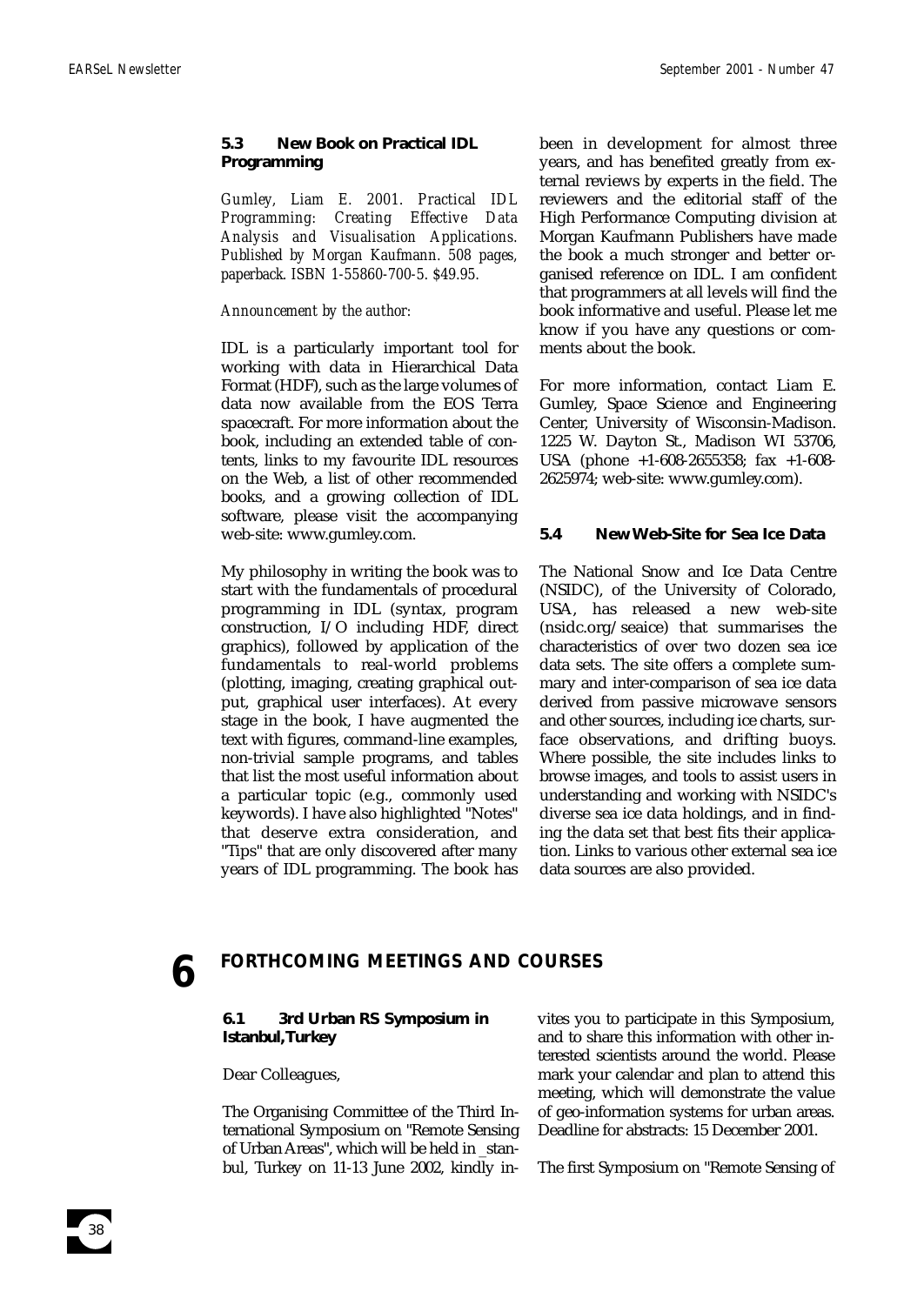Urban Areas" was held in Regensburg, Germany, in 1997. This topic was addressed during the autumn meeting of the DGPF (Deutsche Gesellschaft für Photogrammetrie und Fernerkundung E.V.) working group on "Interpretation of Remote Sensing Data", led by Prof. Dr. C. Gläßer. Due to the success of this Workshop, and due to the availability of new data sources and emerging image processing techniques, a follow-up Symposium on remote sensing of urban areas was organised in 2001, again in Regensburg, to continue scientific discussions on the topic. This initiative was supported by ISPRS activities – e.g. the new working group VII-4 "Human Settlements and Impact Analysis" that was created during the ISPRS Congress in Amsterdam 2000. Due to the great interest of scientists from different countries in both Symposia, and continuous developments in space technologies for urban monitoring, the Third International Symposium is supported by several institutions at national and international level.

For more information, contact: Prof. Dr. Derya Maktav (Symposium Chair), Istanbul Technical University, Remote Sensing Department, 80626 Maslak, Istanbul, Turkey (phone +90-0212-2853808; fax +90- 0212-5737027; e-mail dmaktav@ins.itu. edu.tr; web-site www.ins.itu.edu.tr/dery amaktav). You can also look at our website: www.ins.itu.edu.tr/rsurban3.

Assoc. Prof. Filiz Sunar Erbek (Organising Committee), Istanbul Technical University, **Turkey** 

# **6.2 Conference on Urban Green Spaces in Ukraine**

The Organising Committee of the International Conference "Urban Green Spaces: Past, Present And Future" invite you to take part in the Conference, which will be held on 3-5 October 2001, at the Ukrainian State University of Forestry and Wood Technology, Lviv, Ukraine. The Conference will include two plenary sessions (opening and closing) and several work sessions. The Conference will address the following topics: the role of Botanical Gardens in ornamental plants introduction; ancient gardens and parks: problems of restoration, conservation and reconstruction; actual problems in greening a new residential region; transformation of city forests into urban forests; park phyto-coenology and biodiversity; specialists training for lay-out of gardens and parks.

For more information contact the Organising Committee, at: Ukrainian State University of Forestry and Wood Technology, Department of Ecology and Landscape Architecture, Kobylyanska str. 1, 79005 Lviv, Ukraine (phone +380-322-725792 / +380- 322-720092; fax +380-322-352269 / 380-322- 971765; e-mail dendro@is.lviv.ua or park@forest.lviv.ua).

With best regards,

# **6.3 Calendar of Remote Sensing Meetings**

# **NEW**

| 1 <b>1 1 1 V V</b><br>6-8 September<br>2001 Sopron,<br>Hungary | <b>ISPRS Commission V11 / WG IV (Human Settlement and Impact Analysis): Workshop</b><br>on Global Monitoring for World Heritage Sites<br>Contact: Ms. Eszter Boda, University of West Hungary. E-mail: be@cslm.hu Web: geoinfo.cslm.hu/ |
|----------------------------------------------------------------|-----------------------------------------------------------------------------------------------------------------------------------------------------------------------------------------------------------------------------------------|
| 17-21 September<br>2001 Toulouse,<br>France                    | 8 <sup>th</sup> SPIE International Symposium on Remote Sensing<br>Contact: SPIE. Web: www.spie.org/info/rs/                                                                                                                             |
| 20-21 September<br>2001 Naples, Italy                          | <b>EARSeL / CORISTA Workshop on Remote Sensing by Low-Frequency Radar</b><br>Contact: Anna Maria Esposito, CO.RI.S.T.A., Naples, Italy. E-mail: corista@unina.it Final<br>programme: www.corista.unina.it/docs/programme.pdf            |
| <b>NEW</b><br>2-4 October 2001                                 | 3 <sup>rd</sup> Balkan Scientific Conference on Study. Conservation, and Utilisation of Forest Resources                                                                                                                                |

Sofia, Bulgaria

**3rd Balkan Scientific Conference on Study, Conservation, and Utilisation of Forest Resources**  Fax: 359-2-622965 E-mail: forestin@bulnet.bg Web: www.bulnet.com/forestin